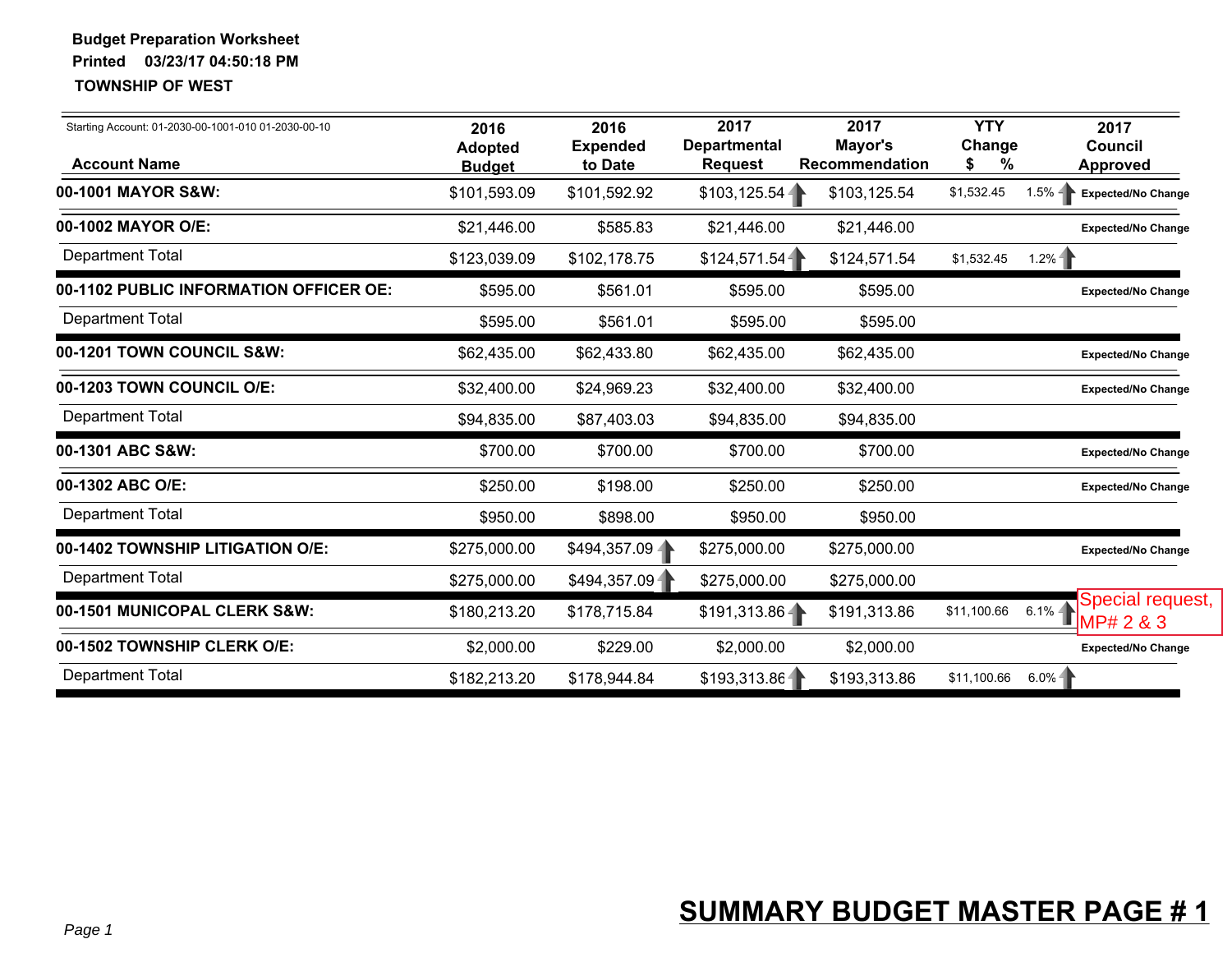|                                | Starting Account: 01-2030-00-1501-010 01-2030-00-15 | 2016<br><b>Adopted</b> | 2016<br><b>Expended</b> | 2017<br><b>Departmental</b> | 2017<br>Mayor's              | <b>YTY</b><br>Change |         | 2017<br><b>Council</b> |
|--------------------------------|-----------------------------------------------------|------------------------|-------------------------|-----------------------------|------------------------------|----------------------|---------|------------------------|
|                                | <b>Account Name</b>                                 | <b>Budget</b>          | to Date                 | <b>Request</b>              | Recommendation               |                      | $\%$    | <b>Approved</b>        |
| 1501                           | <b>TOWNSHIP CLERK S&amp;W</b>                       |                        |                         |                             |                              |                      |         |                        |
| 010                            | <b>SALARIES &amp; WAGES</b>                         | \$151,446.20           | \$151,445.84            | \$159,153.86                | \$159,153.86                 | \$7,707.66           | $5.0\%$ | <b>Council Action</b>  |
| 012                            | <b>HOURLY</b>                                       | \$26,767.00            | \$26,270.00             | $$28,275.00 -$              | \$28,275.00                  | \$1,508.00           | $5.6\%$ | <b>Council Action</b>  |
| 013                            | <b>TOWNSHIP CLERK O/T</b>                           | \$1,000.00             | \$0.00                  | \$1,000.00                  | \$1,000.00                   |                      |         | <b>Council Action</b>  |
| 016                            | <b>TERMINAL LEAVE</b>                               | \$0.00                 | \$0.00                  | \$0.00                      | \$0.00                       |                      |         | <b>Council Action</b>  |
| 020                            | <b>S&amp;W STIPENDS</b>                             | \$1,000.00             | \$1,000.00              | \$1,000.00                  | \$1,000.00                   |                      |         | <b>Council Action</b>  |
| 025                            | <b>SALARIES &amp; WAGES RETROPAY</b>                | \$0.00                 | \$0.00                  | \$0.00                      | \$0.00                       |                      |         | <b>Council Action</b>  |
| 030                            | <b>SPECIAL REQUESTS</b>                             | \$0.00                 | \$0.00                  | \$1,885.00                  | \$1,885.00                   | \$1,885.00           | Line    | <b>Council Action</b>  |
| 800                            | <b>TO ABC S&amp;W</b>                               | \$0.00                 | \$0.00                  | \$0.00                      | \$0.00                       |                      |         | <b>Council Action</b>  |
| 900                            | <b>EXTRA DUTY SECURITY TRUST</b>                    | \$0.00                 | \$0.00                  | \$0.00                      | \$0.00                       |                      |         | <b>Council Action</b>  |
|                                | 00-1501 MUNICOPAL CLERK S&W:                        | \$180,213.20           | \$178,715.84            | \$191,313.86                | \$191,313.86                 | \$11,100.66          | $6.1\%$ |                        |
| 1502                           | <b>TOWNSHIP CLERK O/E</b>                           |                        |                         |                             |                              |                      |         |                        |
| 020                            | <b>PETTY CASH</b>                                   | \$300.00               | \$200.00                | \$300.00                    | \$300.00                     |                      |         | <b>Council Action</b>  |
| 030                            | <b>PRINTING</b>                                     | \$90.00                | \$0.00                  | \$90.00                     | \$90.00                      |                      |         | <b>Council Action</b>  |
| 080                            | <b>CONFERENCES</b>                                  | \$150.00               | \$0.00                  | \$150.00                    | \$150.00                     |                      |         | <b>Council Action</b>  |
| 081                            | <b>DUES &amp; REGISTRATION</b>                      | \$0.00                 | \$0.00                  | \$0.00                      | \$0.00                       |                      |         | <b>Council Action</b>  |
| 082                            | <b>DINNER MEETINGS, CLERKS ASSN./</b>               | \$0.00                 | \$0.00                  | \$0.00                      | \$0.00                       |                      |         | <b>Council Action</b>  |
| 083                            | <b>SUBSCRIPTIONS</b>                                | \$30.00                | \$29.00                 | \$30.00                     | \$30.00                      |                      |         | <b>Council Action</b>  |
| 084                            | <b>EDUCATIONAL COURSES</b>                          | \$100.00               | \$0.00                  | \$100.00                    | \$100.00                     |                      |         | <b>Council Action</b>  |
| 110                            | <b>OFFICE SUPPLIES</b>                              | \$430.00               | \$0.00                  | \$430.00                    | \$430.00                     |                      |         | <b>Council Action</b>  |
| 111                            | PERMANENT PROPERTY-FURNITURE                        | \$250.00               | \$0.00                  | \$250.00                    | \$250.00                     |                      |         | <b>Council Action</b>  |
| 112                            | <b>MAINT. &amp; REPAIRS</b>                         | \$0.00                 | \$0.00                  | \$0.00                      | \$0.00                       |                      |         | <b>Council Action</b>  |
| 130                            | <b>RECORDING</b>                                    | \$0.00                 | \$0.00                  | \$0.00                      | \$0.00                       |                      |         | <b>Council Action</b>  |
| 131                            | <b>COPIER SUPPLIES</b>                              | \$650.00               | \$0.00                  | \$650.00                    | \$650.00                     |                      |         | <b>Council Action</b>  |
| 132                            | <b>DOCUMENT IMAGING</b>                             | \$0.00                 | \$0.00                  | \$0.00                      | \$0.00                       |                      |         | <b>Council Action</b>  |
|                                | 00-1502 TOWNSHIP CLERK O/E:                         | \$2,000.00             | \$229.00                | \$2,000.00                  | \$2,000.00                   |                      |         |                        |
| Page Total                     |                                                     | \$182,213.20           | \$178,944.84            | \$193,313.86                | \$193,313.86                 | \$11,100.66          | 6.0%    |                        |
| $P_{202}$ $\pm$ $\overline{D}$ |                                                     |                        |                         | <b>JUMMART</b>              | <b>DUUULI MAJIER PAUL #2</b> |                      |         |                        |

*Page 7* B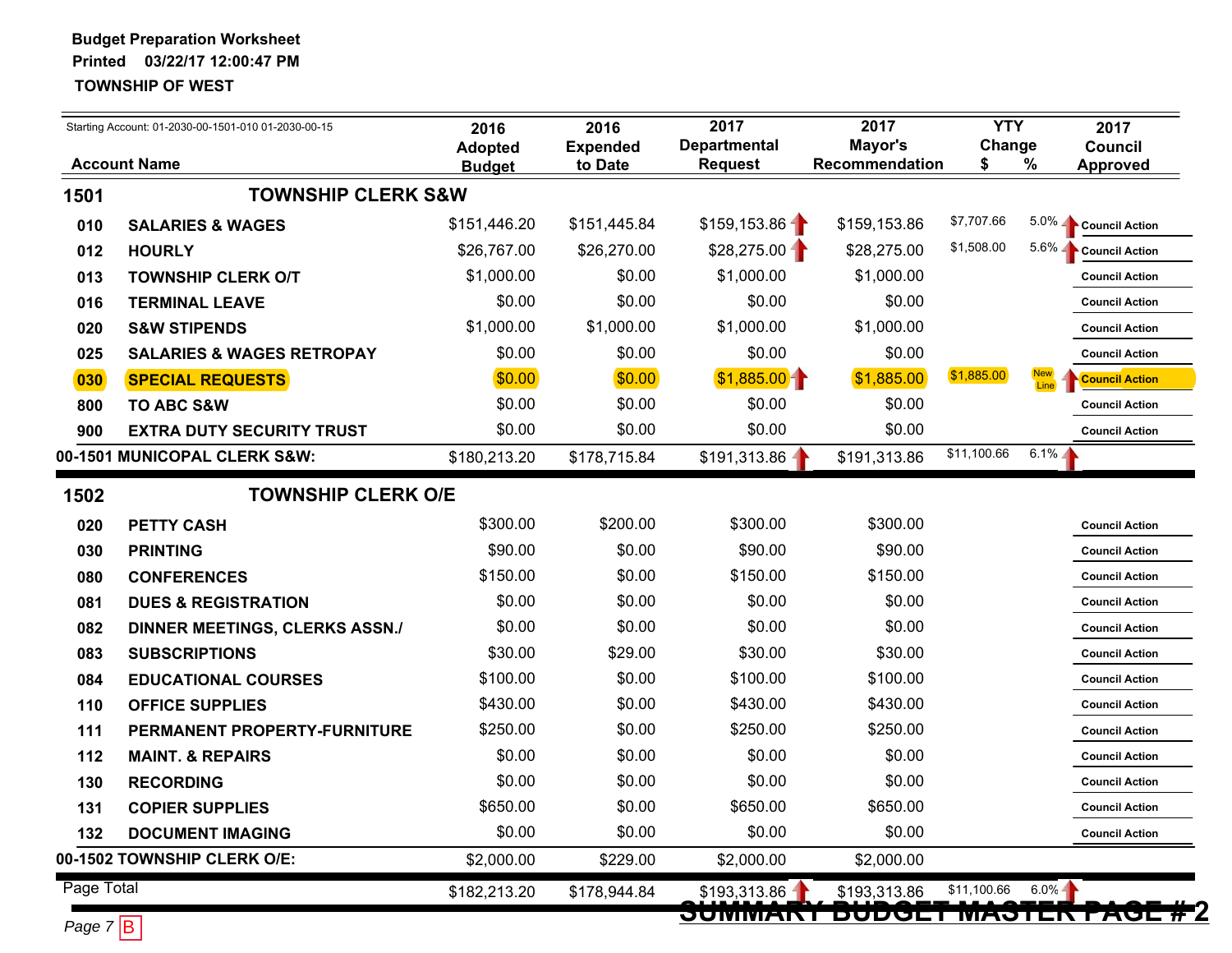|                                              | TOWNSHIP OF WEST ORANGE          |            | 2016                             |                           | 2017                                            |                        | 2017                        |
|----------------------------------------------|----------------------------------|------------|----------------------------------|---------------------------|-------------------------------------------------|------------------------|-----------------------------|
|                                              | <b>MUNICIPAL BUDGET</b>          |            |                                  |                           |                                                 |                        |                             |
|                                              | <b>SALARIES AND WAGES</b>        |            |                                  |                           |                                                 |                        |                             |
|                                              |                                  |            |                                  |                           |                                                 |                        |                             |
| <b>DEPARTMENT</b>                            |                                  |            | <b>EXECUTIVE AND LEGISLATIVE</b> |                           |                                                 |                        |                             |
|                                              |                                  |            |                                  |                           |                                                 |                        |                             |
| <b>DIVISION</b>                              |                                  |            | OFFICE OF THE TOWNSHIP CLERK     |                           |                                                 |                        |                             |
|                                              |                                  |            |                                  |                           |                                                 |                        |                             |
|                                              |                                  |            |                                  |                           |                                                 |                        |                             |
|                                              | <b>CIVIL SERVICE</b>             | Employment | Approved                         |                           |                                                 | Mayor's                | If Approved                 |
| <b>NAME</b>                                  | <b>TITLE</b>                     | Date       | <b>FINAL BUDGET</b><br>2016      | Longevity<br>2017         | <b>PROPOSED</b><br>2017                         | Recommendation<br>2017 | <b>FINAL BUDGET</b><br>2017 |
| Karen J. Carnevale                           | <b>Municipal Clerk</b>           | 3/30/2009  | 125,708.20                       |                           | 128,222.36                                      | 128,222.36             | 128,222.36                  |
|                                              |                                  |            |                                  |                           |                                                 |                        |                             |
| Fatima Baez-Aguilar                          | <b>Keyboarding Clerk 1</b>       | 6/1/2015   | 25,738.00                        |                           | 30,931.50                                       | 30,931.50              | 30,931.50                   |
| <b>Madelyn Longo</b>                         | p/t Keyboarding Clerk            | 04/19/00   | 26,767.00                        |                           | 28,275.00                                       | 28,275.00              | 28,275.00                   |
|                                              | 29 hrs @ \$18.75                 | per hour   |                                  |                           | 1,885.00                                        | 1,885.00               | 1,885.00                    |
|                                              | Increase to 20.00/hr             |            |                                  |                           |                                                 |                        |                             |
|                                              | <b>OPRA Coordinator</b>          | 1/1/2014   | 1,000.00                         |                           | 1,000.00                                        | 1,000.00               | 1,000.00                    |
|                                              |                                  | Annually   |                                  |                           |                                                 |                        |                             |
| O/T & Council Meetings                       |                                  |            | 1,000.00                         |                           | 1,000.00                                        | 1,000.00               | 1,000.00                    |
| <b>Terminal Leave</b>                        |                                  |            |                                  |                           |                                                 |                        |                             |
|                                              |                                  |            |                                  |                           |                                                 |                        |                             |
| Longevity Carried Into Salary -->            |                                  |            | 0.00                             |                           | 0.00                                            | 0.00                   | 0.00                        |
| Totals                                       |                                  |            | 180,213.20                       | 0.00                      | 191,313.86                                      | 191,313.86             | 191,313.86                  |
| 7s                                           |                                  |            |                                  |                           |                                                 |                        |                             |
| 01-2010-00-1501-010                          | Salary & Wages                   |            |                                  | 151,446.20 Salary & Wages | 159,153.86                                      | 159,153.86             | 159, 153.86                 |
| 01-2010-00-1501-012                          | Hourly                           |            | 26,767.00 Hourly                 |                           | 28,275.00                                       | 28,275.00              | 28,275.00                   |
| 01-2010-00-1501-013                          | <b>OT</b>                        |            | $1,000.00$ OT                    |                           | 1,000.00                                        | 1,000.00               | 1,000.00                    |
| 01-2010-00-1501-020                          | Stipends                         |            |                                  | 1,000.00 Stipends         | 1,000.00                                        | 1,000.00               | 1,000.00                    |
| 01-2010-00-1501-025                          | S&W Retro Pay                    |            |                                  | 0.00                      |                                                 |                        |                             |
| 01-2010-00-1501-016                          | <b>Terminal Leave</b>            |            |                                  | 0.00 Terminal Leave       | 0.00                                            | 0.00                   | $0.00\,$                    |
| 01-2010-00-1501-900                          | Fr Acc Abs Trust                 |            |                                  | Fr Acc Abs Trust          |                                                 |                        |                             |
| $01-2010-00-1501-030$<br>01-2010-00-1501-800 | <b>Special Request</b><br>To ABC |            |                                  |                           | Special R <b>SUMMARY BUDGET MASTER PAGE # 3</b> |                        |                             |
|                                              | Proof                            |            |                                  | $0.00$ Proof              | 0.00                                            | $0.00\,$               | 0.00                        |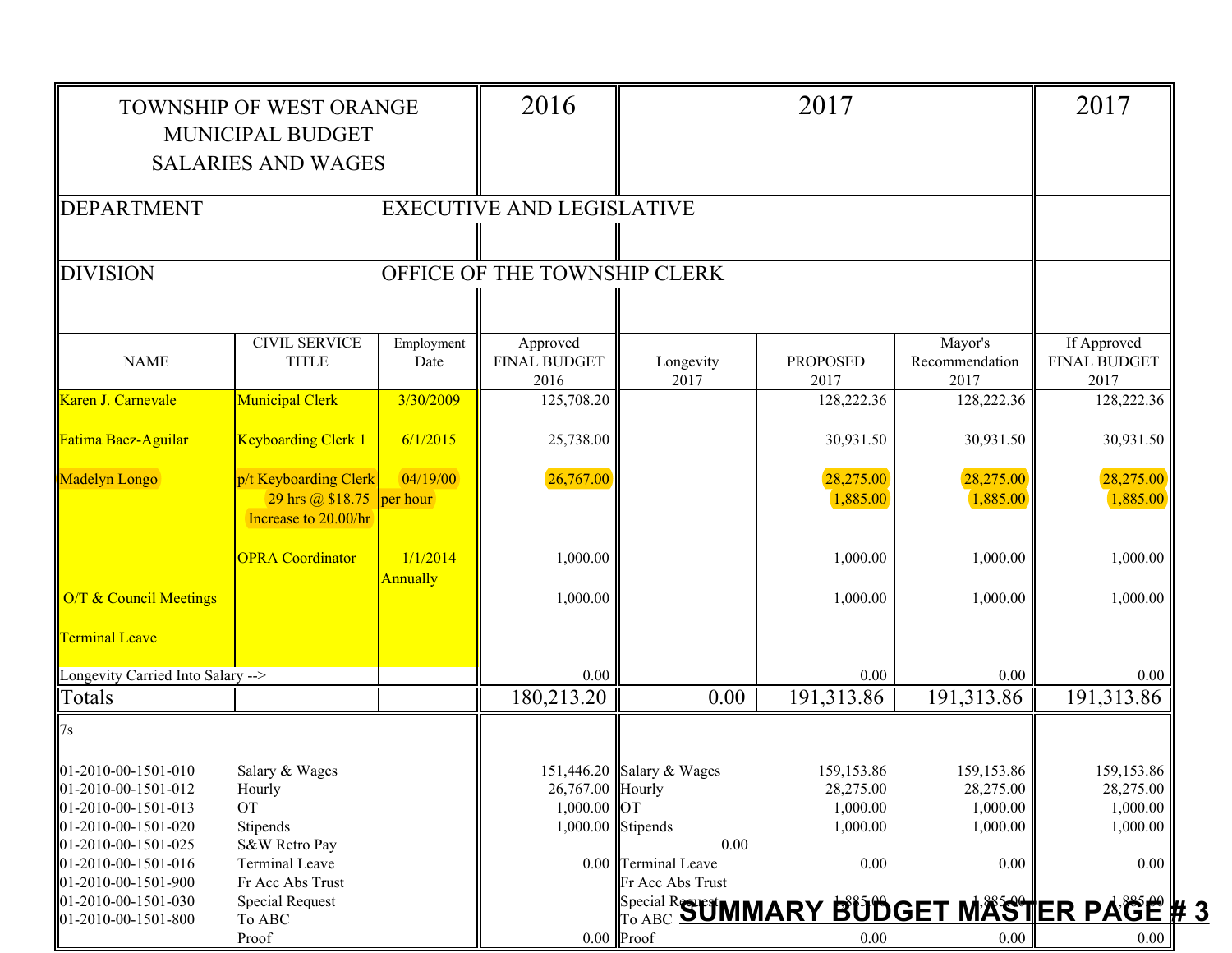| Starting Account: 01-2030-00-1601-012 01-2030-00-16<br><b>Account Name</b> | 2016<br><b>Adopted</b><br><b>Budget</b> | 2016<br><b>Expended</b><br>to Date | 2017<br><b>Departmental</b><br><b>Request</b> | 2017<br>Mayor's<br>Recommendation | <b>YTY</b><br>Change<br>$\%$<br>S | 2017<br><b>Council</b><br>Approved |
|----------------------------------------------------------------------------|-----------------------------------------|------------------------------------|-----------------------------------------------|-----------------------------------|-----------------------------------|------------------------------------|
| 00-1601 MUNICIPAL ELECTION S&W:                                            | \$4,000.00                              | \$3,376.09                         | \$4,000.00                                    | \$4,000.00                        |                                   | <b>Expected/No Change</b>          |
| 00-1602 MUNICIPAL ELECTION O/E:                                            | \$17,500.00                             | \$18,958.69                        | $$19,000.00 -$                                | \$19,000.00                       | \$1,500.00<br>8.5%                | <b>Actual Costs</b>                |
| <b>Department Total</b>                                                    | \$21,500.00                             | \$22,334.78                        | \$23,000.00                                   | \$23,000.00                       | \$1,500.00                        | 6.9%                               |
| 00-1701 LEGAL SERVICES S&W:                                                | \$42,500.00                             | \$42,499.86                        | \$42,500.00                                   | \$42,500.00                       |                                   | <b>Expected/No Change</b>          |
| 00-1702 LEGAL SERVICES O/E:                                                | \$92,940.00                             | \$56,011.45                        | \$92,940.00                                   | \$92,940.00                       |                                   | <b>Expected/No Change</b>          |
| <b>Department Total</b>                                                    | \$135,440.00                            | \$98,511.31                        | \$135,440.00                                  | \$135,440.00                      |                                   |                                    |
| 00-1802 HUMAN RELATIONS COMMISSION OE:                                     | \$5,100.00                              | \$3,328.52                         | \$5,100.00                                    | \$5,100.00                        |                                   | <b>Expected/No Change</b>          |
| <b>Department Total</b>                                                    | \$5,100.00                              | \$3,328.52                         | \$5,100.00                                    | \$5,100.00                        |                                   |                                    |
| 00-1901 PLANNING BOARD S&W:                                                | \$5,250.00                              | \$5,249.92                         | \$5,250.00                                    | \$5,250.00                        |                                   | <b>Expected/No Change</b>          |
| 00-1902 PLANNING BOARD O/E:                                                | \$10,400.00                             | \$3,985.59                         | \$10,400.00                                   | \$10,400.00                       |                                   | <b>Expected/No Change</b>          |
| <b>Department Total</b>                                                    | \$15,650.00                             | \$9,235.51                         | \$15,650.00                                   | \$15,650.00                       |                                   |                                    |
| 00-1911 BOARD OF ADJUSTMENT S&W:                                           | \$5,250.00                              | \$5,249.66                         | \$5,250.00                                    | \$5,250.00                        |                                   | <b>Expected/No Change</b>          |
| 00-1912 BOARD OF ADJUSTMENT O/E:                                           | \$4,530.00                              | \$2,048.88                         | \$4,530.00                                    | \$4,530.00                        |                                   | <b>Expected/No Change</b>          |
| <b>Department Total</b>                                                    | \$9,780.00                              | \$7,298.54                         | \$9,780.00                                    | \$9,780.00                        |                                   |                                    |
| 00-1931 WASTE MANAGEM S&W:                                                 | \$0.00                                  | \$0.00                             | \$0.00                                        | \$0.00                            |                                   | <b>Expected/No Change</b>          |
| 00-1932 WASTE MANAGEM O/E:                                                 | \$417,180.93                            | \$328,999.74                       | \$417,180.93                                  | \$417,180.93                      |                                   | <b>Expected/No Change</b>          |
| <b>Department Total</b>                                                    | \$417,180.93                            | \$328,999.74                       | \$417,180.93                                  | \$417,180.93                      |                                   |                                    |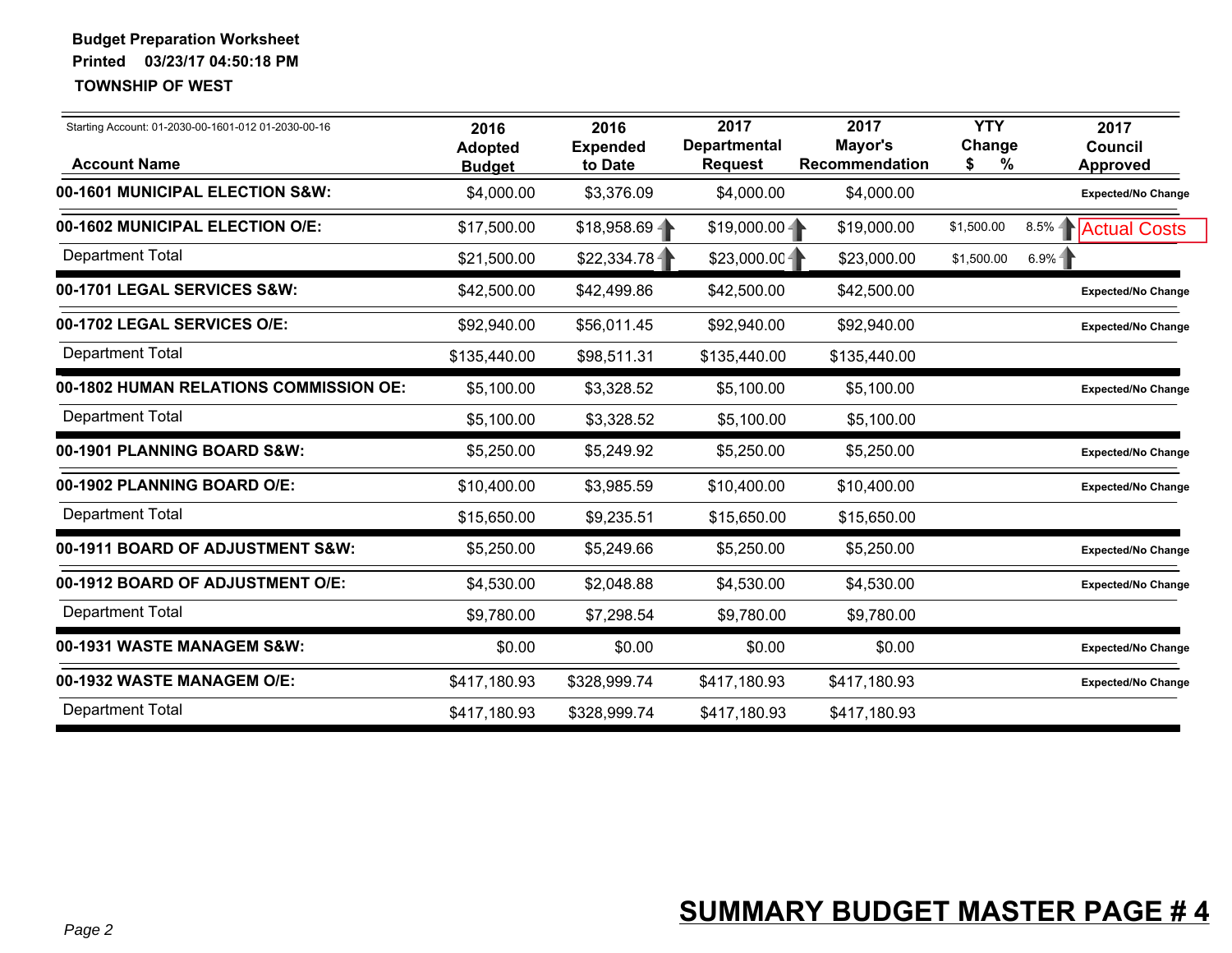| Starting Account: 01-2030-00-1941-010 01-2030-00-19<br><b>Account Name</b> | 2016<br><b>Adopted</b><br><b>Budget</b> | 2016<br><b>Expended</b><br>to Date | 2017<br><b>Departmental</b><br><b>Request</b> | 2017<br>Mayor's<br>Recommendation | <b>YTY</b><br>Change<br>%<br>\$ | 2017<br><b>Council</b><br>Approved     |
|----------------------------------------------------------------------------|-----------------------------------------|------------------------------------|-----------------------------------------------|-----------------------------------|---------------------------------|----------------------------------------|
| 00-1941 MUNICIPAL COURT S&W:                                               | \$326,304.63                            | \$314,360.01                       | \$332,566.39                                  | \$332,566.39                      | \$6,261.76                      | $1.9\% -$<br><b>Expected/No Change</b> |
| 00-1942 MUNICIPAL COURT O/E:                                               | \$31,300.00                             | \$25,461.65                        | \$31,300.00                                   | \$31,300.00                       |                                 | <b>Expected/No Change</b>              |
| <b>Department Total</b>                                                    | \$357,604.63                            | \$339,821.66                       | \$363,866.39                                  | \$363,866.39                      | \$6,261.76                      | 1.7%                                   |
| 00-1951 PUBLIC DEFENDER S&W:                                               | \$6,000.00                              | \$1,750.00                         | \$0.00                                        | \$0.00                            | $$-6,000.00$                    | *** *% Transfer to OE                  |
| 00-1952 PUBLIC DEFENDER OE:                                                | \$18,200.00                             | \$13,840.00                        | $$24,200.00 -$                                | \$24,200.00                       | \$6,000.00                      | 32.9% Trans from SW                    |
| <b>Department Total</b>                                                    | \$24,200.00                             | \$15,590.00                        | \$24,200.00                                   | \$24,200.00                       |                                 |                                        |
| 00-1962 ENVIRONMENTAL COMMISSION O/E:                                      | \$150.00                                | \$80.69                            | \$150.00                                      | \$150.00                          |                                 | <b>Expected/No Change</b>              |
| <b>Department Total</b>                                                    | \$150.00                                | \$80.69                            | \$150.00                                      | \$150.00                          |                                 |                                        |
| 00-1972 RENT LEVELING O/E:                                                 | \$75.00                                 | \$0.00                             | \$75.00                                       | \$75.00                           |                                 | <b>Expected/No Change</b>              |
| <b>Department Total</b>                                                    | \$75.00                                 | \$0.00                             | \$75.00                                       | \$75.00                           |                                 |                                        |
| 00-2001 BUSINESS ADMI S&W:                                                 | \$261,369.24                            | \$261,581.13                       | \$266,556.72                                  | \$266,556.72                      | \$5,187.48                      | 1.9%<br>Expected/No Change             |
| 00-2002 BUSINESS ADMI O/E:                                                 | \$173,200.00                            | \$110,812.46                       | \$173,200.00                                  | \$173,200.00                      |                                 | <b>Expected/No Change</b>              |
| <b>Department Total</b>                                                    | \$434,569.24                            | \$372,393.59                       | \$439,756.72                                  | \$439,756.72                      | \$5,187.48                      | $1.1\%$                                |
| 00-2102 ADMIN OF TOWN OWNED<br><b>PROPERTIES:</b>                          | \$1,000.00                              | \$518.00                           | \$1,000.00                                    | $$3,500.00$ -                     |                                 | \$2,500.00 250.0% None time adj        |
| <b>Department Total</b>                                                    | \$1,000.00                              | \$518.00                           | \$1,000.00                                    | $$3,500.00$ 1                     | \$2,500.00 250.0%               |                                        |
| 00-2201 PURCHASING S&W:                                                    | \$166,349.83                            | \$166,349.82                       | \$169,676.82                                  | \$169,676.82                      | \$3,326.99                      | 2.0%<br>Expected/No Change             |
| 00-2202 PURCHASING O/E:                                                    | \$38,400.00                             | \$38,959.40                        | \$38,400.00                                   | \$38,400.00                       |                                 | <b>Expected/No Change</b>              |
| <b>Department Total</b>                                                    | \$204,749.83                            | \$205,309.22                       | \$208,076.82                                  | \$208,076.82                      | \$3,326.99                      | $1.6\%$ -                              |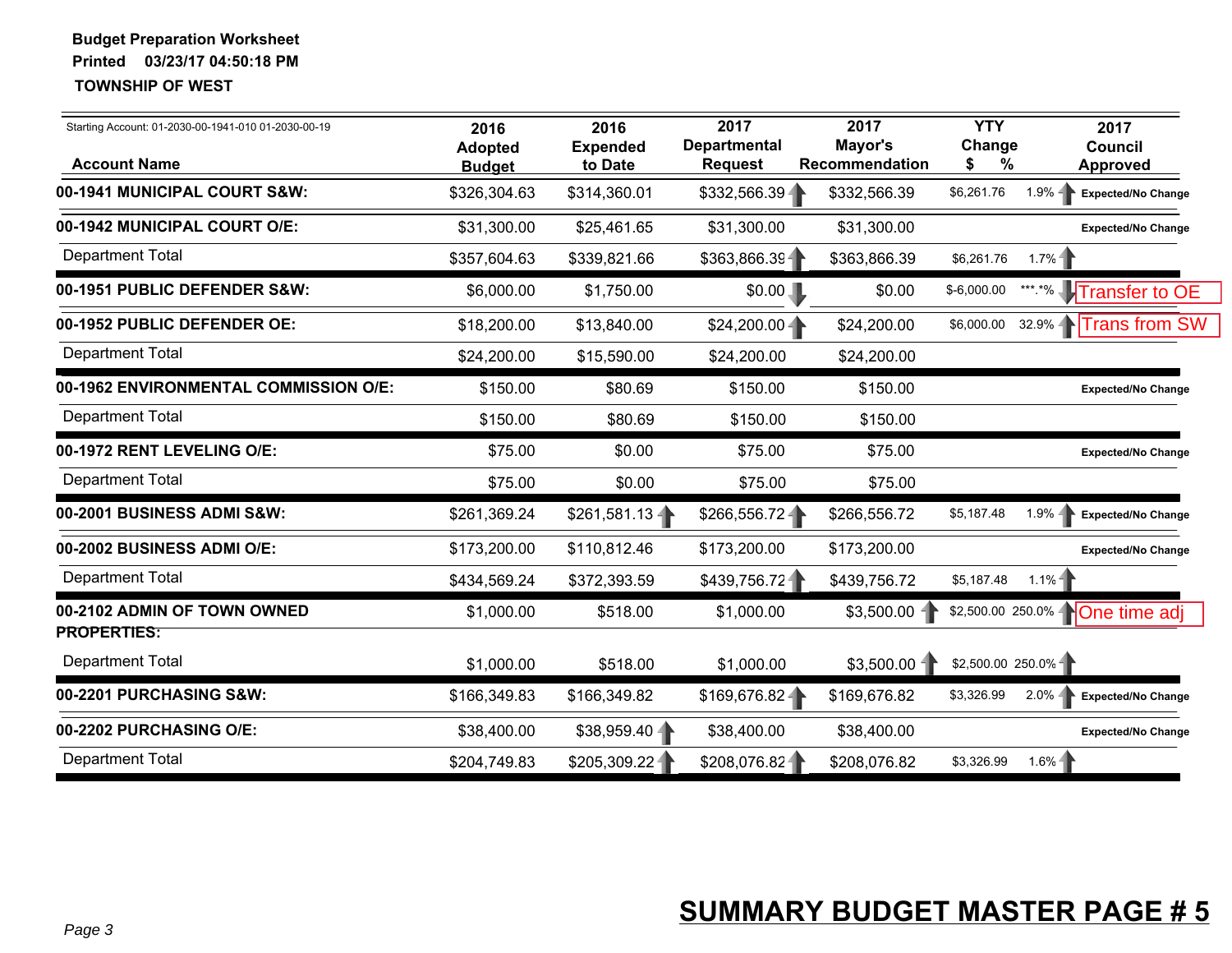| Starting Account: 01-2030-00-2302-030 01-2030-00-23<br><b>Account Name</b> | 2016<br><b>Adopted</b><br><b>Budget</b> | 2016<br><b>Expended</b><br>to Date | 2017<br><b>Departmental</b><br><b>Request</b> | 2017<br>Mayor's<br><b>Recommendation</b> | <b>YTY</b><br>Change<br>%<br>S     | 2017<br><b>Council</b><br><b>Approved</b> |
|----------------------------------------------------------------------------|-----------------------------------------|------------------------------------|-----------------------------------------------|------------------------------------------|------------------------------------|-------------------------------------------|
| 00-2302 CENTRAL PRINT O/E:                                                 | \$27,700.00                             | \$6,820.01                         | \$6,700.00                                    | \$6,700.00                               | \$-21,000.00 -75.8%                | <b>Expected/No Change</b>                 |
| <b>Department Total</b>                                                    | \$27,700.00                             | \$6,820.01                         | \$6,700.00                                    | \$6,700.00                               | \$-21,000.00 -75.8%                |                                           |
| 00-2402 TELEPHIONE COMMUNICATIONS O/E:                                     | \$235,000.00                            | $$261,855.03 -$                    | $$255,000.00 -$                               | $$256,000.00$ -                          | $8.9\%$ -<br>\$21,000.00           | <b>Expected/No Change</b>                 |
| <b>Department Total</b>                                                    | \$235,000.00                            | \$261,855.03                       | \$255,000.00                                  | \$256,000.00                             | \$21,000.00<br>$8.9\%$             |                                           |
| 00-2531 CENTRAL INSURANCE-ADMIN S&W:                                       | \$2,400.00                              | \$2,400.00                         | \$2,400.00                                    | \$2,400.00                               |                                    | <b>Expected/No Change</b>                 |
| 00-2532 CENTRAL INSURANCE - HEALTH:                                        | 12,281,765.12                           | 11,639,622.48                      | 13,160,831.74                                 | 13,160,831.74                            | \$879,066.62                       | 7.1% See MP# 7                            |
| 00-2533 CENTRAL INSURANCE - SUI:                                           | \$80,000.00                             | \$80,000.00                        | \$80,000.00                                   | \$80,000.00                              |                                    | <b>Expected/No Change</b>                 |
| 00-2534 CENTRAL INSURANCE- LIABILITY:                                      | \$874,712.00                            | \$874,712.00                       | \$832,423.00                                  | \$832,423.00                             | \$-42,289.00                       | -4.8% See MP# 8                           |
| 00-2535 CENTRAL INSURANCE - WC:                                            | \$500,000.00                            | \$500,000.00                       | \$500,000.00                                  | \$500,000.00                             |                                    | <b>Expected/No Change</b>                 |
| <b>Department Total</b>                                                    | 13,738,877.12                           | 13,096,734.48                      | 14,575,654.74                                 | 14,575,654.74                            | \$836,777.62 6.0%                  |                                           |
| 00-2602 CENTRAL MAILING O/E:                                               | \$73,750.00                             | \$63,467.35                        | \$73,750.00                                   | \$73,750.00                              |                                    | <b>Expected/No Change</b>                 |
| <b>Department Total</b>                                                    | \$73,750.00                             | \$63,467.35                        | \$73,750.00                                   | \$73,750.00                              |                                    |                                           |
| 00-2702 TOWNSHIP PHYSICIAN O/E:                                            | \$9,365.00                              | \$4,487.33                         | \$9,365.00                                    | \$9,365.00                               |                                    | <b>Expected/No Change</b>                 |
| <b>Department Total</b>                                                    | \$9,365.00                              | \$4,487.33                         | \$9,365.00                                    | \$9,365.00                               |                                    |                                           |
| 00-2801 COLLECTORS OF S&W:                                                 | \$208,914.26                            | \$208,913.90                       | \$219,533.84                                  | \$214,533.84                             | $2.6\%$<br>\$5,619.58              | Special request,                          |
| 00-2802 COLLECTORS OF O/E:                                                 | \$20,900.00                             | \$13,025.38                        | \$20,900.00                                   | \$20,900.00                              |                                    | MP#'S 9 & 10<br><b>Expected/No Change</b> |
| <b>Department Total</b>                                                    | \$229,814.26                            | \$221,939.28                       | \$240,433.84                                  | \$235,433.84                             | $2.4\%$ <sup>-</sup><br>\$5,619.58 |                                           |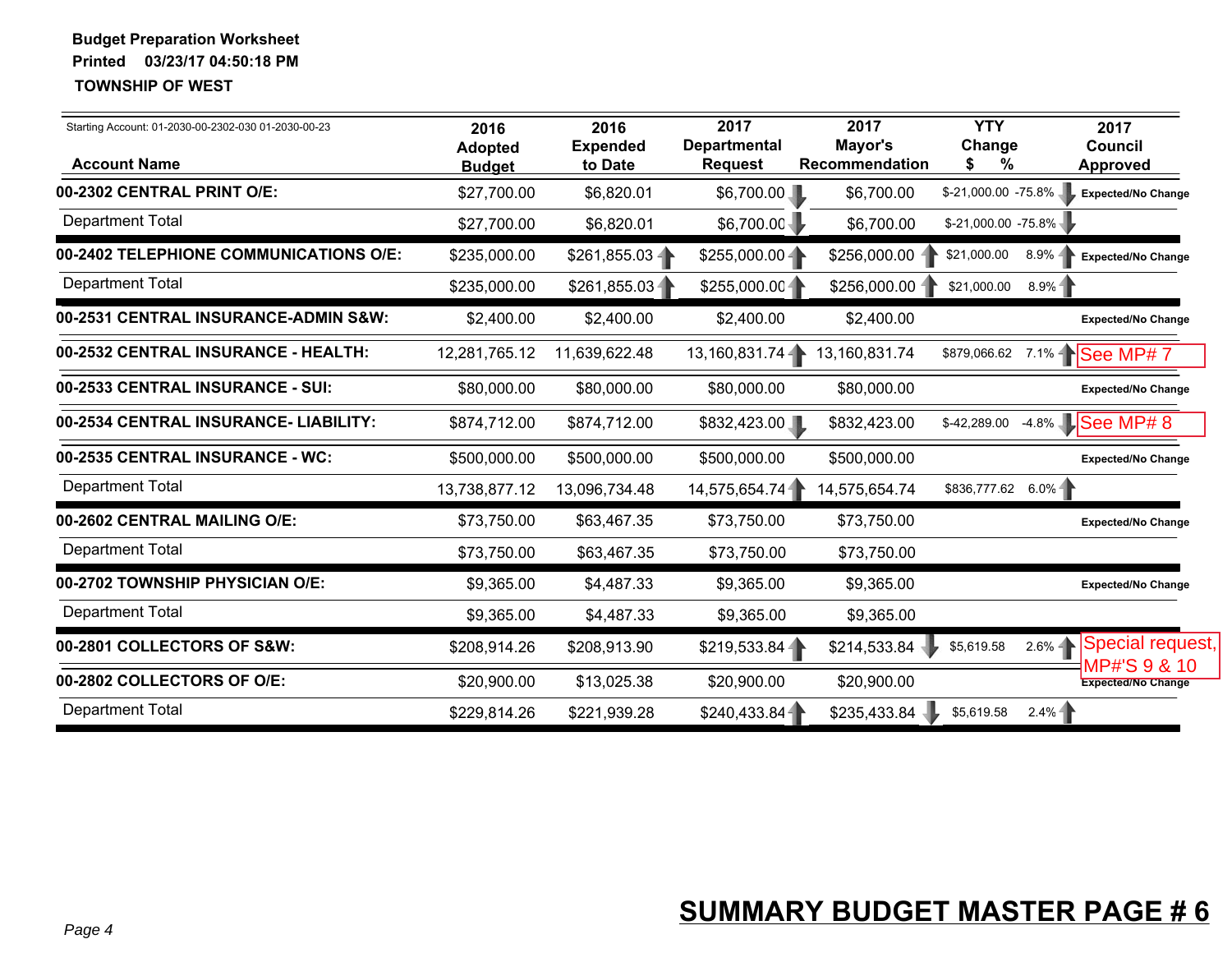|      | Starting Account: 01-2030-00-2531-020 01-2030-00-25 |                                 | 2016<br><b>Expended</b> | 2017<br><b>Departmental</b> | 2017<br>Mayor's       | <b>YTY</b><br>Change               | 2017<br><b>Council</b> |
|------|-----------------------------------------------------|---------------------------------|-------------------------|-----------------------------|-----------------------|------------------------------------|------------------------|
|      | <b>Account Name</b>                                 | <b>Adopted</b><br><b>Budget</b> | to Date                 | <b>Request</b>              | <b>Recommendation</b> | \$<br>$\%$                         | <b>Approved</b>        |
| 2531 | <b>CENTRAL INSURANCE-ADMIN S&amp;W</b>              |                                 |                         |                             |                       |                                    |                        |
| 020  | <b>INSURANCE FUND SECRETARY S&amp;W</b>             | \$2,400.00                      | \$2,400.00              | \$2,400.00                  | \$2,400.00            |                                    | <b>Council Action</b>  |
|      | 00-2531 CENTRAL INSURANCE-ADMIN S&W:                | \$2,400.00                      | \$2,400.00              | \$2,400.00                  | \$2,400.00            |                                    |                        |
| 2532 | <b>CENTRAL INSURANCE - HEALTH</b>                   |                                 |                         |                             |                       |                                    |                        |
| 070  | <b>RETIREE HEALTH BENEFITS CLAIMS</b>               | \$3,818,873.61                  | \$2,995,724.76          | \$4,005,322.62              | \$4,005,322.62        | \$186,449.01                       | 4.8% Council Action    |
| 072  | <b>RETIREE HEALTH BENEFITS ADMIN</b>                | \$728,438.56                    | \$745,481.66            | \$640,000.00                | \$640,000.00          | $$-88,438.56$ -12.1%               | <b>Council Action</b>  |
| 075  | <b>RETIREE PRESCRIPTION</b>                         | \$2,080,792.32                  | \$2,219,569.50          | \$2,377,648.08              | \$2,377,648.08        | \$296,855.76 14.2% Council Action  |                        |
| 077  | <b>ILIBRARY RETIREE HEALTH</b>                      | \$0.00                          | $$-52,754.68$           | \$0.00                      | \$0.00                |                                    | <b>Council Action</b>  |
| 080  | <b>MEDICARE PART B</b>                              | \$320,000.00                    | \$322,809.904           | $$325,000.00 -$             | \$325,000.00          | \$5,000.00                         | 1.5% Council Action    |
| 081  | <b>EMPLOYEE HEALTH BENEFITS</b>                     | \$4,309,817.84                  | \$4,174,244.31          | \$4,475,138.20              | \$4,475,138.20        | \$165,320.36                       | 3.8% Council Action    |
| 082  | <b>HEALTH BENEFITS REIMBURSEMENT</b>                | \$210,000.00                    | \$298,686.88            | $$300,000.00 -$             | \$300,000.00          | \$90,000.00<br>42.8%               | <b>Council Action</b>  |
| 083  | <b>EMPLOYEE HEALTH BENEFITS</b>                     | \$631,162.15                    | \$618,463.40            | \$567,000.00                | \$567,000.00          | \$-64,162.15 -10.1% Council Action |                        |
| 084  | <b>ACA FEES</b>                                     | \$58,398.52                     | \$41,361.85             | \$41,361.80                 | \$41,361.80           | \$-17,036.72<br>$-29.1\%$          | <b>Council Action</b>  |
| 085  | <b>PRESCRIPTION BENEFITS</b>                        | \$1,653,047.00                  | $$1,653,047.16 -$       | \$1,799,775.52              | \$1,799,775.52        | \$146,728.52                       | 8.8% Council Action    |
| 090  | <b>DENTAL BENEFITS</b>                              | \$287,712.00                    | \$286,201.80            | \$287,712.00                | \$287,712.00          |                                    | <b>Council Action</b>  |
| 095  | <b>IDA RUN-OFF FEES - EMPLOYEES</b>                 | \$0.00                          | \$0.00                  | \$68,848.00                 | \$68,848.00           | \$68,848.00<br>New<br>Line         | <b>Council Action</b>  |
| 096  | <b>IDA RUN-OFF FEES - RETIREES</b>                  | \$0.00                          | \$0.00                  | \$89,502.40                 | \$89,502.40           | New<br>\$89,502.40<br>Line         | <b>Council Action</b>  |
| 200  | <b>SAFER GRANT</b>                                  | \$0.00                          | \$0.00                  | \$0.00                      | \$0.00                |                                    | <b>Council Action</b>  |
| 600  | <b>EMPLOYEE CONTRIBUTION</b>                        | $-1,601,476.88$                 | $-1,664,267.28$         | $-1,601,476.88$             | $-1,601,476.88$       |                                    | <b>Council Action</b>  |
| 650  | <b>LIBRARY EMPLOYEE HEALTH</b>                      | \$0.00                          | \$216,053.22            | \$0.00                      | \$0.00                |                                    | <b>Council Action</b>  |
| 675  | <b>RDS REIMBURSEMENT FOR RX</b>                     | \$-215,000.00                   | \$-215,000.00           | \$-215,000.00               | \$-215,000.00         |                                    | <b>Council Action</b>  |
| 700  | <b>PORTION OUTSIDE CAP</b>                          | \$0.00                          | \$0.00                  | \$0.00                      | \$0.00                |                                    | <b>Council Action</b>  |
|      | 00-2532 CENTRAL INSURANCE - HEALTH:                 | 12,281,765.12                   | 11,639,622.48           | 13,160,831.74               | 13,160,831.74         | \$879,066.62<br>$7.1\%$            |                        |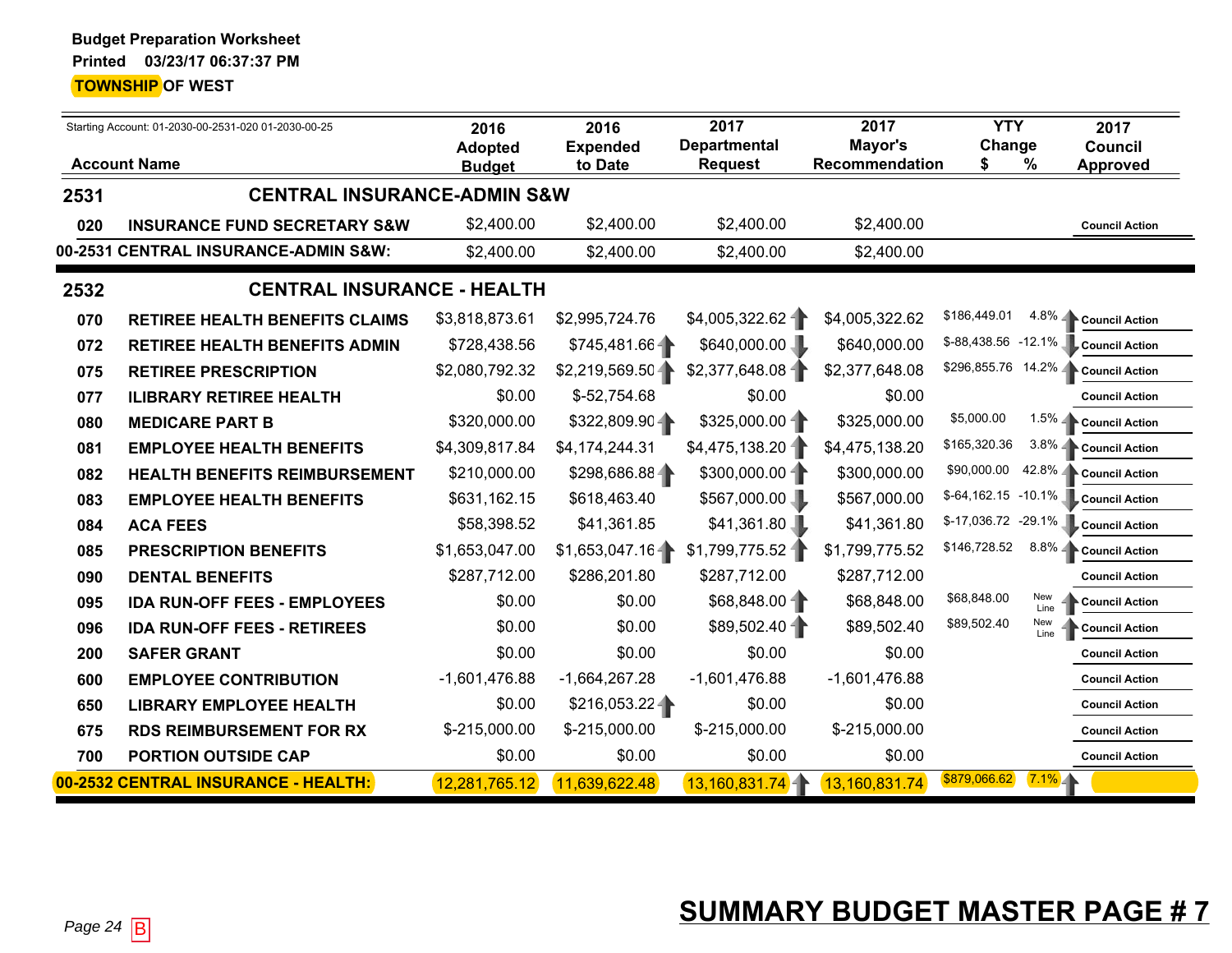|            | Starting Account: 01-2030-00-2533-080 01-2030-00-25 | 2016<br><b>Adopted</b> | 2016<br><b>Expended</b> | 2017<br><b>Departmental</b> | 2017<br>Mayor's | <b>YTY</b><br>Change |          | 2017<br>Council       |
|------------|-----------------------------------------------------|------------------------|-------------------------|-----------------------------|-----------------|----------------------|----------|-----------------------|
|            | <b>Account Name</b>                                 | <b>Budget</b>          | to Date                 | <b>Request</b>              | Recommendation  | S                    | %        | <b>Approved</b>       |
| 2533       | <b>CENTRAL INS - UNEMPLOYMENT</b>                   |                        |                         |                             |                 |                      |          |                       |
| 080        | <b>UNEMPLOYMENT COMP IN</b>                         | \$80,000.00            | \$80,000.00             | \$80,000.00                 | \$80,000.00     |                      |          | <b>Council Action</b> |
| 200        | <b>SAFER GRANT</b>                                  | \$0.00                 | \$0.00                  | \$0.00                      | \$0.00          |                      |          | <b>Council Action</b> |
|            | 00-2533 CENTRAL INSURANCE - SUI:                    | \$80,000.00            | \$80,000.00             | \$80,000.00                 | \$80,000.00     |                      |          |                       |
| 2534       | <b>CENTRAL INSURANCE- LIABILITY</b>                 |                        |                         |                             |                 |                      |          |                       |
| 050        | <b>EXCESS GENERAL LIABILITY-JIF</b>                 | \$834,712.00           | \$834,712.00            | \$792,423.00                | \$792,423.00    | $$-42,289.00$        |          | -5.0% Council Action  |
| 060        | <b>LIBRARY WORKERS COMP</b>                         | \$16,000.00            | \$16,000.00             | \$16,000.00                 | \$16,000.00     |                      |          | <b>Council Action</b> |
| 070        | <b>SURETY &amp; fIDELITY</b>                        | \$0.00                 | \$0.00                  | \$0.00                      | \$0.00          |                      |          | <b>Council Action</b> |
| 080        | <b>RISK MANAGER</b>                                 | \$24,000.00            | \$24,000.00             | \$24,000.00                 | \$24,000.00     |                      |          | <b>Council Action</b> |
| 090        | <b>INSURANCE FUND SECRETARY</b>                     | \$0.00                 | \$0.00                  | \$0.00                      | \$0.00          |                      |          | <b>Council Action</b> |
| 800        | <b>INSURANCE TRUST FUND BALANCE</b>                 | \$0.00                 | \$0.00                  | \$0.00                      | \$0.00          |                      |          | <b>Council Action</b> |
|            | 00-2534 CENTRAL INSURANCE- LIABILITY:               | \$874,712.00           | \$874,712.00            | \$832,423.00                | \$832,423.00    | \$-42,289.00         | $-4.8%$  |                       |
| 2535       | <b>CENTRAL INS - WORK-COMP</b>                      |                        |                         |                             |                 |                      |          |                       |
| 080        | <b>WORKERS COMPENSATION</b>                         | \$500,000.00           | \$500,000.00            | \$500,000.00                | \$500,000.00    |                      |          | <b>Council Action</b> |
| 200        | <b>SAFER GRANT</b>                                  | \$0.00                 | \$0.00                  | \$0.00                      | \$0.00          |                      |          | <b>Council Action</b> |
|            | 00-2535 CENTRAL INSURANCE - WC:                     | \$500,000.00           | \$500,000.00            | \$500,000.00                | \$500,000.00    |                      |          |                       |
| Page Total |                                                     | 13,738,877.12          | 13,096,734.48           | 14,549,545.93               | 14,549,545.92   | \$810,668.80         | $5.9% -$ |                       |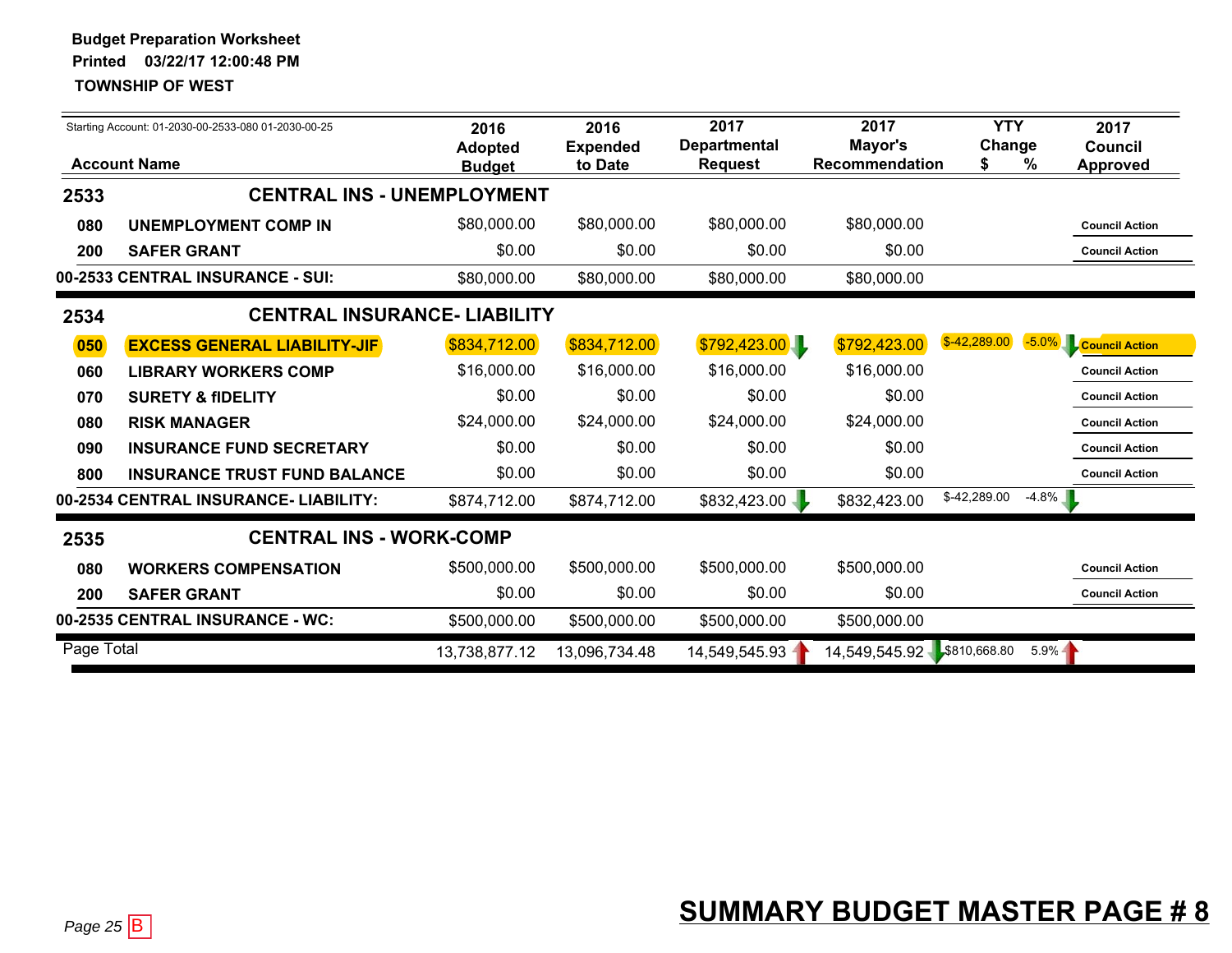|            | Starting Account: 01-2030-00-2801-010 01-2030-00-28<br><b>Account Name</b> | 2016<br><b>Adopted</b> | 2016<br><b>Expended</b><br>to Date | 2017<br><b>Departmental</b><br><b>Request</b> | 2017<br>Mayor's<br>Recommendation | <b>YTY</b><br>Change<br>\$ | ℅        | 2017<br>Council<br><b>Approved</b> |
|------------|----------------------------------------------------------------------------|------------------------|------------------------------------|-----------------------------------------------|-----------------------------------|----------------------------|----------|------------------------------------|
| 2801       | <b>COLLECTORS OF S&amp;W</b>                                               | <b>Budget</b>          |                                    |                                               |                                   |                            |          |                                    |
| 010        | <b>SALARIES &amp; WAGES-COLLECTORS</b>                                     | \$204,422.67           | \$204,422.31                       | \$213,092.84                                  | \$213,092.84                      | \$8,670.17                 |          | 4.2% Council Action                |
| 012        | <b>S &amp; W HOURLY</b>                                                    | \$0.00                 | \$0.00                             | \$0.00                                        | \$0.00                            |                            |          | <b>Council Action</b>              |
| 013        | <b>S &amp; W OVERTIME</b>                                                  | \$0.00                 | \$0.00                             | \$0.00                                        | \$0.00                            |                            |          | <b>Council Action</b>              |
| 016        | <b>TERMINAL LEAVE</b>                                                      | \$0.00                 | \$0.00                             | \$0.00                                        | \$0.00                            |                            |          | <b>Council Action</b>              |
| 025        | <b>S&amp;W RETROPAY</b>                                                    | \$0.00                 | \$0.00                             | \$0.00                                        | \$0.00                            |                            |          | <b>Council Action</b>              |
| 030        | <b>S&amp;W SPECIAL REQUESTS</b>                                            | \$4,491.59             | \$4,491.59                         | \$6,441.00                                    | \$1,441.00                        | $$-3,050.59$               | $-67.9%$ | <b>Council Action</b>              |
|            | 00-2801 COLLECTORS OF S&W:                                                 | \$208,914.26           | \$208,913.90                       | \$219,533.84                                  | \$214,533.84                      | \$5,619.58                 | $2.6\%$  |                                    |
| 2802       | <b>COLLECTORS OF O/E</b>                                                   |                        |                                    |                                               |                                   |                            |          |                                    |
| 030        | <b>PRINTING TAX &amp; SEWER BILLS</b>                                      | \$8,200.00             | \$4,206.00                         | \$8,200.00                                    | \$8,200.00                        |                            |          | <b>Council Action</b>              |
| 031        | <b>ADVERTISING-TAX SALE</b>                                                | \$5,200.00             | \$3,195.00                         | \$5,200.00                                    | \$5,200.00                        |                            |          | <b>Council Action</b>              |
| 070        | <b>MISCELLANEOUS</b>                                                       | \$2,500.00             | \$624.42                           | \$2,000.00                                    | $$1,500.00$ \$-1,000.00           |                            | -40.0%   | Council Action                     |
| 071        | <b>IN REM FORECLOSURE</b>                                                  | \$0.00                 | \$0.00                             | \$0.00                                        | \$0.00                            |                            |          | <b>Council Action</b>              |
| 080        | <b>DUES, MEETING, SEMINARS</b>                                             | \$0.00                 | \$0.00                             | \$0.00                                        | \$0.00                            |                            |          | <b>Council Action</b>              |
| 081        | <b>CONFERENCES</b>                                                         | \$0.00                 | \$0.00                             | \$0.00                                        | \$0.00                            |                            |          | <b>Council Action</b>              |
| 082        | <b>MILEAGE</b>                                                             | \$0.00                 | \$0.00                             | \$0.00                                        | \$0.00                            |                            |          | <b>Council Action</b>              |
| 110        | <b>MATERIAL &amp; SUPPLIES</b>                                             | \$3,000.00             | \$3,941.58                         | \$3,500.00                                    | $$4,000.00 -$                     | \$1,000.00                 |          | 33.3% Council Action               |
| 111        | <b>PERMANENT PROPERTY</b>                                                  | \$600.00               | \$161.67                           | \$600.00                                      | \$600.00                          |                            |          | <b>Council Action</b>              |
| 112        | <b>MAINT &amp; REPAIRS</b>                                                 | \$1,400.00             | \$896.71                           | \$1,400.00                                    | \$1,400.00                        |                            |          | <b>Council Action</b>              |
|            | 00-2802 COLLECTORS OF O/E:                                                 | \$20,900.00            | \$13,025.38                        | \$20,900.00                                   | \$20,900.00                       |                            |          |                                    |
| Page Total |                                                                            | \$229,814.26           | \$221,939.28                       | \$240,433.84                                  | \$235,433.84                      | \$5,619.58                 | 2.4%     |                                    |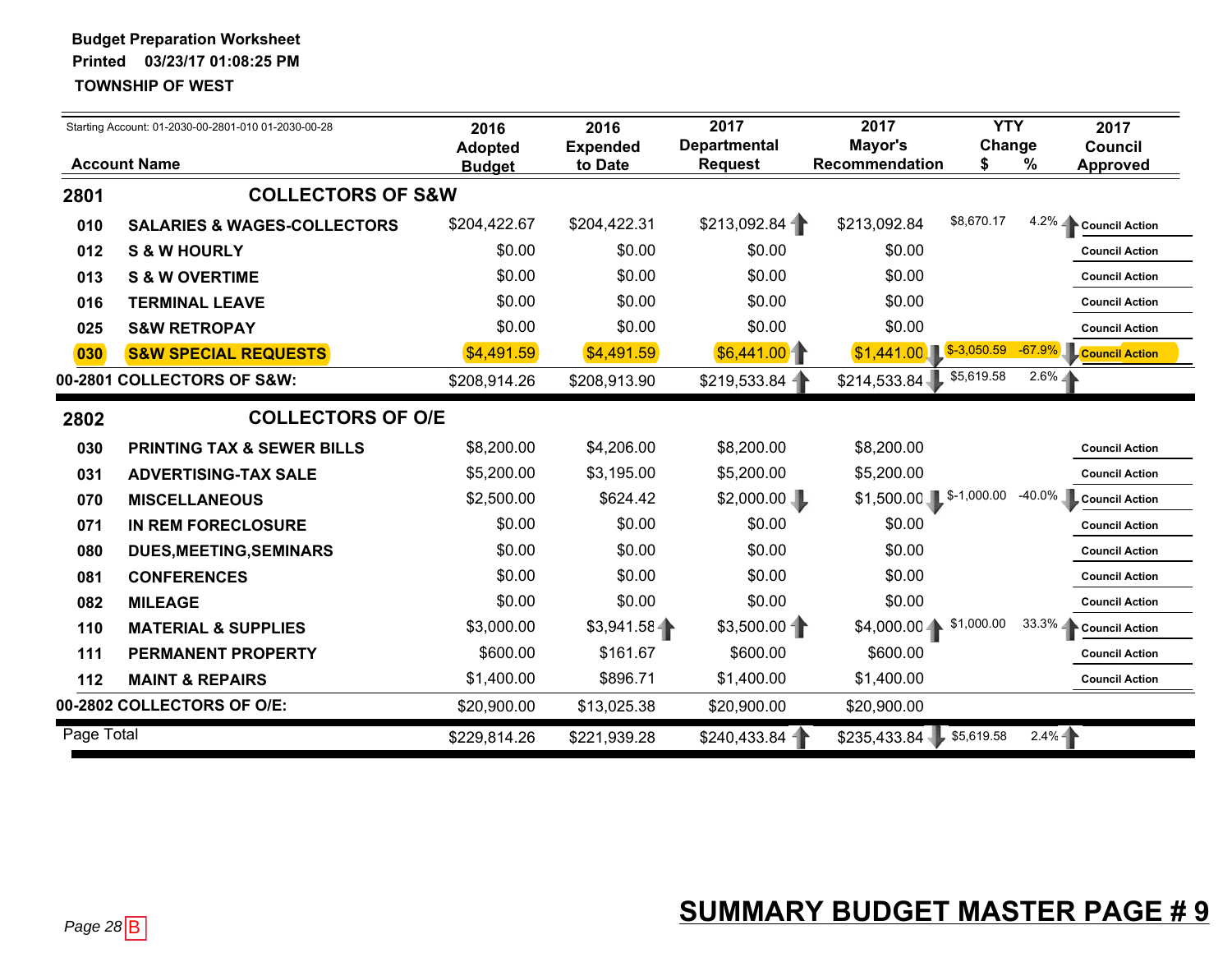|                                                                          | <b>TOWNSHIP OF WEST ORANGE</b><br>MUNICIPAL BUDGET<br><b>SALARIES AND WAGES</b> |                    | 2016                                    |                                    | 2017                    |                                   |                                            |
|--------------------------------------------------------------------------|---------------------------------------------------------------------------------|--------------------|-----------------------------------------|------------------------------------|-------------------------|-----------------------------------|--------------------------------------------|
| <b>DEPARTMENT</b>                                                        |                                                                                 |                    | Administration & Finance                |                                    |                         |                                   |                                            |
| <b>DIVISION</b>                                                          |                                                                                 |                    | Treasury - Tax Collector                |                                    |                         |                                   |                                            |
| <b>NAME</b>                                                              | <b>CIVIL SERVICE</b><br><b>TITLE</b>                                            | Employment<br>Date | Approved<br><b>FINAL BUDGET</b><br>2016 | Longevity<br>2017                  | <b>PROPOSED</b><br>2017 | Mayor's<br>Recommendation<br>2017 | If Approved<br><b>FINAL BUDGET</b><br>2017 |
| Joanne Gagliardo                                                         | Tax Collector/<br>Salary Guide increase to \$119,129.08                         | 7/1/2011           | 111,891.25                              |                                    | 114,129.08<br>5,000.00  | 114,129.08                        | 114,129.08                                 |
| Kathleen Sayers                                                          | Deputy Tax Collector 1/1/2012                                                   |                    | 66,793.41                               |                                    | 72,711.00               | 72,711.00                         | 72,711.00                                  |
| <b>Wahlers</b> , Carolyn                                                 | Keyboarding Clerk 1 11/4/2015<br><b>Promote to KeyBrdClrk 2</b>                 |                    | 25,738.00                               |                                    | 26,252.76<br>1,441.00   | 26,252.76<br>1,441.00             | 26,252.76<br>1,441.00                      |
| <b>Retro Pay</b><br>Longevity Carried Into Salary -->                    |                                                                                 |                    |                                         |                                    |                         |                                   |                                            |
| Totals                                                                   |                                                                                 |                    | 208,914.26                              |                                    | 219,533.84              | 214,533.84                        | 214,533.84                                 |
| 28s<br>01-2010-00-2801-010<br>01-2010-00-2801-012<br>01-2010-00-2801-013 | S&W<br>Hourly<br>Overtime                                                       |                    | 204,422.67                              | S&W<br>Hourly<br>Overtime          | 213,092.84              | 213,092.84                        | 213,092.84                                 |
| 01-2010-00-2801-016<br>01-2010-00-2801-025<br>01-2010-00-2801-030        | <b>Terminal Leave</b><br>S&W Retro Pay<br><b>Special Requests</b><br>Proof      |                    |                                         | 4,491.59 Special Requests<br>Proof | 6,441.00                | 1,441.00                          | 1,441.00                                   |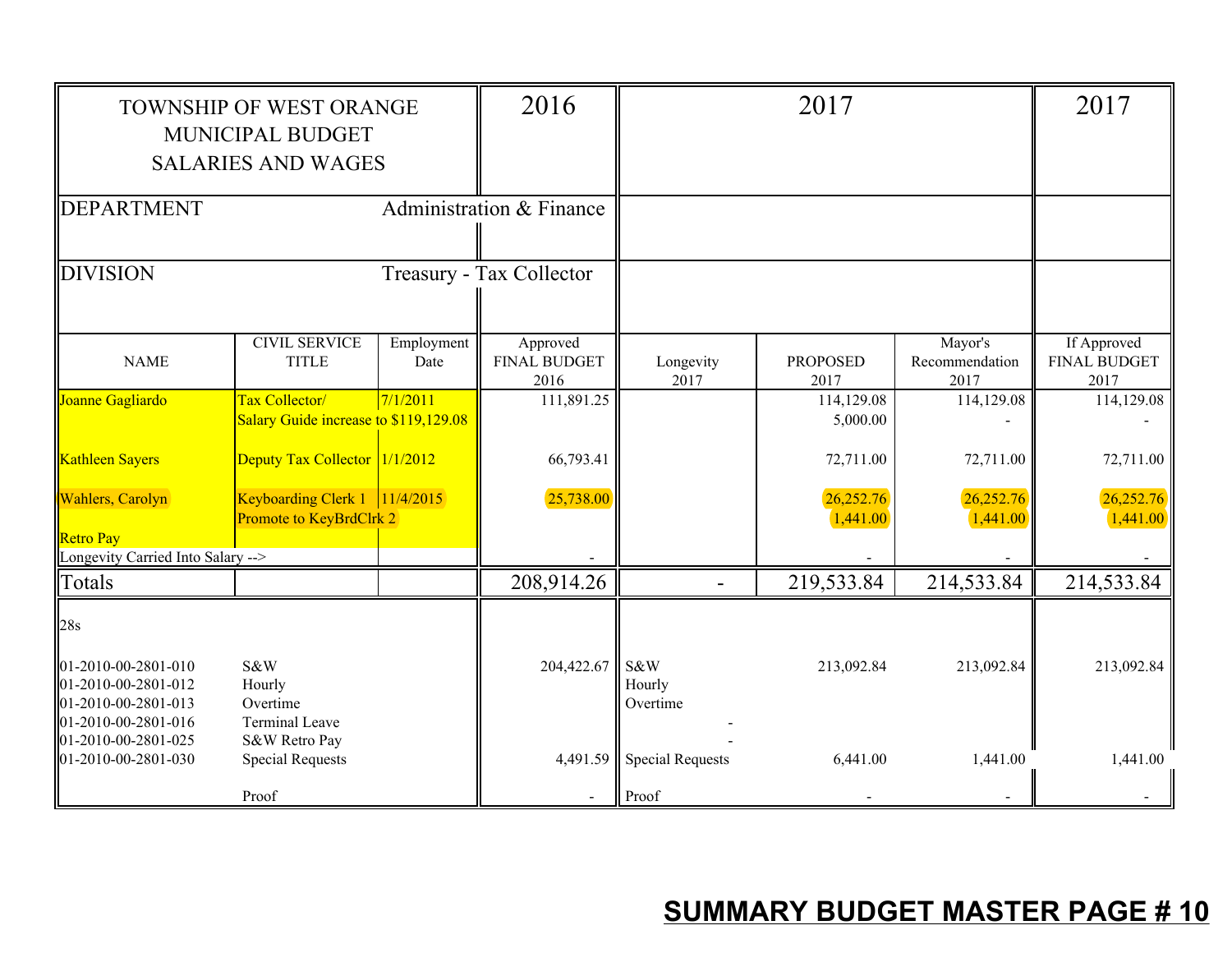| Starting Account: 01-2030-00-2902-030 01-2030-00-29 | 2016<br><b>Adopted</b> | 2016<br><b>Expended</b> | 2017<br><b>Departmental</b> | 2017<br>Mayor's | <b>YTY</b><br>Change     | 2017<br><b>Council</b>                |
|-----------------------------------------------------|------------------------|-------------------------|-----------------------------|-----------------|--------------------------|---------------------------------------|
| <b>Account Name</b>                                 | <b>Budget</b>          | to Date                 | <b>Request</b>              | Recommendation  | \$<br>%                  | <b>Approved</b>                       |
| 00-2902 TREASURER O/E:                              | \$9,900.00             | \$6,677.65              | \$9,900.00                  | \$9,900.00      |                          | <b>Expected/No Change</b>             |
| <b>Department Total</b>                             | \$9,900.00             | \$6,677.65              | \$9,900.00                  | \$9,900.00      |                          |                                       |
| 00-2951 COMPTROLLER S&W:                            | \$550,985.23           | \$555,016.93            | $$574,898.38 -$             | \$574,898.38    | \$23,913.15<br>$4.3\% -$ | Expected/No Change                    |
| 00-2952 COMPTROLLER O/E:                            | \$189,285.00           | \$177,961.31            | \$189,285.00                | \$189,285.00    |                          | <b>Expected/No Change</b>             |
| <b>Department Total</b>                             | \$740,270.23           | \$732,978.24            | \$764,183.38                | \$764,183.38    | $3.2\%$<br>\$23,913.15   |                                       |
| 00-3001 PLANNING & DEV S&W:                         | \$181,980.79           | \$170,809.16            | \$114,983.00                | \$114,983.00    | \$-66,997.79 -36.8%      | <b>Expected/No Change</b>             |
| 00-3002 PLANNING & DE O/E:                          | \$32,045.00            | \$31,502.84             | \$32,045.00                 | \$32,045.00     |                          | <b>Expected/No Change</b>             |
| <b>Department Total</b>                             | \$214,025.79           | \$202,312.00            | \$147,028.00                | \$147,028.00    | $$-66,997.79 -31.3\%$    |                                       |
| 00-3101 HOUSING CODE S&W:                           | \$283,441.39           | \$283,424.61            | \$282,960.23                | \$282,960.23    | $-0.1\%$<br>$$-481.16$   | <b>Expected/No Change</b>             |
| 00-3102 HOUSING CODE O/E:                           | \$5,725.00             | \$1,096.54              | \$5,725.00                  | \$5,725.00      |                          | <b>Expected/No Change</b>             |
| <b>Department Total</b>                             | \$289,166.39           | \$284,521.15            | \$288,685.23                | \$288,685.23    | $-0.1\%$<br>$$-481.16$   |                                       |
| 00-3152 HISTORIC PRESERVATION O/E:                  | \$1,500.00             | \$1,484.10              | $$5,500.00 -$               | \$5,500.00      | $$4,000.00 266.6\%$      | <b>Mayor Request</b>                  |
| <b>Department Total</b>                             | \$1,500.00             | \$1,484.10              | \$5,500.00                  | \$5,500.00      | \$4,000.00 266.6%        |                                       |
| 00-3202 WO ARTS COUNCIL O/E:                        | \$1,500.00             | \$1,240.82              | \$1,500.00                  | \$1,500.00      |                          | <b>Expected/No Change</b>             |
| <b>Department Total</b>                             | \$1,500.00             | \$1,240.82              | \$1,500.00                  | \$1,500.00      |                          |                                       |
| 00-3302 MAIN STREET O/E:                            | \$42,509.00            | \$41,692.93             | \$42,509.00                 | \$42,509.00     |                          | <b>Expected/No Change</b>             |
| <b>Department Total</b>                             | \$42,509.00            | \$41,692.93             | \$42,509.00                 | \$42,509.00     |                          |                                       |
|                                                     |                        |                         |                             |                 |                          |                                       |
| Page 5                                              |                        |                         |                             |                 |                          | <b>SUMMARY BUDGET MASTER PAGE #11</b> |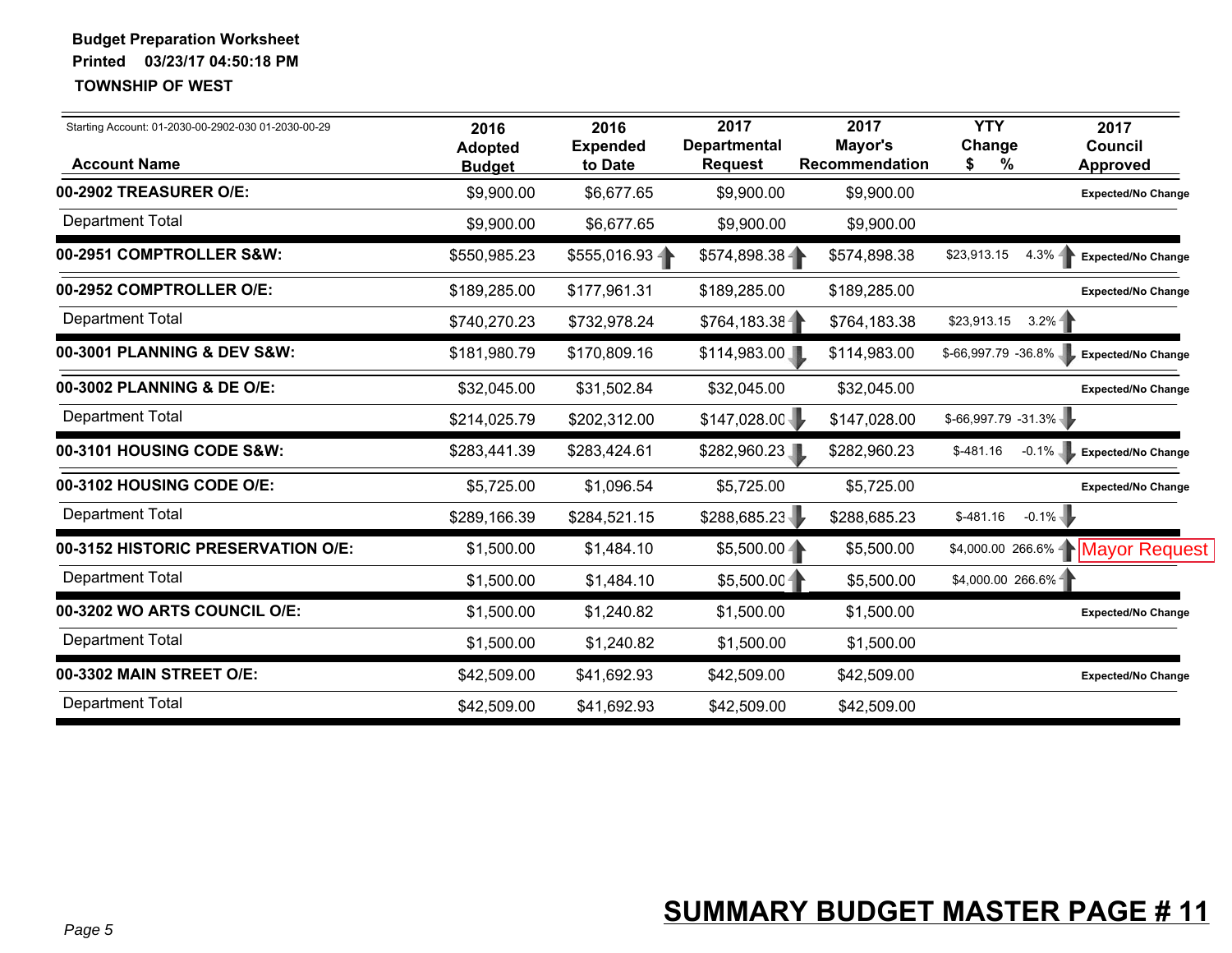| <b>Approved</b><br><b>Expected/No Change</b><br>$2.2\%$<br>$2.2\%$    |
|-----------------------------------------------------------------------|
| Expected/No Change<br><b>Expected/No Change</b><br>Expected/No Change |
|                                                                       |
|                                                                       |
|                                                                       |
|                                                                       |
|                                                                       |
| Expected/No Change                                                    |
| Expected/No Change                                                    |
| 4.1%                                                                  |
| $7.5\%$ -<br>Expected/No Change                                       |
| $8.6\%$<br>See MP# 13                                                 |
| <b>Expected/No Change</b>                                             |
|                                                                       |
| <b>Expected/No Change</b>                                             |
| <b>Expected/No Change</b>                                             |
|                                                                       |
| $$699,658.75$ 7.4%                                                    |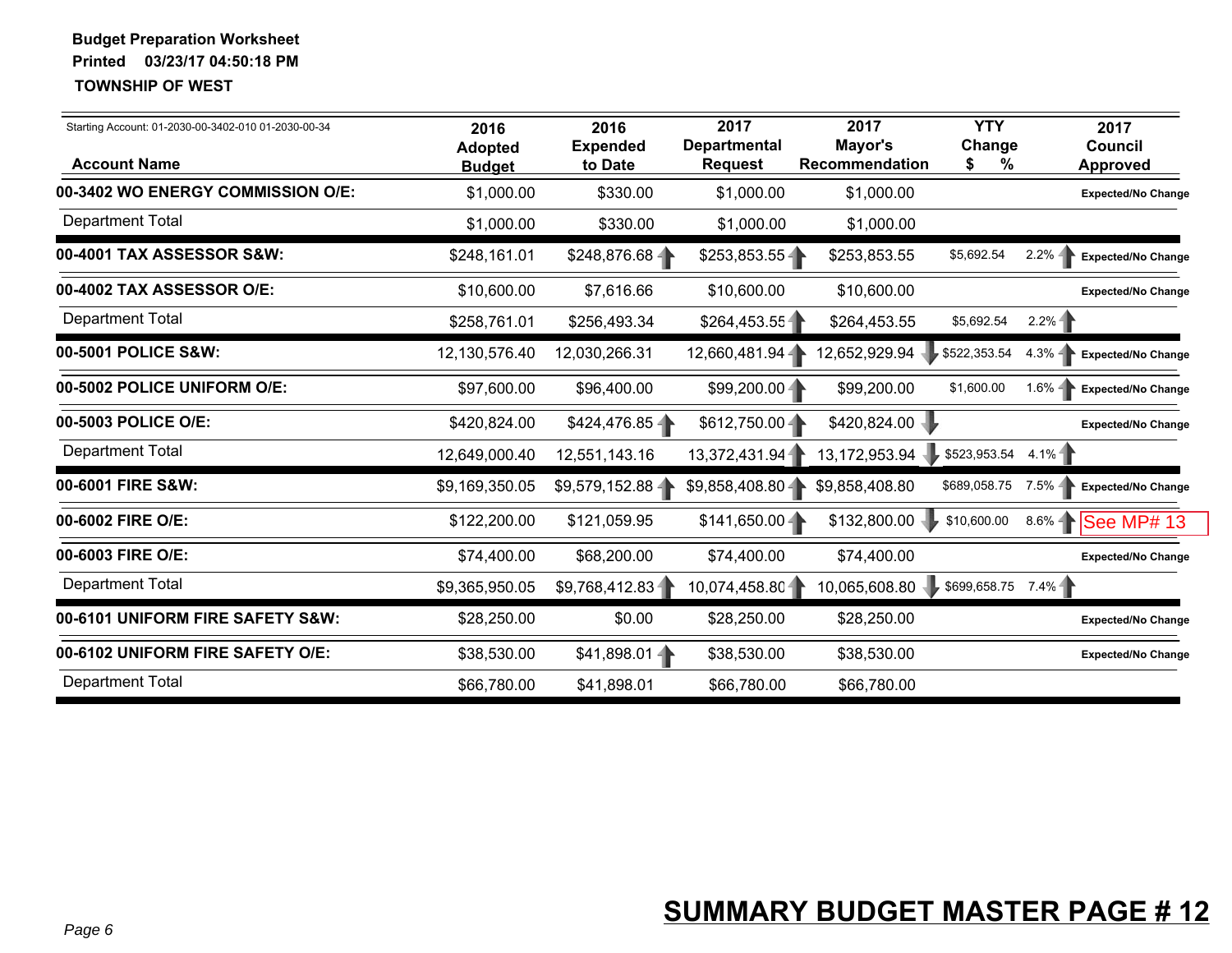|               | Starting Account: 01-2030-00-6002-084 01-2030-00-60 | 2016                            | 2016<br><b>Expended</b> | 2017<br><b>Departmental</b> | 2017<br>Mayor's                   | <b>YTY</b><br>Change               | 2017<br><b>Council</b>                           |
|---------------|-----------------------------------------------------|---------------------------------|-------------------------|-----------------------------|-----------------------------------|------------------------------------|--------------------------------------------------|
|               | <b>Account Name</b>                                 | <b>Adopted</b><br><b>Budget</b> | to Date                 | <b>Request</b>              | Recommendation                    | %<br>\$                            | <b>Approved</b>                                  |
| 084           | <b>DUES</b>                                         | \$600.00                        | \$375.00                | \$600.00                    | \$600.00                          |                                    | <b>Council Action</b>                            |
| 085           | <b>MEETINGS, SEMINARS</b>                           | \$0.00                          | \$0.00                  | \$0.00                      | \$0.00                            |                                    | <b>Council Action</b>                            |
| 106           | <b>BEDDING</b>                                      | \$1,500.00                      | \$0.00                  | \$1,500.00                  | \$1,500.00                        |                                    | <b>Council Action</b>                            |
| 107           | <b>1ST AID EQUIPMENT</b>                            | \$20,000.00                     | \$19,426.53             | $$25,000.00 -$              | \$20,000.00                       |                                    | <b>Council Action</b>                            |
| 108           | <b>FURNITURE</b>                                    | \$0.00                          | \$0.00                  | \$0.00                      | \$0.00                            |                                    | <b>Council Action</b>                            |
| 109           | <b>HARDWARE - MONTHLY</b>                           | \$1,000.00                      | \$1,150.69              | $$2,000.00 -$               | \$2,000.00                        | \$1,000.00                         | 100.0% $\blacktriangle$<br><b>Council Action</b> |
| 110           | <b>OFFICE SUPPLIES, FILM</b>                        | \$1,200.00                      | $$2,423.55 -$           | $$2,000.00 -$               | $$2,200.00 -$                     | \$1,000.00                         | $83.3\%$<br><b>Council Action</b>                |
| 111           | <b>JANITORIAL SUPPLIES</b>                          | \$9,000.00                      | $$10,586.76 -$          | $$12,000.00 -$              | \$12,000.00                       | \$3,000.00                         | $33.3\%$<br><b>Council Action</b>                |
| 112           | LIFE SAVING - PROTECTIVE CLOTH                      | \$2,500.00                      | \$2,895.83              | \$2,500.00                  | $$3,000.00 -$                     | \$500.00                           | $20.0\%$<br><b>Council Action</b>                |
| 113           | <b>RESCUE MASKS / OXYGEN</b>                        | \$9,700.00                      | \$4,945.38              | \$12,500.00                 | \$5,100.00 \$-4,600.00            |                                    | $-47.4%$<br><b>Council Action</b>                |
| 114           | <b>FIRE FIGHTING FOAM</b>                           | \$0.00                          | $$836.70 -$             | \$0.00                      | \$0.00                            |                                    | <b>Council Action</b>                            |
| 115           | <b>WALKIE TALKIE BATTERIES</b>                      | \$500.00                        | $$832.85 -$             | $$1,000.00 -$               | \$700.00                          | \$200.00                           | $40.0\%$<br><b>Council Action</b>                |
| 116           | <b>MISC. SAFETY EQUIPMENT</b>                       | \$10,000.00                     | $$11,004.08 -$          | \$10,000.00                 | $$11,000.00 -$                    | \$1,000.00                         | $10.0\%$<br><b>Council Action</b>                |
| 117           | <b>AIR CONDITIONER (NEW)</b>                        | \$1,000.00                      | \$0.00                  | \$1,000.00                  | \$1,000.00                        |                                    | <b>Council Action</b>                            |
| 118           | <b>HELMETS &amp; ACCESSORIES</b>                    | \$1,100.00                      | $$2,714.00 -$           | \$2,500.00                  | $$2,600.00 -$                     | \$1,500.00                         | $136.3\%$ $\Box$<br><b>Council Action</b>        |
| 119           | PHYSICAL FITNESS EQUIPMENT                          | \$0.00                          | \$0.00                  | \$0.00                      | \$0.00                            |                                    | <b>Council Action</b>                            |
| 120           | <b>NOZZLES &amp; FITTINGS</b>                       | \$3,100.00                      | \$0.00                  | \$3,100.00                  | \$100.00                          | $$-3,000.00$                       | $-96.7\%$<br><b>Council Action</b>               |
| 121           | <b>OFFICE EQUIPMENT</b>                             | \$830.00                        | \$2,818.25              | \$830.00                    | $$1,330.00 -$                     | \$500.00                           | $60.2\%$<br><b>Council Action</b>                |
| 122           | <b>HAZ-MAT REPL EQUIPMENT</b>                       | \$0.00                          | \$0.00                  | \$0.00                      | \$0.00                            |                                    | <b>Council Action</b>                            |
| 123           | <b>MAINT. AIR CONDITION</b>                         | \$0.00                          | \$0.00                  | \$0.00                      | \$0.00                            |                                    | <b>Council Action</b>                            |
| 124           | <b>MAINT. TRAFFIC CONTROL</b>                       | \$0.00                          | \$0.00                  | \$0.00                      | \$0.00                            |                                    | <b>Council</b> Action                            |
| 125           | <b>FIELD SAFETY EQUIPMENT</b>                       | \$0.00                          | \$0.00                  | \$0.00                      | \$0.00                            |                                    | <b>Council Action</b>                            |
| 126           | <b>OXYGEN-HYDROSTATIC SAFETY TES</b>                | \$3,500.00                      | \$2,885.60              | \$3,500.00                  | \$3,500.00                        |                                    | <b>Council Action</b>                            |
| 127           | <b>AIR MASK-TEST &amp; REPAIR</b>                   | \$2,000.00                      | $$7,004.11 -$           | \$2,550.00                  | \$2,000.00                        |                                    | <b>Council Action</b>                            |
| 128           | DE FIB BATTERY & LEST EQUIP                         | \$4,000.00                      | \$2,130.33              | \$4,000.00                  | $$2,000.00$ \$-2,000.00           |                                    | -50.0% Council Action                            |
| 130           | <b>MAINT. WALKIE TALKIE</b>                         | \$0.00                          | \$0.00                  | \$0.00                      | \$0.00                            |                                    | <b>Council Action</b>                            |
| 131           | <b>COMPUTER MAINTENANCE</b>                         | \$8,570.00                      | \$7,548.20              | \$8,570.00                  | $$19,170.00 + $10,600.00 123.6\%$ |                                    | <b>Council Action</b>                            |
| 132           | <b>MUTUAL AID RADIO SYSTEM SERVIC</b>               | \$0.00                          | \$0.00                  | \$0.00                      |                                   | \$0.00 Broadband for<br>INew MDT's | <b>Council Action</b>                            |
| Page 44 $ B $ |                                                     |                                 |                         | <b>SUMMARY BUDGET</b>       |                                   | <b>TVIAJILIT</b>                   | <b>PAGE # 13</b>                                 |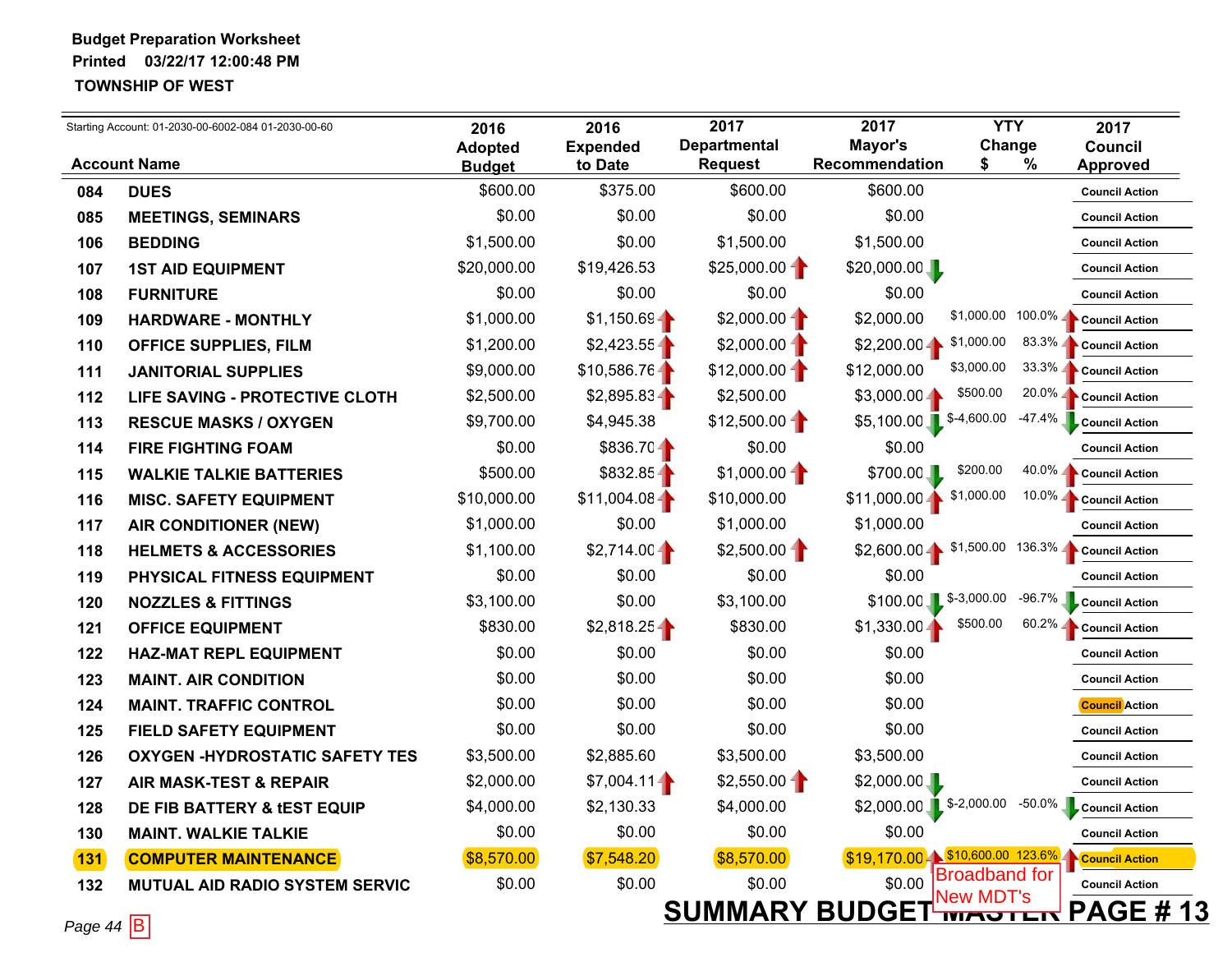| Starting Account: 01-2030-00-6201-010 01-2030-00-62 | 2016<br><b>Adopted</b> | 2016<br><b>Expended</b> | 2017<br><b>Departmental</b> | 2017<br>Mayor's | <b>YTY</b><br>Change   | 2017<br><b>Council</b>              |
|-----------------------------------------------------|------------------------|-------------------------|-----------------------------|-----------------|------------------------|-------------------------------------|
| <b>Account Name</b>                                 | <b>Budget</b>          | to Date                 | <b>Request</b>              | Recommendation  | \$<br>%                | <b>Approved</b>                     |
| 00-6201 EMERGENCY MGT S&W:                          | \$4,950.00             | \$0.00                  | \$9,950.00                  | \$4,950.00      |                        | <b>Expected/No Change</b>           |
| 00-6202 EMERGENCY MGT O/E:                          | \$5,800.00             | \$5,950.74              | \$5,800.00                  | \$5,800.00      |                        | <b>Expected/No Change</b>           |
| <b>Department Total</b>                             | \$10,750.00            | \$5,950.74              | \$15,750.00                 | \$10,750.00     |                        |                                     |
| 00-7001 ENGINEERING S&W:                            | \$488,123.65           | \$487,298.70            | \$494,752.91-               | \$494,752.91    | \$6,629.26             | $1.3\%$ Move \$6k to OE             |
| 00-7002 ENGINEERING O/E:                            | \$6,500.00             | \$5,096.53              | $$12,500.00 -$              | \$12,500.00     | \$6,000.00             | 92.3% Move 6K from SW               |
| <b>Department Total</b>                             | \$494,623.65           | \$492,395.23            | \$507,252.914               | \$507,252.91    | \$12,629.26            | 2.5%                                |
| 00-7101 BUILDING & PROPERTY O/E:                    | \$395,100.00           | \$368,506.29            | \$395,100.00                | \$395,100.00    |                        | <b>Expected/No Change</b>           |
| <b>Department Total</b>                             | \$395,100.00           | \$368,506.29            | \$395,100.00                | \$395,100.00    |                        |                                     |
| 00-7202 SHADE TREE O/E:                             | \$70,250.00            | \$89,806.974            | \$70,250.00                 | \$70,250.00     |                        | <b>Expected/No Change</b>           |
| <b>Department Total</b>                             | \$70,250.00            | \$89,806.974            | \$70,250.00                 | \$70,250.00     |                        |                                     |
| 00-7301 PARKING FAC MAINT & REPAIR S&W:             | \$2,200.00             | \$2,200.00              | \$2,200.00                  | \$2,200.00      |                        | <b>Expected/No Change</b>           |
| 00-7302 PARKING FAC MAINT & REPAIR O/E:             | \$2,970.00             | $$3,632.20 -$           | \$2,970.00                  | \$2,970.00      |                        | <b>Expected/No Change</b>           |
| <b>Department Total</b>                             | \$5,170.00             | \$5,832.20              | \$5,170.00                  | \$5,170.00      |                        |                                     |
| 00-7401 PUBLIC WORKS S&W:                           | \$2,482,043.14         | \$2,492,394.10          | \$2,415,054.69              | \$2,415,054.69  |                        | \$-66,988.45 -2.6% Special request, |
| <b>Department Total</b>                             | \$2,482,043.14         | \$2,492,394.10          | \$2,415,054.69              | \$2,415,054.69  | $$-66,988.45$ $-2.6\%$ | MP#'S 15, 16,<br>7 & 18             |
| 00-7502 STREET SALT & CHLORIDE O/E:                 | \$800,000.00           | \$802,651.89            | \$965,000.004               | \$800,000.00    |                        | <b>Expected/No Change</b>           |
| 00-7503 STREET CLEANING AND DRAINAGE O:             | \$48,600.00            | \$45,566.94             | \$398,600.00                | \$48,600.00     |                        | <b>Expected/No Change</b>           |
| <b>Department Total</b>                             | \$848,600.00           | \$848,218.83            | \$1,363,600.00              | \$848,600.00    |                        |                                     |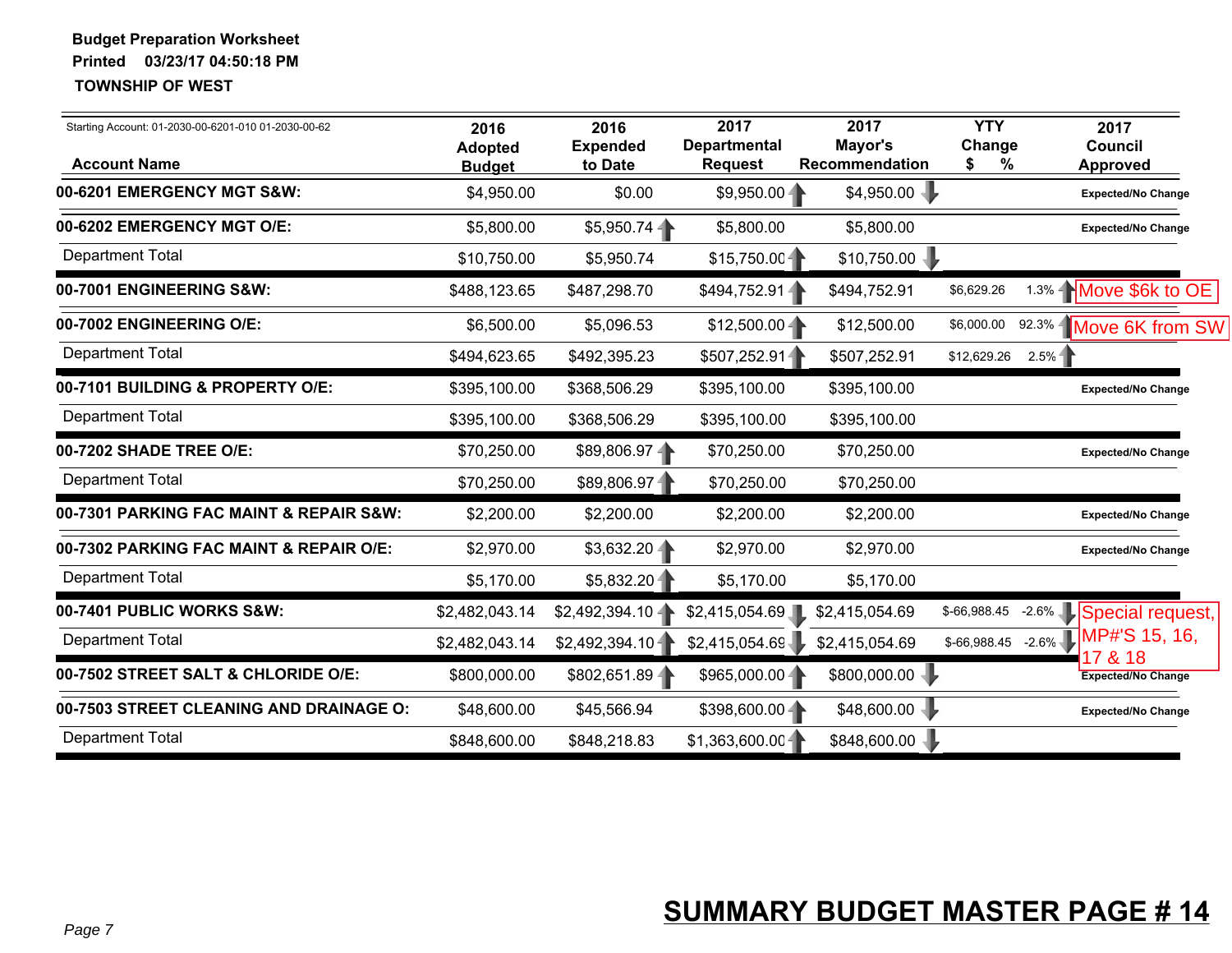|                     | Starting Account: 01-2030-00-7401-010 01-2030-00-74 | 2016<br><b>Adopted</b> | 2016<br><b>Expended</b> | 2017<br><b>Departmental</b> | 2017<br>Mayor's       | <b>YTY</b><br>Change |          | 2017<br>Council       |
|---------------------|-----------------------------------------------------|------------------------|-------------------------|-----------------------------|-----------------------|----------------------|----------|-----------------------|
| <b>Account Name</b> |                                                     | <b>Budget</b>          | to Date                 | <b>Request</b>              | <b>Recommendation</b> | \$                   | %        | <b>Approved</b>       |
| 7401                | <b>PUBLIC WORKS S&amp;W</b>                         |                        |                         |                             |                       |                      |          |                       |
| 010                 | <b>ALL PW SALARIES</b>                              | \$2,174,042.56         | \$2,009,076.68          | \$2,021,404.36              | \$2,021,404.36        | \$-152,638.20        | $-7.0\%$ | <b>Council Action</b> |
| 012                 | <b>S &amp; W HOURLY</b>                             | \$0.00                 | \$0.00                  | \$0.00                      | \$0.00                |                      |          | <b>Council Action</b> |
| 013                 | <b>S &amp; W OVERTIME</b>                           | \$295,000.00           | \$470,316.84            | \$295,000.00                | \$295,000.00          |                      |          | <b>Council Action</b> |
| 016                 | <b>S&amp;W-TERMINAL LEAVE</b>                       | \$60,485.00            | \$60,485.00             | \$60,485.00                 | \$60,485.00           |                      |          | <b>Council Action</b> |
| 020                 | <b>STIPENDS</b>                                     | \$2,200.00             | \$2,200.00              | \$0.00                      | \$0.00                | $$-2,200.00$         | ***.*%   | <b>Council Action</b> |
| 025                 | <b>S&amp;W RETROPAY</b>                             | \$0.00                 | \$0.00                  | \$0.00                      | \$0.00                |                      |          | <b>Council Action</b> |
| 030                 | <b>S&amp;W SPECIAL REQUESTS</b>                     | \$13,000.58            | \$13,000.58             | \$98,650.33                 | \$98,650.33           | \$85,649.75 658.8%   |          | <b>Council Action</b> |
| 800                 | <b>TO PARKING FAC MAINT &amp; REPAIR</b>            | $$-2,200.00$           | $$-2,200.00$            | $$0.00 -$                   | \$0.00                | \$2,200.00           | *** *%   | <b>Council Action</b> |
| 900                 | <b>S&amp;W-TERMINAL LEAVE</b>                       | $$-60,485.00$          | $$-60,485.00$           | $$-60,485.00$               | \$-60,485.00          |                      |          | <b>Council Action</b> |
|                     | 00-7401 PUBLIC WORKS S&W:                           | \$2,482,043.14         | \$2,492,394.10          | \$2,415,054.69              | \$2,415,054.69        | \$-66,988.45         | $-2.6\%$ |                       |
| Page Total          |                                                     | \$2,482,043.14         | \$2,492,394.10          | \$2,415,054.69              | \$2,415,054.69        | \$-66,988.45         | $-2.6\%$ |                       |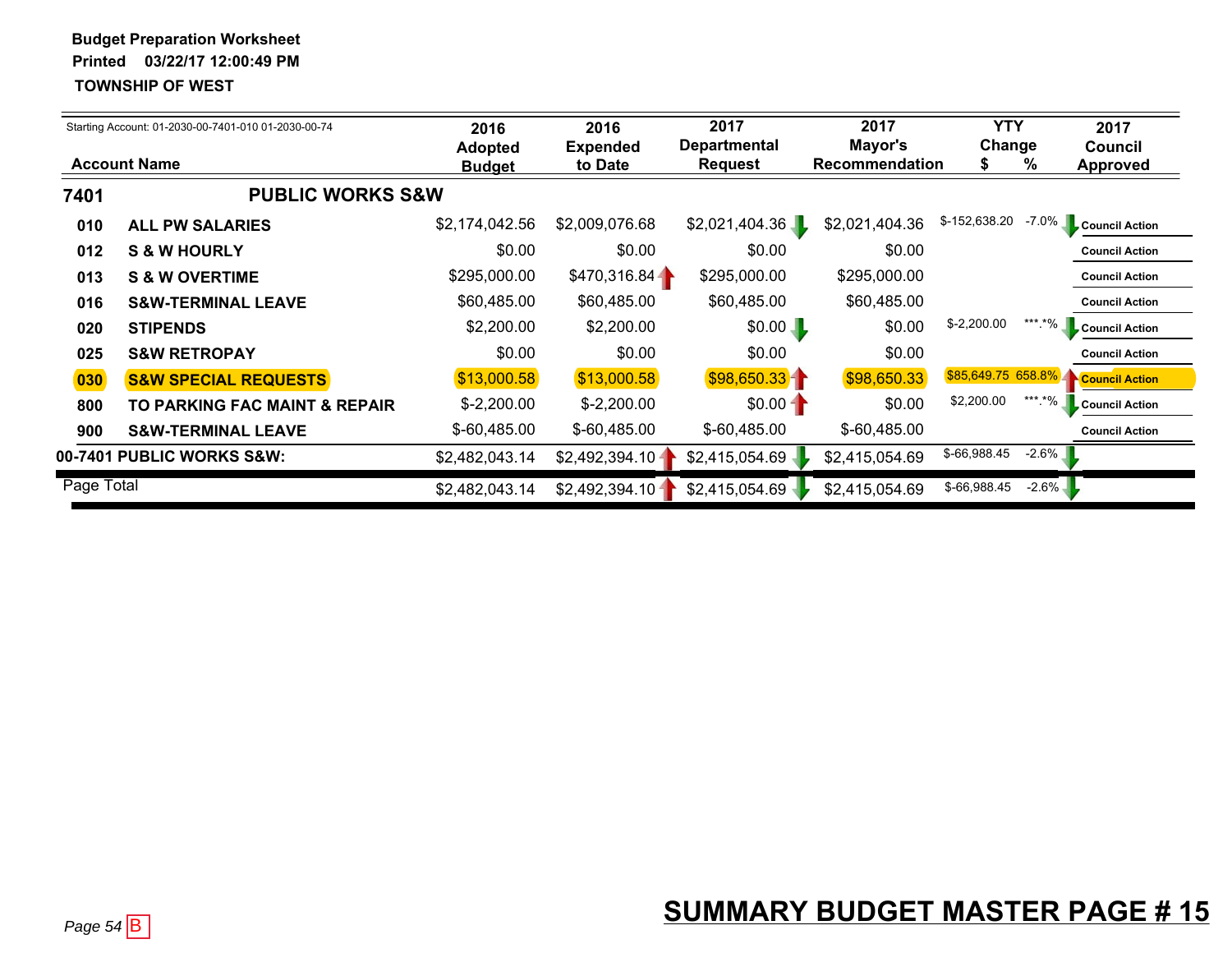|                                      | TOWNSHIP OF WEST ORANGE<br>MUNICIPAL BUDGET<br><b>SALARIES AND WAGES</b> |                        |                                         |                   |                  |                                   |                                            |
|--------------------------------------|--------------------------------------------------------------------------|------------------------|-----------------------------------------|-------------------|------------------|-----------------------------------|--------------------------------------------|
|                                      |                                                                          | PUBLIC WORKS           |                                         |                   |                  |                                   |                                            |
| <b>DIVISION</b>                      |                                                                          | All Except Engineering |                                         |                   |                  |                                   |                                            |
| Classification                       |                                                                          |                        | Approved<br><b>FINAL BUDGET</b><br>2016 | Longevity<br>2017 | PROPOSED<br>2017 | Mayor's<br>Recommendation<br>2017 | If Approved<br><b>FINAL BUDGET</b><br>2017 |
| Public Works Repairers<br>N. Chirico | Sr. Pub. Wks. Repairer                                                   | 04/08/85               | 67,034.64                               | 6,837.64          | 68,375.33        | 68,375.33                         | 68,375.33                                  |
| E. Reilly, Jr.                       | Sr. Pub. Wks. Repairer<br>retriring $5/1/2016$                           | 04/23/85               | 22,344.88                               | (0.00)            | (0.00)           | (0.00)                            | (0.00)                                     |
| C. Shaw                              | Sr. Pub. Wks. Repairer<br>retiring $9/1/2016$                            | 07/10/89               | 44,689.76                               | (0.00)            | 0.00             | $0.00\,$                          | $0.00\,$                                   |
| J. Wysocki                           | Sr. Pub. Wks. Repairer                                                   | 05/26/87               | 67,034.64                               | 6,837.64          | 68,375.33        | 68,375.33                         | 68,375.33                                  |
| J. Antonucci                         | Sr. Pub. Wks. Repairer                                                   | 12/26/89               | 67,034.64                               | 6,837.64          | 68,375.33        | 68,375.33                         | 68,375.33                                  |
| <b>Promotion to</b>                  | Sr. Pub. Wks. Repairer                                                   |                        |                                         |                   | 2,421.00         | 2,421.00                          | 2,421.00                                   |
| Promotion to                         | Sr. Pub. Wks. Repairer                                                   |                        |                                         |                   | 2,421.00         | 2,421.00                          | 2,421.00                                   |
|                                      |                                                                          |                        |                                         |                   |                  |                                   |                                            |
|                                      |                                                                          |                        |                                         |                   |                  |                                   |                                            |
|                                      |                                                                          |                        |                                         |                   |                  |                                   |                                            |
| 54s8                                 |                                                                          |                        |                                         |                   |                  |                                   | <b>SUMMARY BUDGET MASTER PAGE #16</b>      |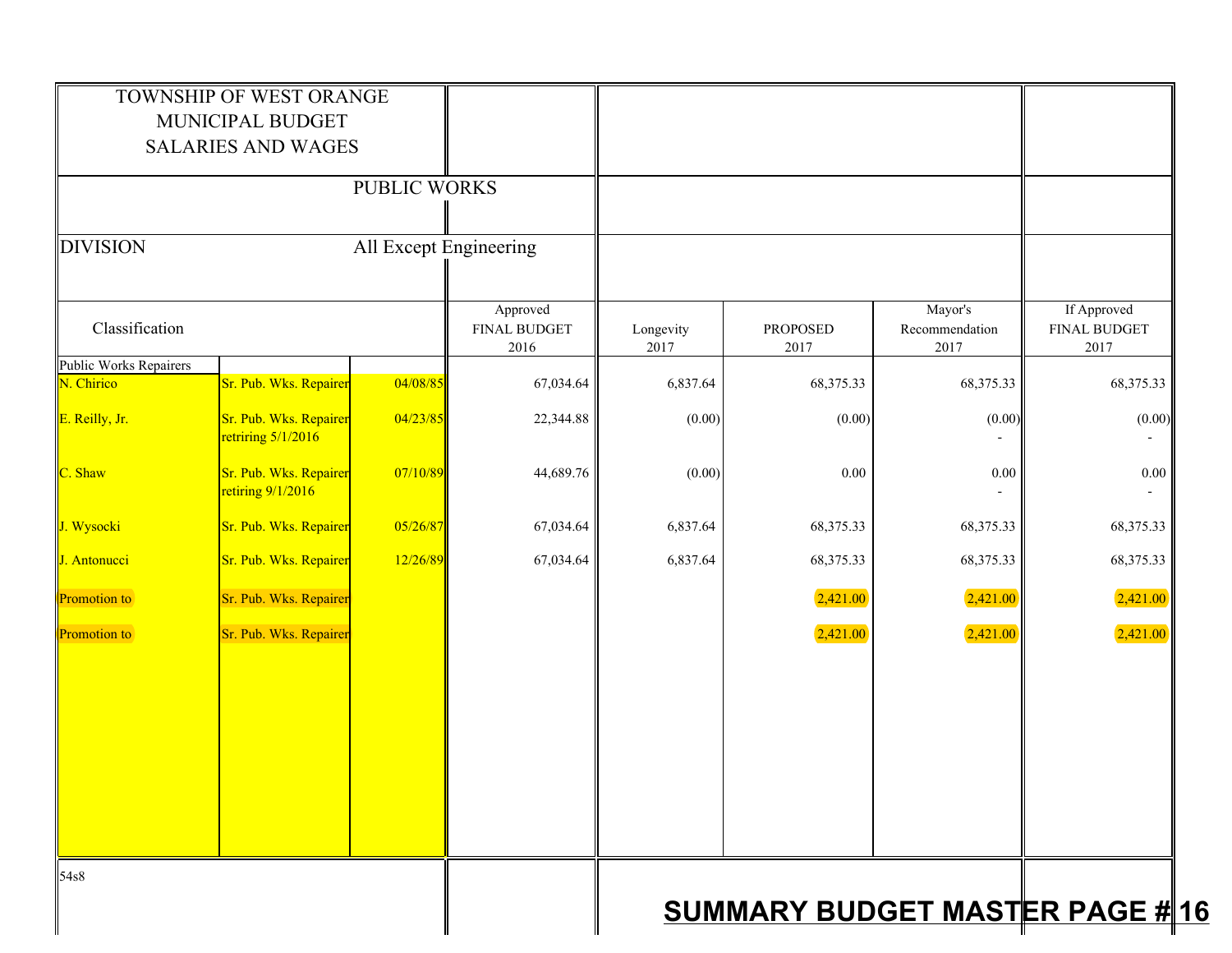|                      | TOWNSHIP OF WEST ORANGE<br>MUNICIPAL BUDGET<br><b>SALARIES AND WAGES</b> | PUBLIC WORKS           |                                         |                   |                         |                                   |                                            |
|----------------------|--------------------------------------------------------------------------|------------------------|-----------------------------------------|-------------------|-------------------------|-----------------------------------|--------------------------------------------|
| <b>DIVISION</b>      |                                                                          | All Except Engineering |                                         |                   |                         |                                   |                                            |
| Classification       |                                                                          |                        | Approved<br><b>FINAL BUDGET</b><br>2016 | Longevity<br>2017 | <b>PROPOSED</b><br>2017 | Mayor's<br>Recommendation<br>2017 | If Approved<br><b>FINAL BUDGET</b><br>2017 |
| cont'd PW Repairer   |                                                                          |                        |                                         |                   |                         |                                   |                                            |
| F. Tomaselli         | Sr.Pub.Wks. Repair                                                       | 02/14/96               | 67,034.64                               | 5,470.03          | 68,375.33               | 68,375.33                         | 68,375.33                                  |
| W. McCauley          | Pub. Wks. Repairer                                                       | 05/08/89               | 64,661.73                               | 6,595.81          | 65,954.97               | 65,954.97                         | 65,954.97                                  |
| T. Benevento         | Pub. Wks. Repairer                                                       | 07/07/97               | 64,661.73                               | 5,275.95          | 65,954.97               | 65,954.97                         | 65,954.97                                  |
| <b>Promotion</b> to  | Pub. Wks. Repairer                                                       |                        | $\bullet$                               |                   | 4,021.00                | 4,021.00                          | 4,021.00                                   |
| <b>Promotion</b> to  | Pub. Wks. Repairer                                                       |                        |                                         |                   | 4,021.00                | 4,021.00                          | 4,021.00                                   |
| Total P.W. Repairers |                                                                          |                        | 464,496.66                              | 37,854.71         | 418,295.27              | 418,295.27                        | 418,295.27                                 |
| 54 <sub>s</sub> 9    |                                                                          |                        |                                         |                   |                         |                                   |                                            |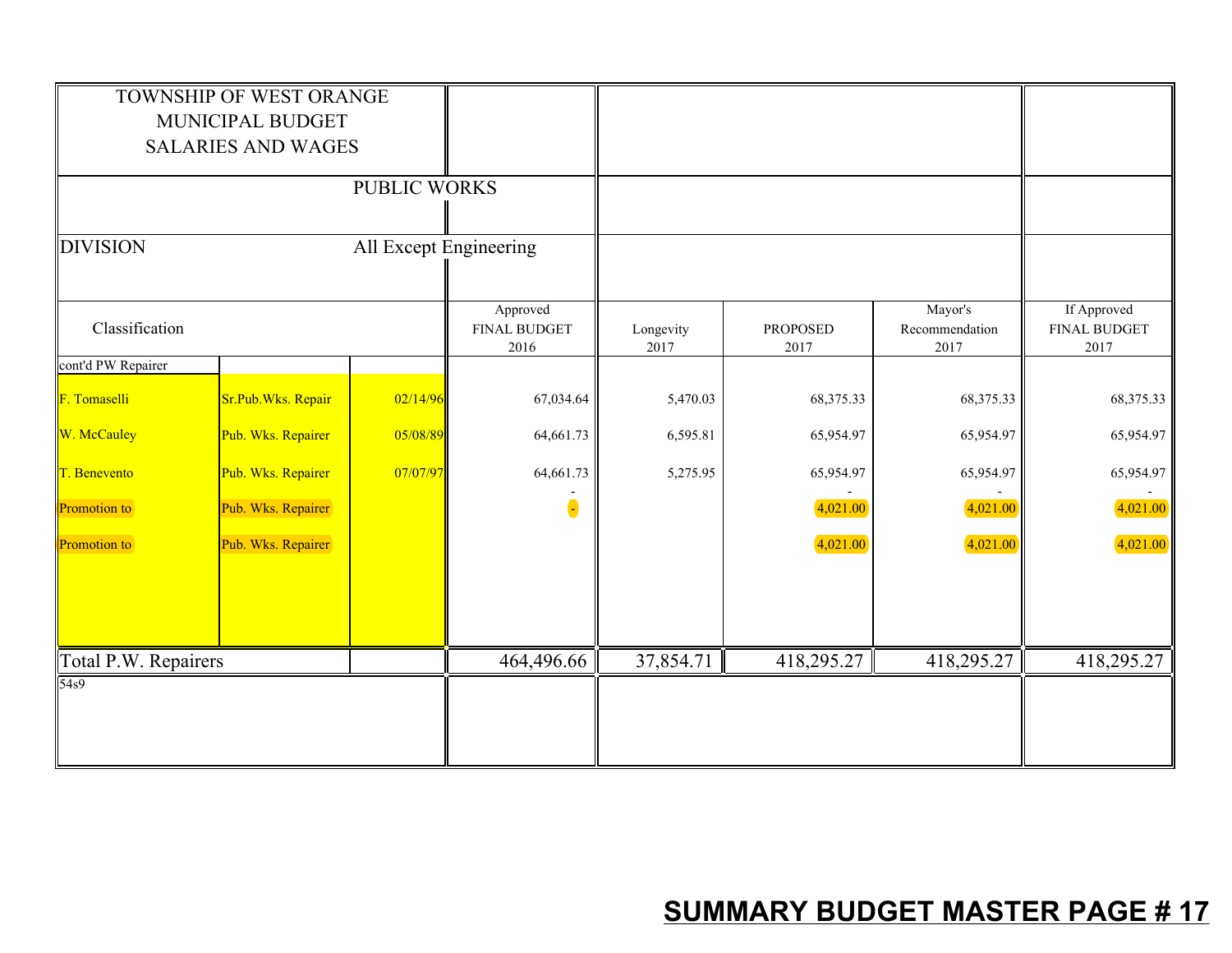|                                      | TOWNSHIP OF WEST ORANGE<br>MUNICIPAL BUDGET<br><b>SALARIES AND WAGES</b> | <b>PUBLIC WORKS</b>    |                                         |                   |                         |                                   |                                     |
|--------------------------------------|--------------------------------------------------------------------------|------------------------|-----------------------------------------|-------------------|-------------------------|-----------------------------------|-------------------------------------|
| <b>DIVISION</b>                      |                                                                          | All Except Engineering |                                         |                   |                         |                                   |                                     |
| Classification                       |                                                                          |                        | Approved<br><b>FINAL BUDGET</b><br>2016 | Longevity<br>2017 | <b>PROPOSED</b><br>2017 | Mayor's<br>Recommendation<br>2017 | If Approved<br>FINAL BUDGET<br>2017 |
| <b>Truck Drivers</b><br>T. DiMarsico | <b>Truck Driver</b>                                                      | 12/15/87               | 60,193.38                               | 6,139.62          | 61,397.24               | 61,397.24                         | 61,397.24                           |
| L. Ripa                              | <b>Truck Driver</b>                                                      | 11/06/89               | 60,193.38                               | 6,139.62          | 61,397.24               | 61,397.24                         | 61,397.24                           |
| A. Duff Jr.                          | <b>Truck Driver</b>                                                      | 09/22/03               | 60,193.38                               |                   | 61,397.24               | 61,397.24                         | 61,397.24                           |
| M. Campos-Guevera                    | <b>Truck Driver</b>                                                      |                        | 38,641.00                               |                   | 46,478.82               | 46,478.82                         | 46,478.82                           |
| A. Giuliano                          | <b>Truck Driver</b>                                                      | 12/02/02               | 60,193.38                               |                   | 61,397.24               | 61,397.24                         | 61,397.24                           |
| Vacancy<br>Vacancy                   | <b>Truck Driver</b><br><b>Truck Driver</b>                               |                        |                                         |                   | 40,203.00<br>40,203.00  | 40,203.00<br>40,203.00            | 40,203.00<br>40,203.00              |
| H. Donker                            | <b>Truck Driver</b>                                                      | 01/01/16               |                                         |                   | 40,203.00               | 40,203.00                         | 40,203.00                           |
|                                      |                                                                          |                        |                                         |                   |                         |                                   |                                     |
| <b>Total Truck Drivers</b>           |                                                                          |                        | 279,414.51                              | 12,279.24         | 412,676.80              | 412,676.80                        | 412,676.80                          |
| 54s10                                |                                                                          |                        |                                         |                   |                         |                                   |                                     |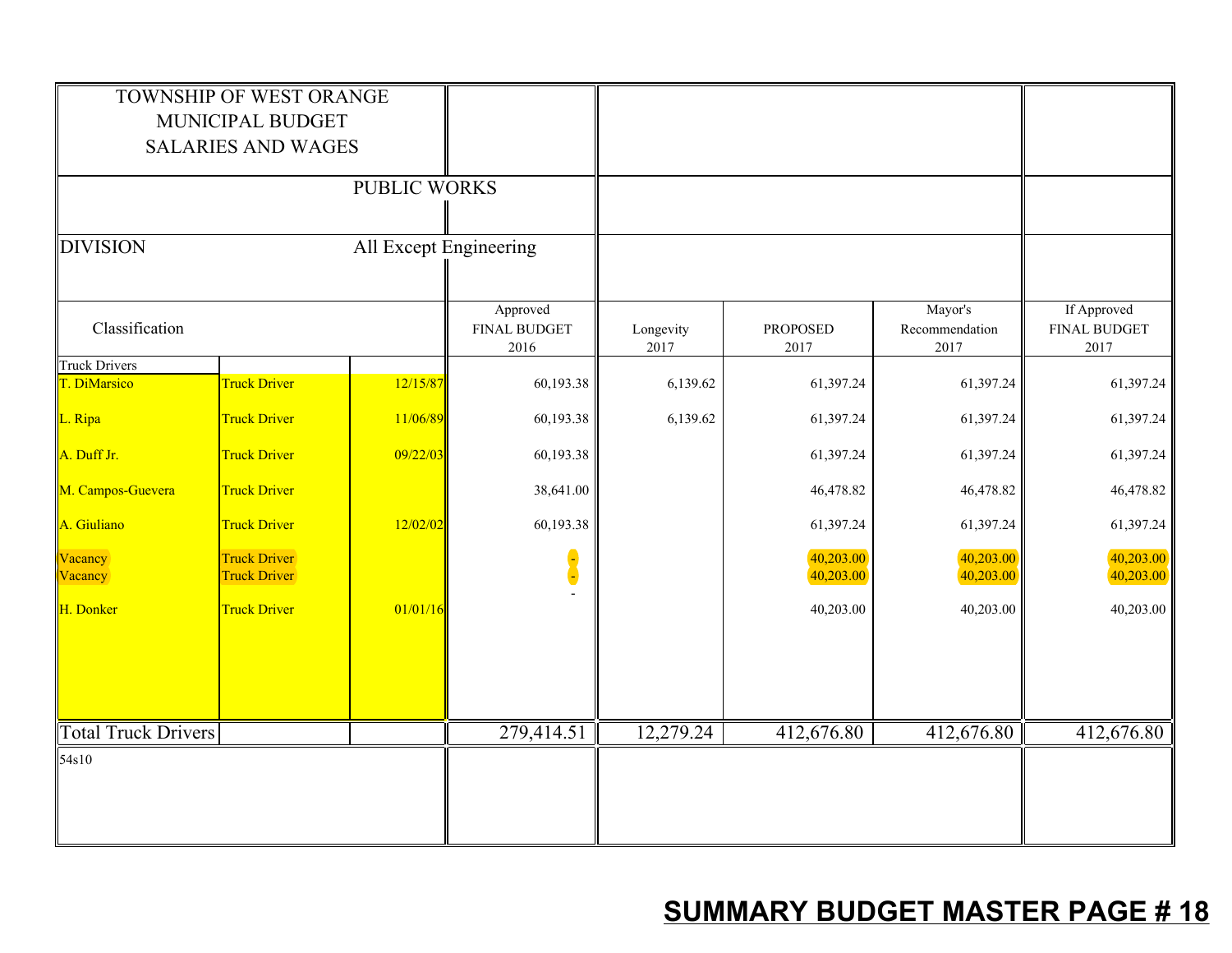| Starting Account: 01-2030-00-7602-030 01-2030-00-76 | 2016<br><b>Adopted</b>       | 2016<br><b>Expended</b> | 2017<br><b>Departmental</b>   | 2017<br>Mayor's                      | <b>YTY</b><br>Change | 2017<br>Council                              |
|-----------------------------------------------------|------------------------------|-------------------------|-------------------------------|--------------------------------------|----------------------|----------------------------------------------|
| <b>Account Name</b><br>00-7602 STREET REPAIR O/E:   | <b>Budget</b><br>\$70,350.00 | to Date<br>\$55,856.26  | <b>Request</b><br>\$70,350.00 | Recommendation<br>\$70,350.00        | \$<br>%              | <b>Approved</b><br><b>Expected/No Change</b> |
| <b>Department Total</b>                             | \$70,350.00                  | \$55,856.26             | \$70,350.00                   | \$70,350.00                          |                      |                                              |
| 00-7702 STREET SERVICE & TRAFFIC O/E:               | \$13,100.00                  | \$13,728.67             | \$13,100.00                   | \$13,100.00                          |                      | <b>Expected/No Change</b>                    |
| <b>Department Total</b>                             | \$13,100.00                  | \$13,728.67             | \$13,100.00                   | \$13,100.00                          |                      |                                              |
| 00-7802 SANITATION O/E:                             | \$6,100.00                   | $$7,584.00 -$           | \$6,100.00                    | \$6,100.00                           |                      | <b>Expected/No Change</b>                    |
| <b>Department Total</b>                             | \$6,100.00                   | \$7,584.00              | \$6,100.00                    | \$6,100.00                           |                      |                                              |
| 00-7902 CENTRAL AUTOMOTIVE O/E:                     | \$641,200.00                 | \$621,062.15            | \$638,500.00                  | \$540,500.00                         |                      | 5-100,700.00-15.7% No longer                 |
| <b>Department Total</b>                             | \$641,200.00                 | \$621,062.15            | \$638,500.00                  | $$540,500.00$ $$-100,700.00 -15.7\%$ |                      | leasing vehicles                             |
| 00-7952 SEWER & PUMP STATIONS O/E:                  | \$65,800.00                  | \$56,591.18             | \$65,800.00                   | \$65,800.00                          |                      | <b>Expected/No Change</b>                    |
| <b>Department Total</b>                             | \$65,800.00                  | \$56,591.18             | \$65,800.00                   | \$65,800.00                          |                      |                                              |
| 00-8051 GENERAL HEALTH SERVICES S&W:                | \$561,093.75                 | \$546,875.62            | \$585,643.93                  | \$581,018.93                         | \$19,925.18          | $3.5\%$<br><b>Expected/No Change</b>         |
| 00-8052 GENERAL HEALTH SERVICES O/E:                | \$22,372.00                  | \$19,713.47             | $$25,972.00 -$                | \$25,972.00                          | \$3,600.00           | 16.0% New E-Cig Line                         |
| <b>Department Total</b>                             | \$583,465.75                 | \$566,589.09            | \$611,615.93                  | \$606,990.93                         | \$23,525.18          | $4.0\%$                                      |
| 00-8101 SENIOR BUSING S&W:                          | \$195,893.73                 | \$191,772.14            | $$199,481.60 -$               | \$199,481.60                         | \$3,587.87           | $1.8\% -$<br><b>Expected/No Change</b>       |
| 00-8102 SEN CITIZEN TRANS O/E:                      | \$950.00                     | \$604.11                | \$950.00                      | \$950.00                             |                      | <b>Expected/No Change</b>                    |
| <b>Department Total</b>                             | \$196,843.73                 | \$192,376.25            | \$200,431.601                 | \$200,431.60                         | \$3,587.87           | 1.8%                                         |
| 00-8301 WELFARE S&W:                                | \$135,951.36                 | \$134,950.66            | \$140,213.14                  | \$140,213.14                         | \$4,261.78           | $3.1\%$<br>Expected/No Change                |
| 00-8302 WELFARE O/E:                                | \$5,050.00                   | \$525.00                | \$5,050.00                    | \$5,050.00                           |                      | <b>Expected/No Change</b>                    |
| <b>Department Total</b>                             | \$141,001.36                 | \$135,475.66            | \$145,263.14                  | \$145,263.14                         | \$4,261.78           | $3.0\%$                                      |
| Page 8                                              |                              |                         |                               |                                      |                      | <b>SUMMARY BUDGET MASTER PAGE # 19</b>       |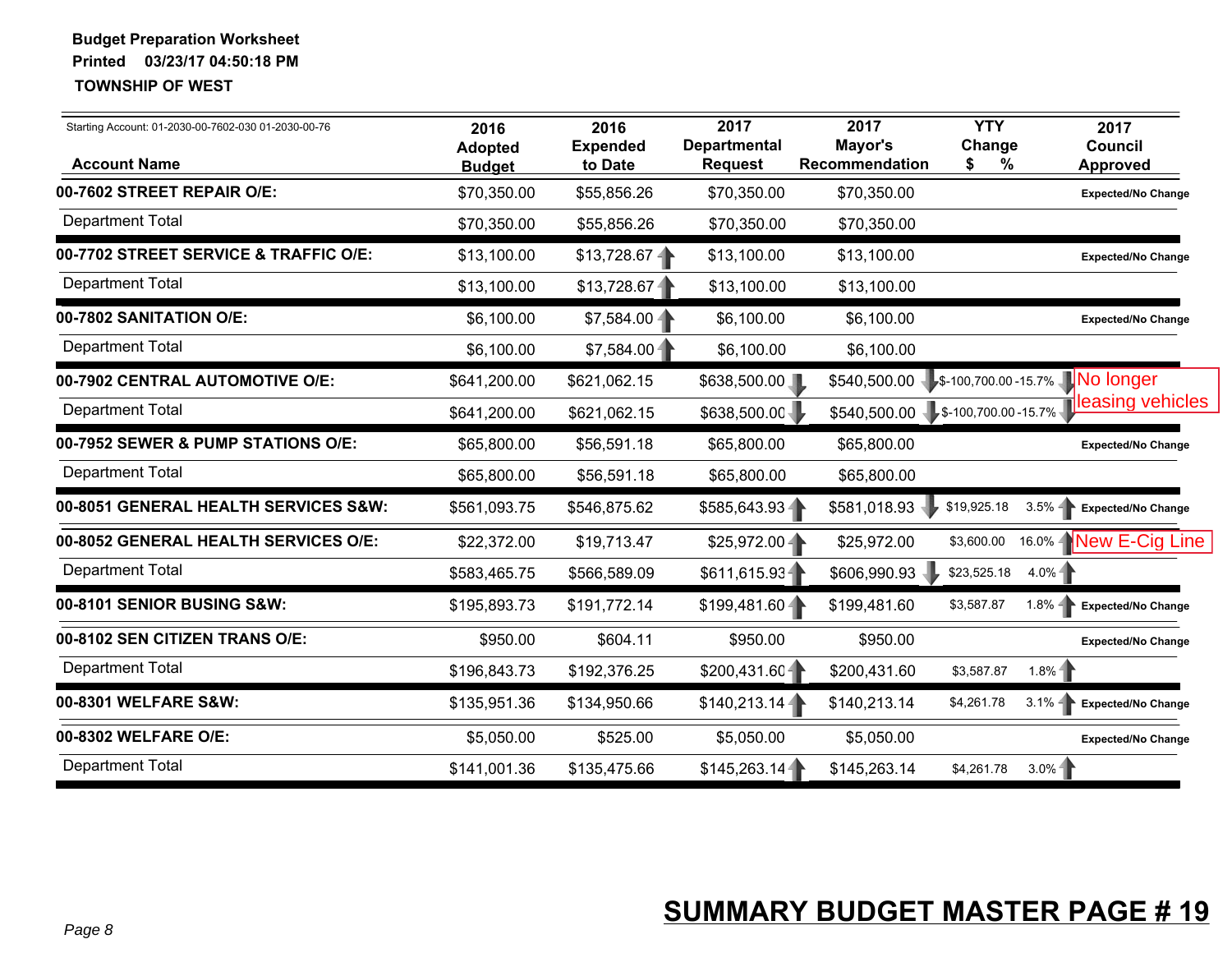| Starting Account: 01-2030-00-8401-010 01-2030-00-84<br><b>Account Name</b> | 2016<br><b>Adopted</b><br><b>Budget</b> | 2016<br><b>Expended</b><br>to Date | 2017<br><b>Departmental</b><br><b>Request</b> | 2017<br>Mayor's<br>Recommendation | <b>YTY</b><br>Change<br>%<br>S | 2017<br>Council<br><b>Approved</b>     |
|----------------------------------------------------------------------------|-----------------------------------------|------------------------------------|-----------------------------------------------|-----------------------------------|--------------------------------|----------------------------------------|
| 00-8401 ANIMAL CONTROL S&W:                                                | \$120,113.92                            | \$111,982.99                       | $$122,406.20 -$                               | \$122,406.20                      | \$2,292.28                     | $1.9\% -$<br><b>Expected/No Change</b> |
| 00-8402 ANIMAL CONTROL O/E:                                                | \$3,175.00                              | \$3,116.88                         | \$3,175.00                                    | \$3,175.00                        |                                | Expected/No Change                     |
| <b>Department Total</b>                                                    | \$123,288.92                            | \$115,099.87                       | \$125,581.20                                  | \$125,581.20                      | \$2,292.28                     | $1.8%$ 1                               |
| 00-8502 PODIATRY CLINIC O/E:                                               | \$9,500.00                              | \$5,890.63                         | \$9,500.00                                    | \$9,500.00                        |                                | <b>Expected/No Change</b>              |
| <b>Department Total</b>                                                    | \$9,500.00                              | \$5,890.63                         | \$9,500.00                                    | \$9,500.00                        |                                |                                        |
| 00-8601 SEN CITIZEN HEALTH CTR S&W:                                        | \$184,272.40                            | \$180,456.88                       | $$188,160.39 -$                               | \$188,160.39                      | \$3,887.99                     | $2.1\% -$<br><b>Expected/No Change</b> |
| 00-8602 SEN CITIZEN HEALTH CTR OE:                                         | \$4,775.00                              | \$3,479.14                         | \$4,775.00                                    | \$4,775.00                        |                                | <b>Expected/No Change</b>              |
| <b>Department Total</b>                                                    | \$189,047.40                            | \$183,936.02                       | \$192,935.39                                  | \$192,935.39                      | \$3,887.99                     | $2.0\%$ -                              |
| 00-8632 AID TO HEALTH CARE FAC O/E:                                        | \$1,500.00                              | \$1,500.00                         | \$1,500.00                                    | \$1,500.00                        |                                | <b>Expected/No Change</b>              |
| <b>Department Total</b>                                                    | \$1,500.00                              | \$1,500.00                         | \$1,500.00                                    | \$1,500.00                        |                                |                                        |
| 00-8751 CHILD HEALTH CLINIC S&W:                                           | \$3,000.00                              | \$3,000.00                         | \$3,000.00                                    | \$3,000.00                        |                                | <b>Expected/No Change</b>              |
| 00-8752 CHILD HEALTH CLINIC O/E:                                           | \$4,150.00                              | \$3,729.95                         | \$4,150.00                                    | \$4,150.00                        |                                | <b>Expected/No Change</b>              |
| <b>Department Total</b>                                                    | \$7,150.00                              | \$6,729.95                         | \$7,150.00                                    | \$7,150.00                        |                                |                                        |
| 00-8762 RETIRED CITIZENS PROGRAM O/E:                                      | \$20,850.00                             | \$17,996.95                        | \$20,850.00                                   | \$20,850.00                       |                                | <b>Expected/No Change</b>              |
| <b>Department Total</b>                                                    | \$20,850.00                             | \$17,996.95                        | \$20,850.00                                   | \$20,850.00                       |                                |                                        |
| 00-8801 RIGHT TO KNOW S&W:                                                 | \$0.00                                  | \$0.00                             | \$0.00                                        | \$0.00                            |                                | <b>Expected/No Change</b>              |
| 00-8802 RIGHT TO KNOW O/E:                                                 | \$425.00                                | \$373.22                           | \$425.00                                      | \$425.00                          |                                | <b>Expected/No Change</b>              |
| <b>Department Total</b>                                                    | \$425.00                                | \$373.22                           | \$425.00                                      | \$425.00                          |                                |                                        |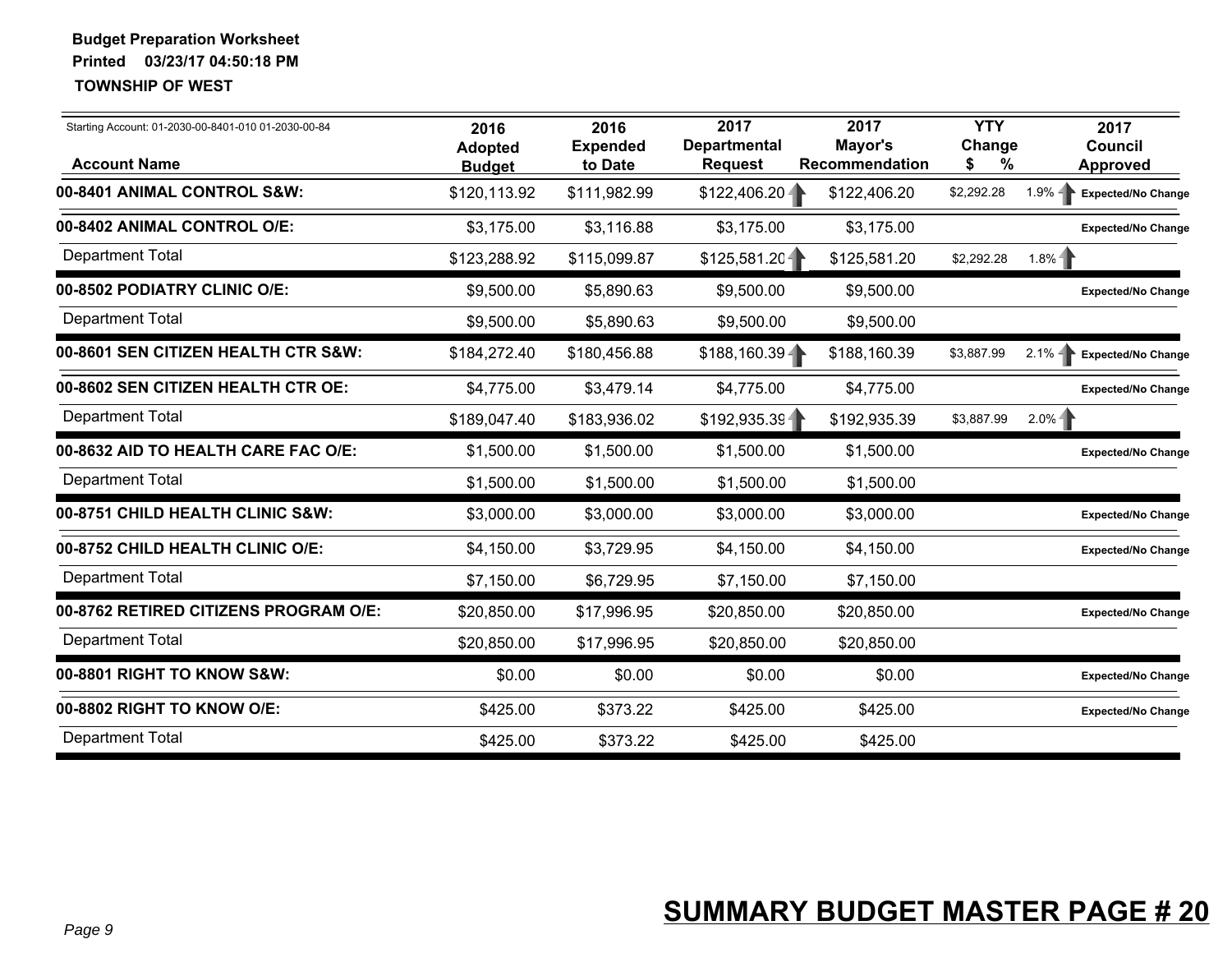| Starting Account: 01-2030-00-8902-140 01-2030-00-89       | 2016<br><b>Adopted</b> | 2016<br><b>Expended</b> | 2017<br><b>Departmental</b> | 2017<br>Mayor's             | <b>YTY</b><br>Change | 2017<br>Council                           |
|-----------------------------------------------------------|------------------------|-------------------------|-----------------------------|-----------------------------|----------------------|-------------------------------------------|
| <b>Account Name</b><br>00-8902 GARBAGE-TRASH REMOVAL O/E: | <b>Budget</b>          | to Date                 | <b>Request</b>              | Recommendation              | \$<br>%              | <b>Approved</b>                           |
|                                                           | \$3,041,365.00         | \$3,047,774.67          | \$3,041,365.00              | \$3,041,365.00              |                      | <b>Expected/No Change</b>                 |
| <b>Department Total</b>                                   | \$3,041,365.00         | \$3,047,774.67          | \$3,041,365.00              | \$3,041,365.00              |                      |                                           |
| 00-9002 COMMUNITY SERVICES O/E:                           | \$76,250.00            | \$71,500.00             | \$76,250.00                 | \$76,250.00                 |                      | <b>Expected/No Change</b>                 |
| <b>Department Total</b>                                   | \$76,250.00            | \$71,500.00             | \$76,250.00                 | \$76,250.00                 |                      |                                           |
| 00-9101 PARKS & PLAYGROUNDS S&W:                          | \$642,034.85           | \$582,256.62            | \$640,893.52                | $$623,077.52$ $$-18,957.33$ |                      | -2.9% Special request                     |
| 00-9102 PARKS & PLAYGROUNDS O/E:                          | \$123,700.00           | \$116,014.05            | $$157,590.00 -$             | \$140,940.00                |                      | \$17,240.00 13.9%   New programs          |
| <b>Department Total</b>                                   | \$765,734.85           | \$698,270.67            | \$798,483.52                | \$764,017.52                | $$-1,717.33$         | $_{-0.2\%}$ MP#'s 27 & 28                 |
| 00-9302 CELEBRATION OF PUBLIC EVENTS:                     | \$45,600.00            | \$38,006.03             | $$53,100.00 -$              | \$53,100.00                 | \$7,500.00           | 16.4% - <b>NVN Mem Wall</b>               |
| <b>Department Total</b>                                   | \$45,600.00            | \$38,006.03             | \$53,100.00                 | \$53,100.00                 | \$7,500.00           | $16.4\%$                                  |
| 00-9401 CONSTRUCTION S&W:                                 | \$576,064.97           | \$575,163.63            | \$591,019.43                | \$591,019.43                | \$14,954.46          | $2.5\%$<br>Expected/No Change             |
| 00-9402 CONSTRUCTION O/E:                                 | \$99,700.00            | \$61,137.15             | \$99,700.00                 | \$99,700.00                 |                      | Expected/No Change                        |
| <b>Department Total</b>                                   | \$675,764.97           | \$636,300.78            | \$690,719.43                | \$690,719.43                | \$14,954.46          | 2.2%                                      |
| 00-9500 ELECTRICITY O/E:                                  | \$515,000.00           | \$364,647.57            | \$515,000.00                | \$515,000.00                |                      | <b>Expected/No Change</b>                 |
| 00-9501 CONDO STREET LIGHTING O/E:                        | \$600,000.00           | \$621,794.38            | \$650,000.00                | \$650,000.00                | \$50,000.00          | 8.3%   Actual Costs                       |
| 00-9502 FUEL O/E:                                         | \$413,460.00           | \$269,785.21            | \$413,460.00                | \$413,460.00                |                      | <b>Expected/No Change</b>                 |
| 00-9504 WATER- O/E:                                       | \$46,000.00            | \$40,555.22             | \$46,000.00                 | \$46,000.00                 |                      | <b>Expected/No Change</b>                 |
| 00-9505 FIRE HYDRANT SERVICE O/E:                         | \$618,650.00           | \$633,586.62            | \$650,000.00                | \$650,000.00                | \$31,350.00          | 5.0%   Actual Costs                       |
| <b>Department Total</b>                                   | \$2,193,110.00         | \$1,930,369.00          | \$2,274,460.00              | \$2,274,460.00              | \$81,350.00          | 3.7%                                      |
|                                                           |                        |                         |                             | MP#'s 22, 23, 24, 25 & 26   |                      | Special Request for Recreation S&W above, |
| Page 10                                                   |                        |                         |                             |                             |                      | <b>SUMMARY BUDGET MASTER PAGE # 21</b>    |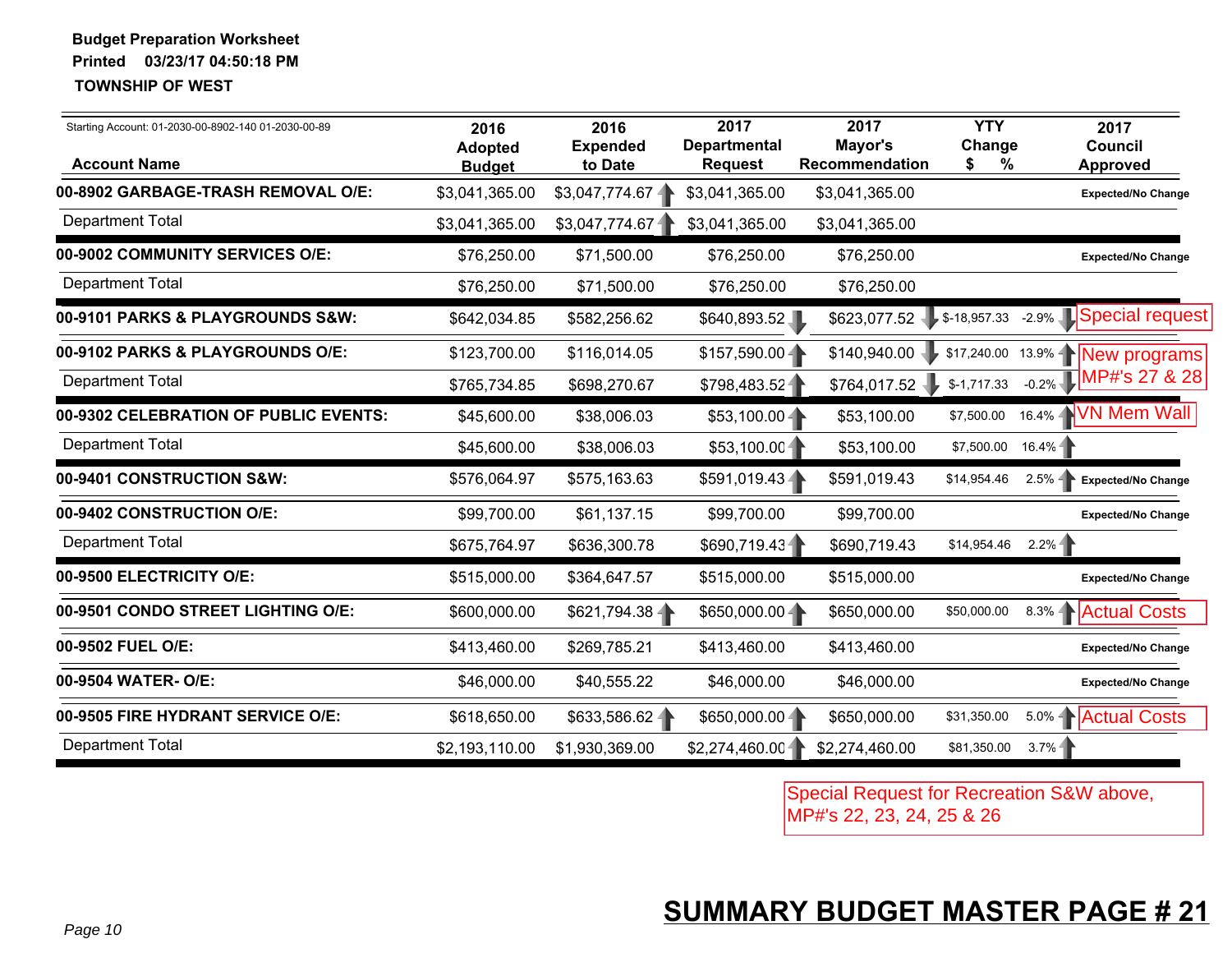| Starting Account: 01-2030-00-9101-010 01-2030-00-91 |                                        | 2016<br><b>Adopted</b> | 2016<br><b>Expended</b> | 2017<br><b>Departmental</b> |                              | <b>YTY</b><br>Change |                    | 2017<br><b>Council</b> |
|-----------------------------------------------------|----------------------------------------|------------------------|-------------------------|-----------------------------|------------------------------|----------------------|--------------------|------------------------|
|                                                     | <b>Account Name</b>                    | <b>Budget</b>          | to Date                 | <b>Request</b>              | Recommendation               | \$                   | %                  | <b>Approved</b>        |
| 9101                                                | <b>PARKS &amp; PLAYGROUNDS S&amp;W</b> |                        |                         |                             |                              |                      |                    |                        |
| 010                                                 | <b>SALARIES &amp; WAGES</b>            | \$441,368.85           | \$409,014.47            | \$421,176.08                | \$421,176.08                 | \$-20,192.77         | $-4.5%$            | <b>Council Action</b>  |
| 011                                                 | <b>S &amp; W-OVERTIME</b>              | \$18,000.00            | \$13,483.49             | \$18,000.00                 | \$18,000.00                  |                      |                    | <b>Council Action</b>  |
| 012                                                 | <b>S &amp; W-HOURLY</b>                | \$40,043.53            | \$25,819.66             | \$67,707.97                 | \$67,707.97                  | \$27,664.44          | 69.0%              | <b>Council Action</b>  |
| 013                                                 | <b>S&amp;W-PARK CARETAKERS</b>         | \$46,514.47            | \$33,256.50             | \$48,698.47                 | \$48,698.47                  | \$2,184.00           | 4.6%               | <b>Council Action</b>  |
| 014                                                 | <b>S&amp;W-PROGRAM BUDGET #1</b>       | \$96,108.00            | \$100,682.50            | \$58,443.00                 | \$58,443.00                  | $$-37,665.00$        | $-39.1%$           | <b>Council Action</b>  |
| 015                                                 | <b>S&amp;W-PROGRAM BUDGET #2</b>       | \$0.00                 | \$0.00                  | \$0.00                      | \$0.00                       |                      |                    | <b>Council Action</b>  |
| 016                                                 | <b>S&amp;W-PROGRAM BUDGET #3</b>       | \$0.00                 | \$0.00                  | \$0.00                      | \$0.00                       |                      |                    | <b>Council Action</b>  |
| 018                                                 | <b>S&amp;W-PROGRAM BUDGET #5</b>       | \$0.00                 | \$0.00                  | \$0.00                      | \$0.00                       |                      |                    | <b>Council Action</b>  |
| 019                                                 | <b>S&amp;W-MAYOR'S PROGRAM/SPECIAL</b> | \$0.00                 | \$0.00                  | \$0.00                      | \$0.00                       |                      |                    | <b>Council Action</b>  |
| 025                                                 | <b>S&amp;W RETROPAY</b>                | \$0.00                 | \$0.00                  | \$0.00                      | \$0.00                       |                      |                    | <b>Council Action</b>  |
| 030                                                 | <b>S&amp;WSPECAL REQUESTS</b>          | \$0.00]                | \$0.00                  | \$26,868.00                 | \$9,052.00                   | \$9,052.00           | <b>New</b><br>Line | <b>Council Action</b>  |
|                                                     | 00-9101 PARKS & PLAYGROUNDS S&W:       | \$642,034.85           | \$582,256.62            | \$640,893.52                | \$623,077.52                 | \$-18,957.33         | $-2.9\%$           |                        |
| 9102                                                | <b>PARKS &amp; PLAYGROUNDS O/E</b>     |                        |                         |                             |                              |                      |                    |                        |
| 020                                                 | <b>PETTY CASH</b>                      | \$0.00                 | \$0.00                  | \$0.00                      | \$0.00                       |                      |                    | <b>Council Action</b>  |
| 030                                                 | <b>PRINTING</b>                        | \$500.00               | \$0.00                  | \$500.00                    | \$500.00                     |                      |                    | <b>Council Action</b>  |
| 031                                                 | <b>ADVERTISING</b>                     | \$0.00                 | \$0.00                  | \$0.00                      | \$0.00                       |                      |                    | <b>Council Action</b>  |
| 070                                                 | <b>FEES - ENTRANCE AND RENTAL</b>      | \$3,000.00             | \$3,040.00              | \$3,000.00                  | \$3,000.00                   |                      |                    | <b>Council Action</b>  |
| 071                                                 | <b>NEW SIGNS-PARK REGULATIONS</b>      | \$1,250.00             | \$447.47                | \$1,250.00                  | \$1,250.00                   |                      |                    | <b>Council Action</b>  |
| 072                                                 | <b>MAINTENANCE-BUILDING</b>            | \$3,200.00             | \$4,075.83              | \$3,200.00                  | \$3,200.00                   |                      |                    | <b>Council Action</b>  |
| 073                                                 | <b>MAINTENANCE-FENCE</b>               | \$500.00               | \$4,725.00              | \$500.00                    | \$500.00                     |                      |                    | <b>Council Action</b>  |
| 074                                                 | <b>MAINTENANCE-PLUMBING</b>            | \$1,300.00             | \$8,299.954             | \$1,300.00                  | \$1,300.00                   |                      |                    | <b>Council Action</b>  |
| 075                                                 | <b>SPRINKLER MAINTENANCE</b>           | \$0.00                 | \$0.00                  | \$0.00                      | \$0.00                       |                      |                    | <b>Council Action</b>  |
| 076                                                 | <b>WOBOE RENTAL FEES</b>               | \$2,000.00             | \$0.00                  | \$2,000.00                  | \$2,000.00                   |                      |                    | <b>Council Action</b>  |
| 077                                                 | <b>MAINTENANCE-ELECTRICITY</b>         | \$0.00                 | \$0.00                  | \$0.00                      | \$0.00                       |                      |                    | <b>Council Action</b>  |
| 078                                                 | <b>FIELD LIGHTING</b>                  | \$0.00                 | \$0.00                  | \$6,500.00                  | \$0.00                       |                      |                    | <b>Council Action</b>  |
| 081                                                 | <b>CLOTHING</b>                        | \$500.00               | \$0.00                  | \$500.00                    | \$500.00                     |                      |                    | <b>Council Action</b>  |
|                                                     | $\overline{\phantom{0}}$               |                        |                         |                             | <b>SUMMARY BUDGET MASTER</b> |                      |                    | <b>PAGE #22</b>        |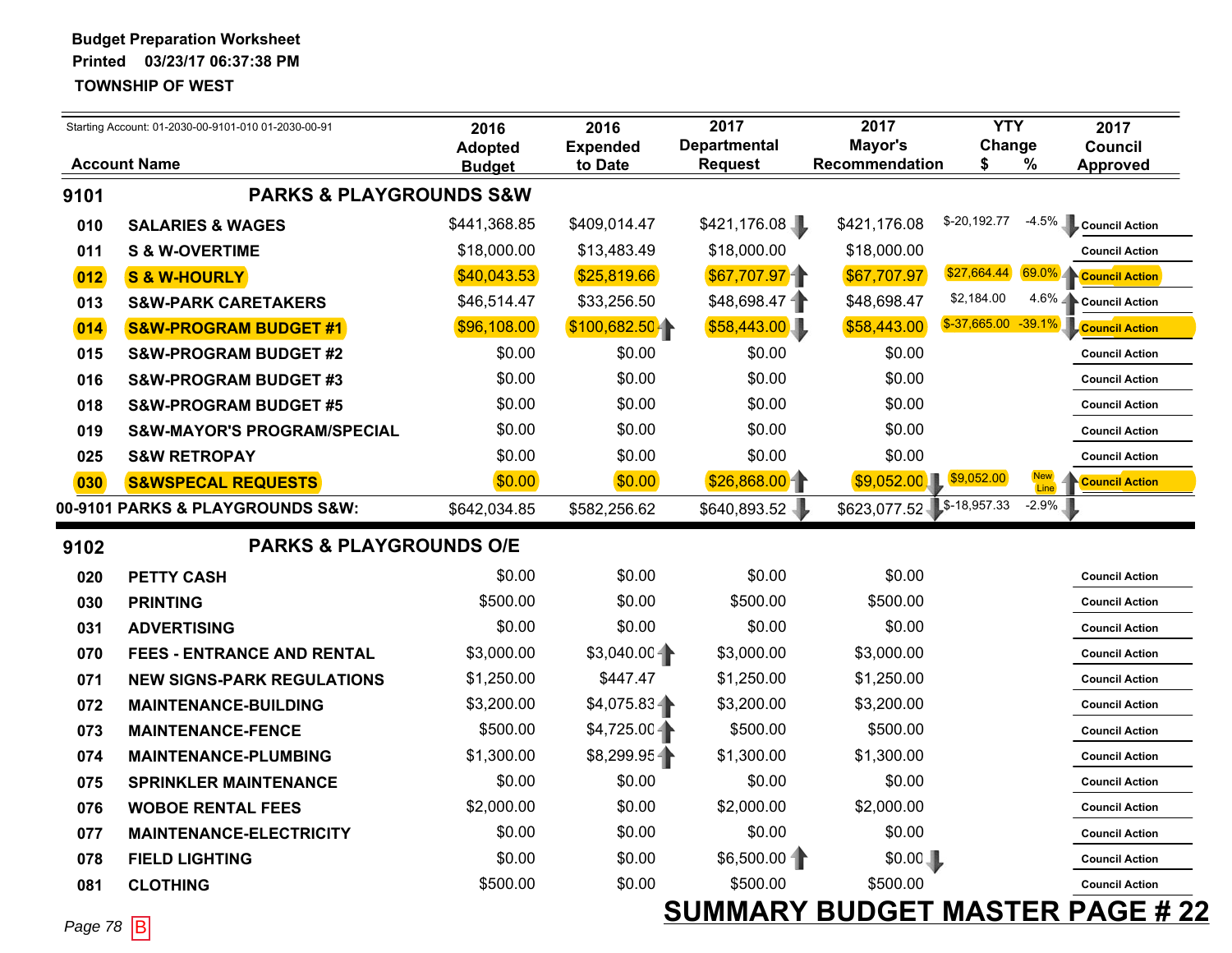| <b>SHIP OF WEST ORANGE</b>         |                                                                                             |                           | 2016                                       | 2017              |                         |                                   | 2017                                       |
|------------------------------------|---------------------------------------------------------------------------------------------|---------------------------|--------------------------------------------|-------------------|-------------------------|-----------------------------------|--------------------------------------------|
| UNICIPAL BUDGET                    |                                                                                             |                           |                                            |                   |                         |                                   |                                            |
| <b>LARIES AND WAGES</b>            |                                                                                             |                           |                                            |                   |                         |                                   |                                            |
| <b>DEPARTMENT</b>                  |                                                                                             | <b>RECREATION</b>         |                                            |                   |                         |                                   |                                            |
| <b>DIVISION</b>                    |                                                                                             |                           | PARKS AND PLAYGROUNDS                      |                   |                         |                                   |                                            |
| <b>NAME</b>                        | <b>CIVIL SERVICE</b><br><b>TITLE</b>                                                        | Employment<br>Date        | If Approved<br><b>FINAL BUDGET</b><br>2016 | Longevity<br>2017 | <b>PROPOSED</b><br>2017 | Mayor's<br>Recommendation<br>2017 | If Approved<br><b>FINAL BUDGET</b><br>2017 |
| <b>Bill Kehoe</b>                  | Deputy. Mun. Dept. Head 04/14/93<br><b>Salary Adjustment Request</b>                        |                           | 124,258.78                                 | 12,674.65         | 126,743.95<br>20,000.00 | 126,743.95                        | 126,743.95                                 |
| Napolitano, Joanne                 | <b>Administrative Clerk</b>                                                                 | 09/08/97                  | 72,284.65                                  | 5,898.22          | 73,730.34               | 73,730.34                         | 73,730.34                                  |
| Ramaglia, Richard                  | Laborer 1<br>resigned                                                                       | 06/21/89                  | 58,441.65                                  | 0.00              |                         |                                   |                                            |
| Dean Delpeche                      | Laborer 1                                                                                   | 09/22/08                  | 45,173.00                                  |                   | 46,076.46               | 46,076.46                         | 46,076.46                                  |
| Manzella, Joseph                   | Laborer 1                                                                                   | 5/31/2016                 |                                            |                   | 32,542.00               | 32,542.00                         | 32,542.00                                  |
| Johnson, Edwin                     | Rec. Prog. Cord.                                                                            | 1/1/06                    | 76,951.78                                  |                   | 78,490.81               | 78,490.81                         | 78,490.81                                  |
| Pintado, Juan                      | <b>Recreation Leader</b><br>Adjust Salary Range - \$5,000 over 2 yrs                        | 9/2/08                    | 44,136.91                                  |                   | 45,019.65<br>2,500.00   | 45,019.65<br>2,500.00             | 45,019.65<br>2,500.00                      |
| D'Amato, Linda                     | <b>Keyboard Clerk</b><br>15.50<br>Request increase to \$17/hr<br>Mayor recomenda \$18.75/hr | 3/13/00<br>$\vert$ per hr | 22,568.00                                  |                   | 22,568.00<br>2,184.00   | 22,568.00<br>2,184.00<br>2,548.00 | 22,568.00<br>2,184.00<br>2,548.00          |
| <b>Angelone</b> , Vincent          | <b>Keyboard Clerk</b><br>$13.50$ per hr                                                     |                           | 17,475.53                                  |                   | 19,659.97               | 19,659.97                         | 19,659.97                                  |
| Myrick, Cornelia                   | <b>Keyboard Clerk</b><br>Increase to 19.00 per hour<br>Mayor Recomends \$18,75              | 17.50/hr                  |                                            |                   | 25,480.00<br>2,184.00   | 25,480.00<br>1,820.00             | 25,480.00<br>1,820.00                      |
| Overtime                           | 25,480.00                                                                                   |                           | 18,000.00                                  |                   | 18,000.00               | 18,000.00                         | 18,000.00                                  |
| Longevity Carried Into Salary - -> |                                                                                             |                           | 20,122.09                                  |                   | 18,572.87               | 18,572.87                         | 18,572.87                                  |
| <b>Totals</b>                      |                                                                                             |                           | 499,412.38                                 |                   |                         |                                   | SUMMARY3BUDGET1MASTER BAGE # 23            |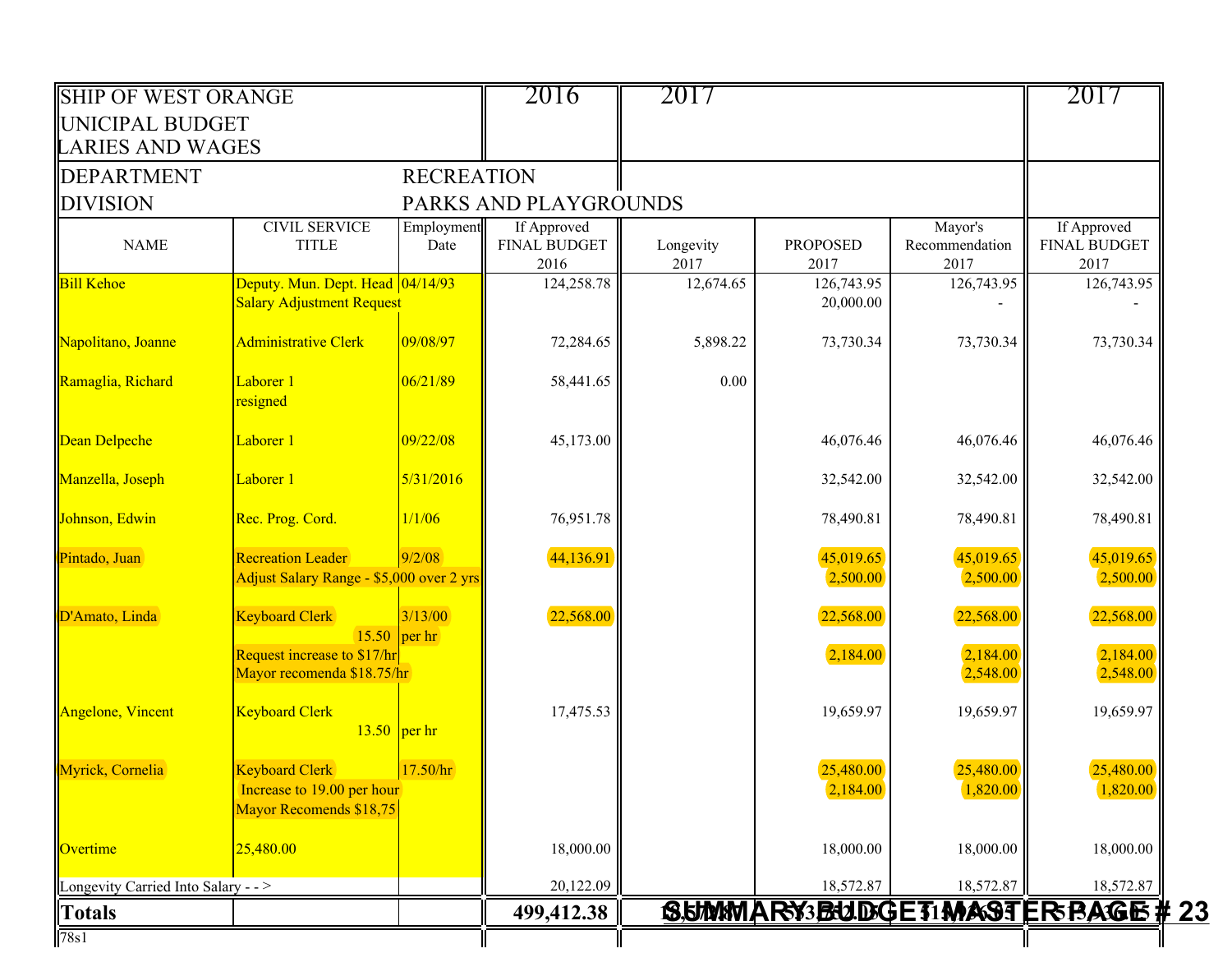| <b>MUNICIPAL BUDGET</b>                                                     |                    |                       |           |                 |                |                             |
|-----------------------------------------------------------------------------|--------------------|-----------------------|-----------|-----------------|----------------|-----------------------------|
| <b>SALARIES AND WAGES</b>                                                   |                    |                       |           |                 |                |                             |
|                                                                             |                    |                       |           |                 |                |                             |
| DEPARTMENT                                                                  | <b>RECREATION</b>  |                       |           |                 |                |                             |
|                                                                             |                    |                       |           |                 |                |                             |
| <b>DIVISION</b>                                                             |                    | PARKS AND PLAYGROUNDS |           |                 |                |                             |
|                                                                             |                    |                       |           |                 |                |                             |
| <b>CIVIL SERVICE</b>                                                        |                    | If Approved           |           |                 | Mayor's        |                             |
| <b>NAME</b><br><b>TITLE</b>                                                 | Employment<br>Date | FINAL BUDGET          | Longevity | <b>PROPOSED</b> | Recommendation | If Approved<br>FINAL BUDGET |
| <b>PROGRAM BUDGET SALARY - PAGE #2</b>                                      |                    | 2016                  | 2017      | 2017            | 2017           | 2017                        |
| <b>Spring Track</b>                                                         |                    |                       |           |                 |                |                             |
| 1 Instructor x 10 wksX 8 hrs. wk.X7.00 hr.                                  |                    | 560.00                |           |                 |                |                             |
| <b>Moved to Voucher</b><br><b>Pre School Coordinator</b>                    |                    |                       |           |                 |                |                             |
| $1 \times 24$ wks x \$12.25 x 15hrs                                         |                    |                       |           |                 |                |                             |
| Special Events Coordinator                                                  |                    |                       |           |                 |                |                             |
| 2009 1 x 26 wks x 12 hrs x \$15.00                                          |                    | 7,735.00              |           |                 |                |                             |
| Request 2013 (1) x $32wks$ x 15hrs x \$15.00                                |                    |                       |           |                 |                |                             |
| <b>Special Events</b><br>$3$ Instructors x 10 yearly x 10 hrs ea. x 6.50 hr |                    | 1,950.00              |           | 1,950.00        | 1,950.00       | 1,950.00                    |
|                                                                             |                    |                       |           |                 |                |                             |
| Lacrosse<br>1 Coordinator x 13 wks x 15 hrs                                 |                    | 1,950.00              |           |                 |                |                             |
| $\mathbf{\overline{x}}$ 10.00 hr<br><b>Moved to Voucher</b>                 |                    |                       |           |                 |                |                             |
|                                                                             |                    |                       |           |                 |                |                             |
|                                                                             |                    |                       |           |                 |                |                             |
| <b>Totals</b>                                                               |                    | 12,195.00             |           | 1,950.00        | 1,950.00       | 1,950.00                    |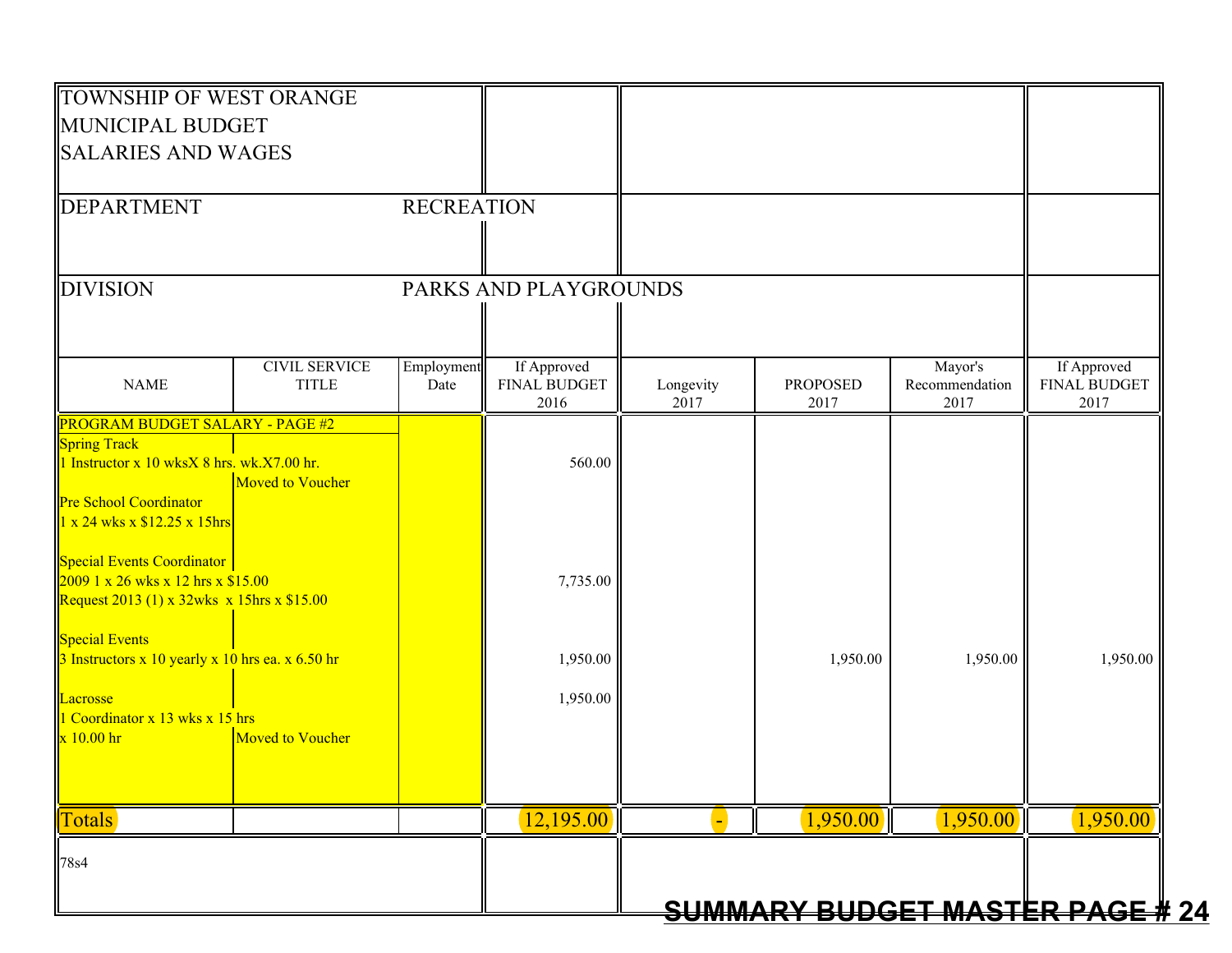| TOWNSHIP OF WEST ORANGE<br>MUNICIPAL BUDGET<br><b>SALARIES AND WAGES</b>                            |                    |                                     |                   |                                     |                                   |                                            |
|-----------------------------------------------------------------------------------------------------|--------------------|-------------------------------------|-------------------|-------------------------------------|-----------------------------------|--------------------------------------------|
| DEPARTMENT                                                                                          | <b>RECREATION</b>  |                                     |                   |                                     |                                   |                                            |
| <b>DIVISION</b>                                                                                     |                    | PARKS AND PLAYGROUNDS               |                   |                                     |                                   |                                            |
| <b>CIVIL SERVICE</b><br><b>NAME</b><br><b>TITLE</b>                                                 | Employment<br>Date | If Approved<br>FINAL BUDGET<br>2016 | Longevity<br>2017 | <b>PROPOSED</b><br>2017             | Mayor's<br>Recommendation<br>2017 | If Approved<br><b>FINAL BUDGET</b><br>2017 |
| MTL Basketball League<br>4 Site Managers x 11 wks x 15 hrs wk x 12.00 hr<br><b>Moved to Voucher</b> |                    | 7,920.00                            |                   |                                     |                                   |                                            |
| <b>Travelling Basketball</b><br>1 Site Manager x 11 wks x 30 hrs wk x 12.00 hr                      |                    | 3,960.00                            |                   | 3,960.00                            | 3,960.00                          | 3,960.00                                   |
| Totals                                                                                              |                    | 11,880.00                           |                   | 3,960.00                            | 3,960.00                          | 3,960.00                                   |
| 78s5                                                                                                |                    |                                     |                   | <b>SUMMARY BUDGET MASTER PAGE #</b> |                                   |                                            |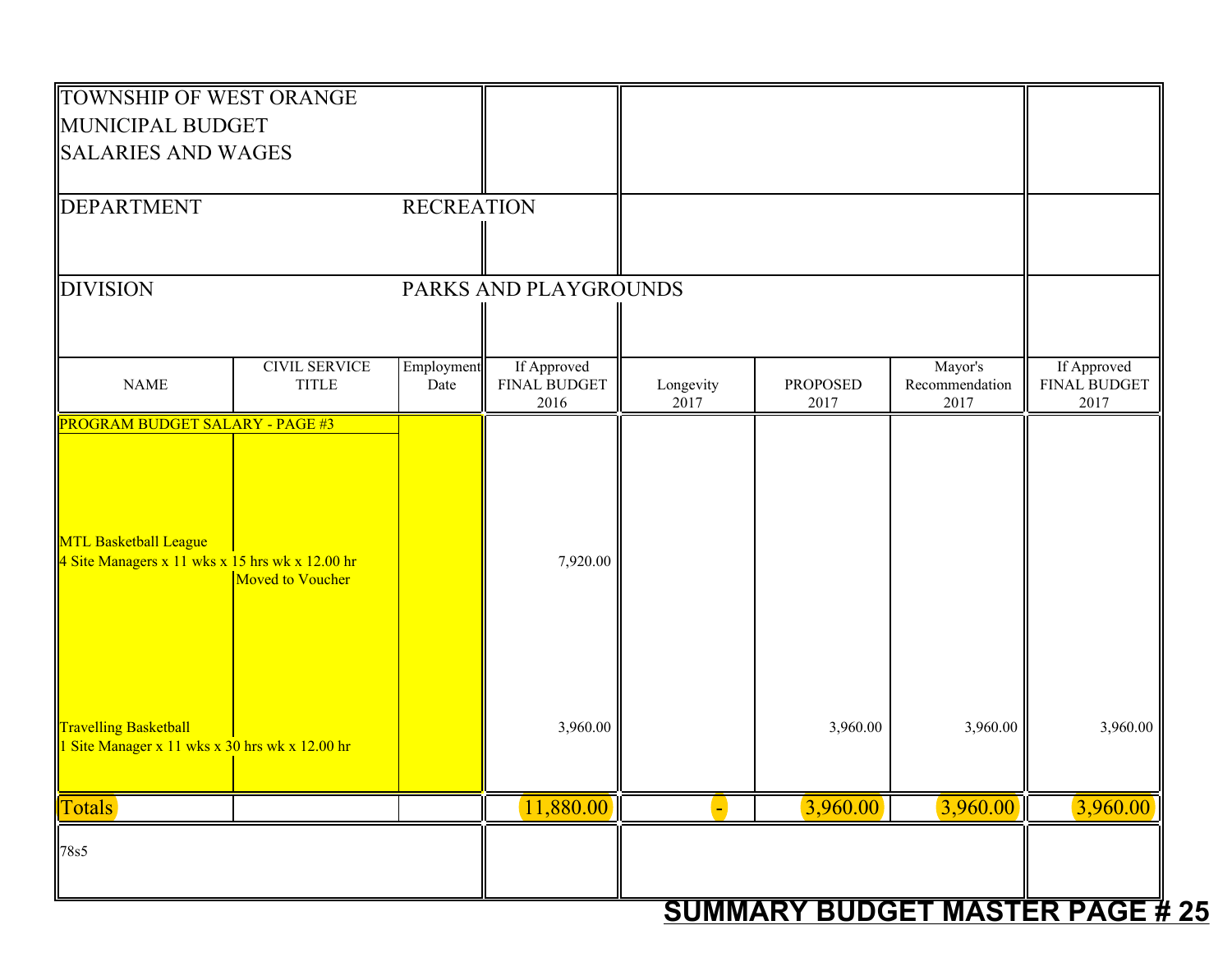| TOWNSHIP OF WEST ORANGE                                                                     |                      |                   |                             |                   |                         |                        |                             |
|---------------------------------------------------------------------------------------------|----------------------|-------------------|-----------------------------|-------------------|-------------------------|------------------------|-----------------------------|
| MUNICIPAL BUDGET                                                                            |                      |                   |                             |                   |                         |                        |                             |
| <b>SALARIES AND WAGES</b>                                                                   |                      |                   |                             |                   |                         |                        |                             |
|                                                                                             |                      |                   |                             |                   |                         |                        |                             |
| <b>DEPARTMENT</b>                                                                           |                      | <b>RECREATION</b> |                             |                   |                         |                        |                             |
|                                                                                             |                      |                   |                             |                   |                         |                        |                             |
|                                                                                             |                      |                   |                             |                   |                         |                        |                             |
| <b>DIVISION</b>                                                                             |                      |                   | PARKS AND PLAYGROUNDS       |                   |                         |                        |                             |
|                                                                                             |                      |                   |                             |                   |                         |                        |                             |
|                                                                                             | <b>CIVIL SERVICE</b> | Employment        | If Approved                 |                   |                         | Mayor's                | If Approved                 |
| <b>NAME</b>                                                                                 | <b>TITLE</b>         | Date              | <b>FINAL BUDGET</b><br>2016 | Longevity<br>2017 | <b>PROPOSED</b><br>2017 | Recommendation<br>2017 | <b>FINAL BUDGET</b><br>2017 |
| <b>HANDICAPPED AND SPECIAL NEEDS</b>                                                        |                      |                   |                             |                   |                         |                        |                             |
| 1 Recreation Prog Coor - Special Needs Camp<br><b>8wks x 30 hrs x 9.90</b>                  |                      |                   | 2,376.00                    |                   | 2,376.00                | 2,376.00               | 2,376.00                    |
| l Recreation Supervisor- Special Needs Camp                                                 |                      |                   |                             |                   |                         |                        |                             |
| <b>8wks x 30hrs x 9.15</b>                                                                  |                      |                   | 2,196.00                    |                   | 2,196.00                | 2,196.00               | 2,196.00                    |
| 1 Special Needs Summer Camp-Recreation Leader<br>8 wks x 30 hrs wk x 8.15 hr                |                      |                   | 1,956.00                    |                   | 1,956.00                | 1,956.00               | 1,956.00                    |
| 1 Omnibus Operator                                                                          |                      |                   |                             |                   |                         |                        |                             |
| $12w$ ks x 35hrs x 6.25                                                                     |                      |                   | 2,625.00                    |                   | 2,625.00                | 2,625.00               | 2,625.00                    |
| <b>Special Needs Special Event Programs</b>                                                 |                      |                   |                             |                   |                         |                        |                             |
| 3 Supervisors x 8hrs x 10 events x 7.00                                                     |                      |                   | 1,680.00                    |                   | 1,680.00                | 1,680.00               | 1,680.00                    |
| Recreation Supervisor - Special Needs Coordinator<br>50 wks x 10hrs x 15.00                 |                      |                   | 7,500.00                    |                   | 7,500.00                | 7,500.00               | 7,500.00                    |
| <b>Preschool Special Needs Program</b>                                                      |                      |                   | 1,500.00                    |                   |                         |                        |                             |
| <b>Recreation Supervisors - Special Needs Counselors</b>                                    | Moved to Voucher     |                   | 3,840.00                    |                   | 3,840.00                | 3,840.00               | 3,840.00                    |
| $(2)$ 8 wks x 30 hrs x 8.00                                                                 |                      |                   |                             |                   |                         |                        |                             |
| FootSteps                                                                                   |                      |                   |                             |                   |                         |                        |                             |
| <b>Program Administrator</b>                                                                |                      |                   |                             |                   |                         |                        |                             |
| $(1)$ Coordinator \$20.00 per hr x 20 hrs x 45 wks                                          |                      |                   | 18,000.00                   |                   |                         |                        |                             |
| <b>Recreation Leader- Instructors</b>                                                       |                      |                   |                             |                   |                         |                        |                             |
| $(54)$ instructors x \$175.00 per course<br>Recreation Leader-Course Asst. (two per course) |                      |                   | 9,450.00                    |                   | 9,450.00                | 9,450.00               | 9,450.00                    |
| $(108)$ assistant x \$75.00 per course                                                      |                      |                   | 8,100.00                    |                   | 8,100.00                | 8,100.00               | 8,100.00                    |
| <b>Totals</b>                                                                               |                      |                   | 59,223.00                   | <b>SUMM</b>       | <b>BRAIN</b>            |                        | <u> ११ ग्रा</u>             |

**26**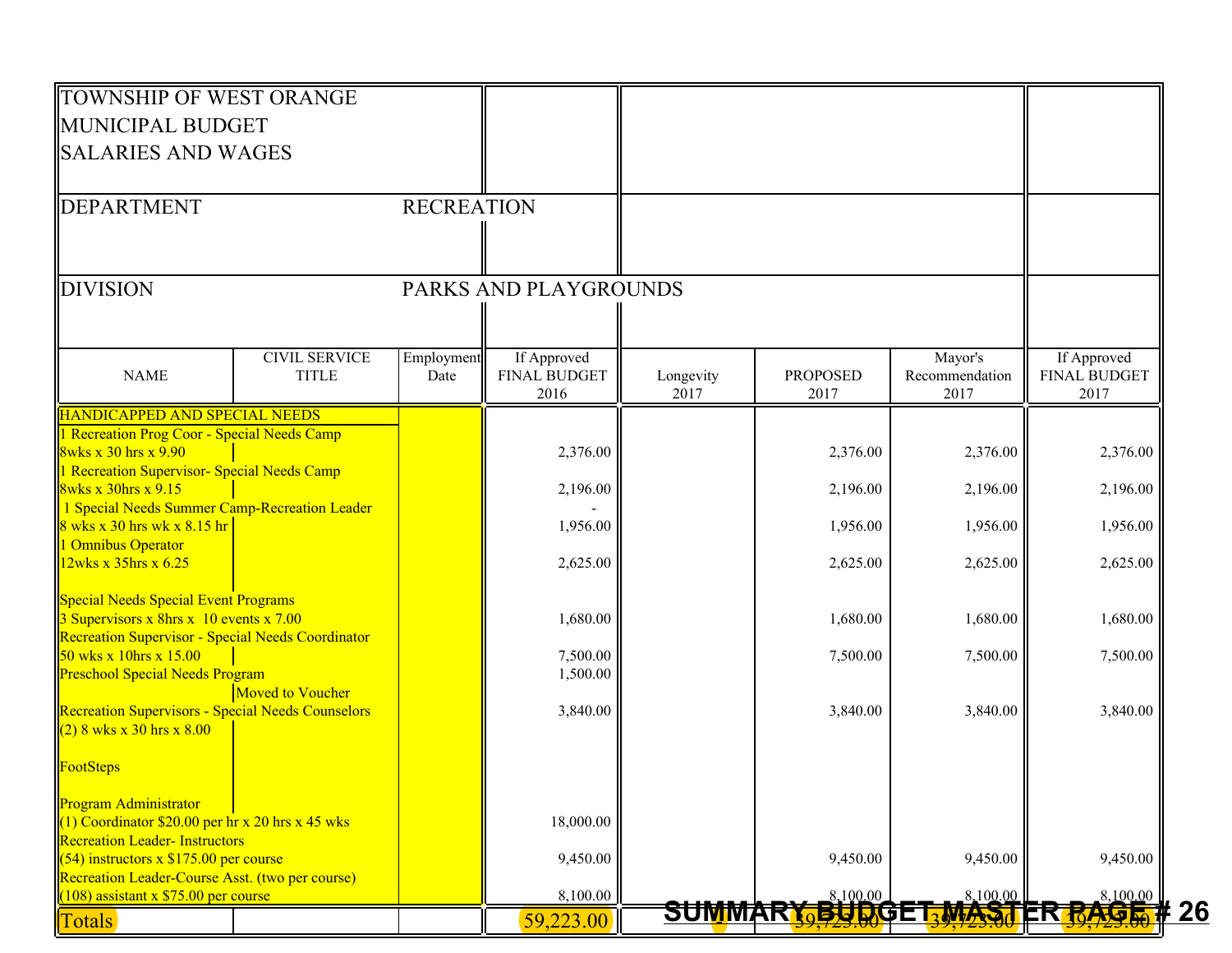|     | Starting Account: 01-2030-00-9102-135 01-2030-00-91      | 2016                      | 2016                       | 2017                                  | 2017                      | <b>YTY</b>    |                           | 2017                                           |
|-----|----------------------------------------------------------|---------------------------|----------------------------|---------------------------------------|---------------------------|---------------|---------------------------|------------------------------------------------|
|     | <b>Account Name</b>                                      | <b>Adopted</b>            | <b>Expended</b><br>to Date | <b>Departmental</b><br><b>Request</b> | Mayor's<br>Recommendation | Change<br>\$  | $\%$                      | <b>Council</b><br><b>Approved</b>              |
| 135 | <b>MAINTENANCE-SCOREBOARD</b>                            | <b>Budget</b><br>\$150.00 | \$275.00                   | \$3,500.00                            | \$300.00                  | \$150.00      | $100.0\%$                 | <b>Council Action</b>                          |
| 136 | <b>MAINTENANCE-SPRINKLER</b>                             | \$0.00                    | \$0.00                     | \$0.00                                | \$0.00                    |               |                           | <b>Council Action</b>                          |
| 137 |                                                          | \$6,200.00                | \$4,403.56                 | \$6,200.00                            | \$6,200.00                |               |                           | <b>Council Action</b>                          |
| 138 | <b>MAINTENANCE-MOTORS</b>                                | \$500.00                  | \$0.00                     | \$500.00                              | \$500.00                  |               |                           | <b>Council Action</b>                          |
| 139 | <b>ATHLETIC EQUIPMENT RECONDITION</b>                    | \$0.00                    | \$0.00                     | \$0.00                                | \$0.00                    |               |                           | <b>Council Action</b>                          |
| 140 | <b>MAINTENANCE-APPARATU</b><br><b>MAINTENANCE-OFFICE</b> | \$500.00                  | \$0.00                     | \$500.00                              | \$500.00                  |               |                           | <b>Council Action</b>                          |
|     |                                                          | \$8,000.00                | \$8,000.00                 | \$9,500.00                            | \$8,000.00                |               |                           |                                                |
| 141 | <b>MAINTENANCE-LINE AERATORS</b>                         | \$2,000.00                | \$0.00                     | \$2,000.00                            | $$1,000.00$ \$-1,000.00   |               | $-50.0\%$                 | <b>Council Action</b><br><b>Council Action</b> |
| 150 | <b>BUS RENTAL</b>                                        | \$0.00                    | \$0.00                     | \$0.00                                | \$0.00                    |               |                           |                                                |
| 200 | <b>SPECIAL SERVICES TEEN</b>                             | \$800.00                  | \$0.00                     | \$0.00                                |                           |               |                           | <b>Council Action</b>                          |
| 201 | <b>MPSN-ATHLETIC</b>                                     | \$1,500.00                |                            | \$2,300.00                            | $$800.00 -$               | \$1,000.00    | $66.6\%$                  | <b>Council Action</b>                          |
| 202 | <b>SPECIAL NEEDS-FOOD, DRINK</b>                         |                           | \$2,150.54<br>\$1,394.72   | \$1,500.00                            | $$2,500.00 -$             |               |                           | <b>Council Action</b>                          |
| 203 | <b>MPSN-PARTIES, PICNICS, DANCES</b>                     | \$1,500.00                |                            |                                       | \$1,500.00                |               |                           | <b>Council Action</b>                          |
| 204 | <b>MPSN-TRIPS, BUS RENTALS</b>                           | \$4,500.00                | \$4,490.18                 | \$5,500.00                            | \$4,500.00                |               |                           | <b>Council Action</b>                          |
| 205 | <b>MPSN-ATHLETIC AWARDS</b>                              | \$800.00                  | \$538.55                   | \$0.00                                | \$800.004                 |               |                           | <b>Council Action</b>                          |
| 206 | <b>MPSN-CRAFTS</b>                                       | \$1,400.00                | \$121.89                   | \$400.00                              | $$1,400.00 -$             |               |                           | <b>Council Action</b>                          |
| 207 | <b>MPSN-ENTERTAINMENT</b>                                | \$1,000.00                | \$1,500.00                 | \$1,800.00                            | \$1,500.00                | \$500.00      | $50.0\%$ $\Box$           | <b>Council Action</b>                          |
| 208 | <b>PROGRAMS</b>                                          | \$4,500.00                | \$4,326.77                 | \$4,500.00                            | \$4,500.00                |               |                           | <b>Council Action</b>                          |
| 209 | <b>WEEDEATERS</b>                                        | \$500.00                  | \$0.00                     | \$500.00                              | \$500.00                  |               |                           | <b>Council Action</b>                          |
| 210 | <b>COMMUNITY HOUSE BUS SHUTTLE</b>                       | \$0.00                    | \$0.00                     | \$0.00                                | \$0.00                    |               |                           | <b>Council Action</b>                          |
| 211 | <b>TRAVELING TEAM - CONTINGENCY</b>                      | \$300.00                  | \$300.00                   | \$300.00                              | \$300.00                  |               |                           | <b>Council Action</b>                          |
| 212 | <b>TRAVELING TEAM UNIFORMS</b>                           | \$1,500.00                | \$1,500.00                 | \$4,000.00                            | \$1,500.00                |               |                           | <b>Council Action</b>                          |
| 213 | <b>SUMMER PARK PROGRAM</b>                               | \$0.00                    | \$0.00                     | \$0.00                                | \$0.00                    |               |                           | <b>Council Action</b>                          |
| 214 | <b>SUMMER PARK</b>                                       | \$0.00                    | \$0.00                     | \$0.00                                | \$0.00                    |               |                           | <b>Council Action</b>                          |
| 215 | <b>FOOTSTEPS PROGRAM</b>                                 | \$1,900.00                | \$1,624.55                 | \$1,900.00                            | \$1,900.00                |               |                           | <b>Council Action</b>                          |
| 216 | PRE SCHOOL PROGRAM                                       | \$500.00                  | \$365.50                   | \$500.00                              | \$500.00                  |               |                           | <b>Council Action</b>                          |
| 218 | <b>SCHOOL BREAK PROGRAMS</b>                             | \$0.00                    | \$0.00                     | \$4,500.00                            | \$4,500.00                | \$4,500.00    | <b>New</b><br>Line        | <b>Council Action</b>                          |
| 220 | <b>Traveling Volley Ball</b>                             | \$0.00                    | \$0.00                     | \$810.00                              | \$810.00                  | \$810.00      | <b>New</b><br><b>Line</b> | <b>Council Action</b>                          |
| 222 | <b>Lacross</b>                                           | \$0.00]                   | \$0.00                     | \$1,950.00                            | \$1,950.00                | \$1,950.00    | <b>New</b><br><b>Line</b> | <b>Council Action</b>                          |
|     | <b>Report</b>                                            |                           |                            | <b>SUMMARY BUDGET</b>                 |                           | <b>MASTER</b> |                           | <b>PAGE #27</b>                                |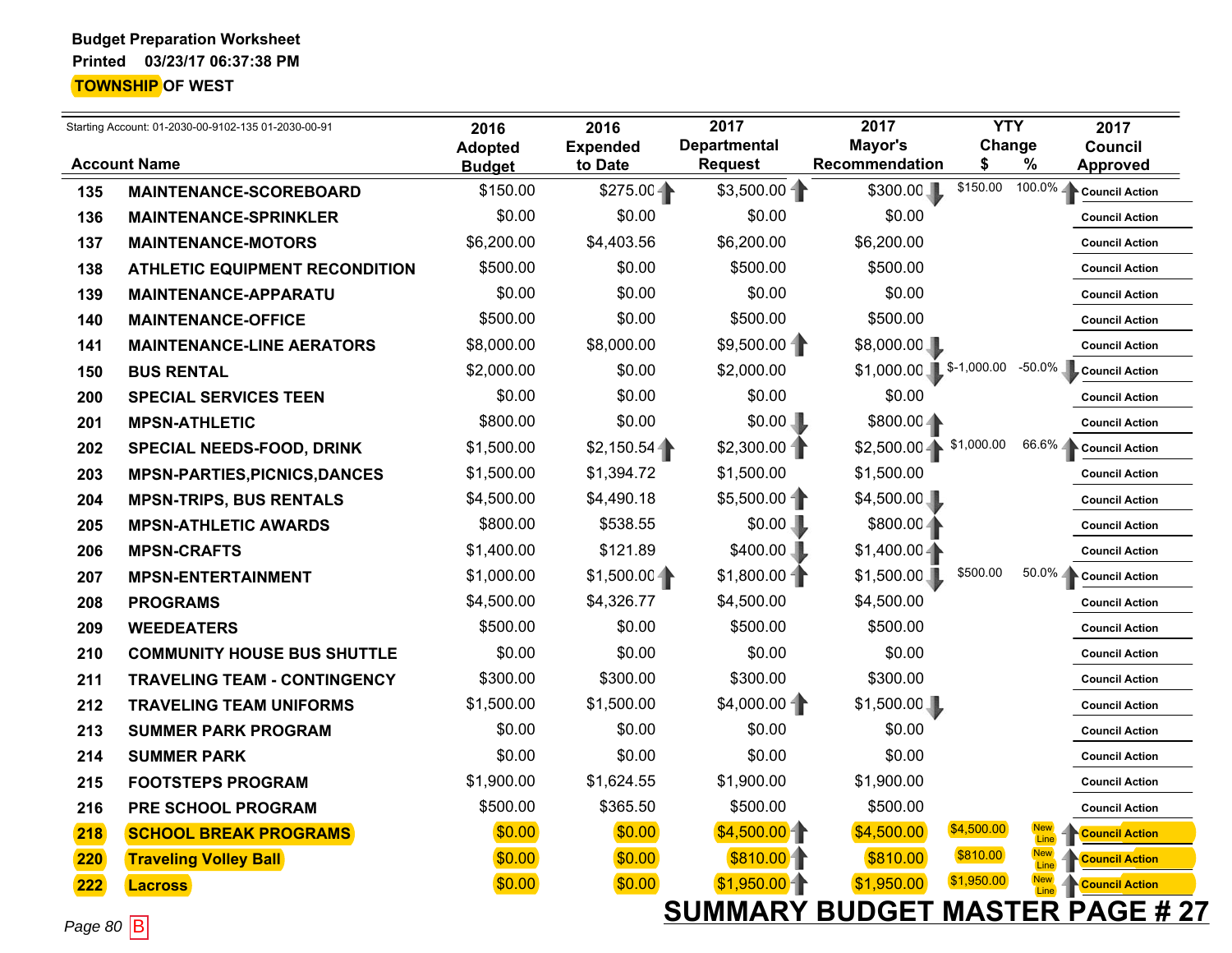| Starting Account: 01-2030-00-9102-230 01-2030-00-91<br><b>Account Name</b> |            | 2016<br><b>Adopted</b>                 | 2016<br><b>Expended</b> | 2017<br><b>Departmental</b> | 2017<br>Mayor's | <b>YTY</b><br>Change       | 2017<br>Council |                                     |
|----------------------------------------------------------------------------|------------|----------------------------------------|-------------------------|-----------------------------|-----------------|----------------------------|-----------------|-------------------------------------|
|                                                                            |            |                                        | <b>Budget</b>           | to Date                     | <b>Request</b>  | <b>Recommendation</b>      |                 | %<br>Approved                       |
|                                                                            | 230        | <b>Spring Track</b>                    | \$0.00                  | \$0.00                      | \$560.00        | \$560.00                   | \$560.00        | <b>Council Action</b>               |
|                                                                            | 250        | <b>MTL Basketball League</b>           | \$0.00                  | \$0.00                      | \$7,920.00      | \$7,920.00                 | \$7,920.00      | <b>New</b><br><b>Council Action</b> |
|                                                                            | 260        | <b>Preschool Special Needs Program</b> | \$0.00                  | \$0.00                      | \$1,500.00      | \$1,500.00                 | \$1,500.00      | <b>PCouncil Action</b>              |
|                                                                            |            | 00-9102 PARKS & PLAYGROUNDS O/E:       | \$123,700.00            | \$116,014.05                | \$157,590.00    | \$140,940.00 \$17,240.00   |                 | $13.9\%$                            |
|                                                                            | Page Total |                                        | \$765,734.85            | \$698,270.67                | \$798,483.52    | $$764,017.52$ $$-1,717.33$ |                 | $-0.2\%$                            |

#### **SUMMARY BUDGET MASTER PAGE # 28**B SUMMARY DUDULI MAUTENT AUL ME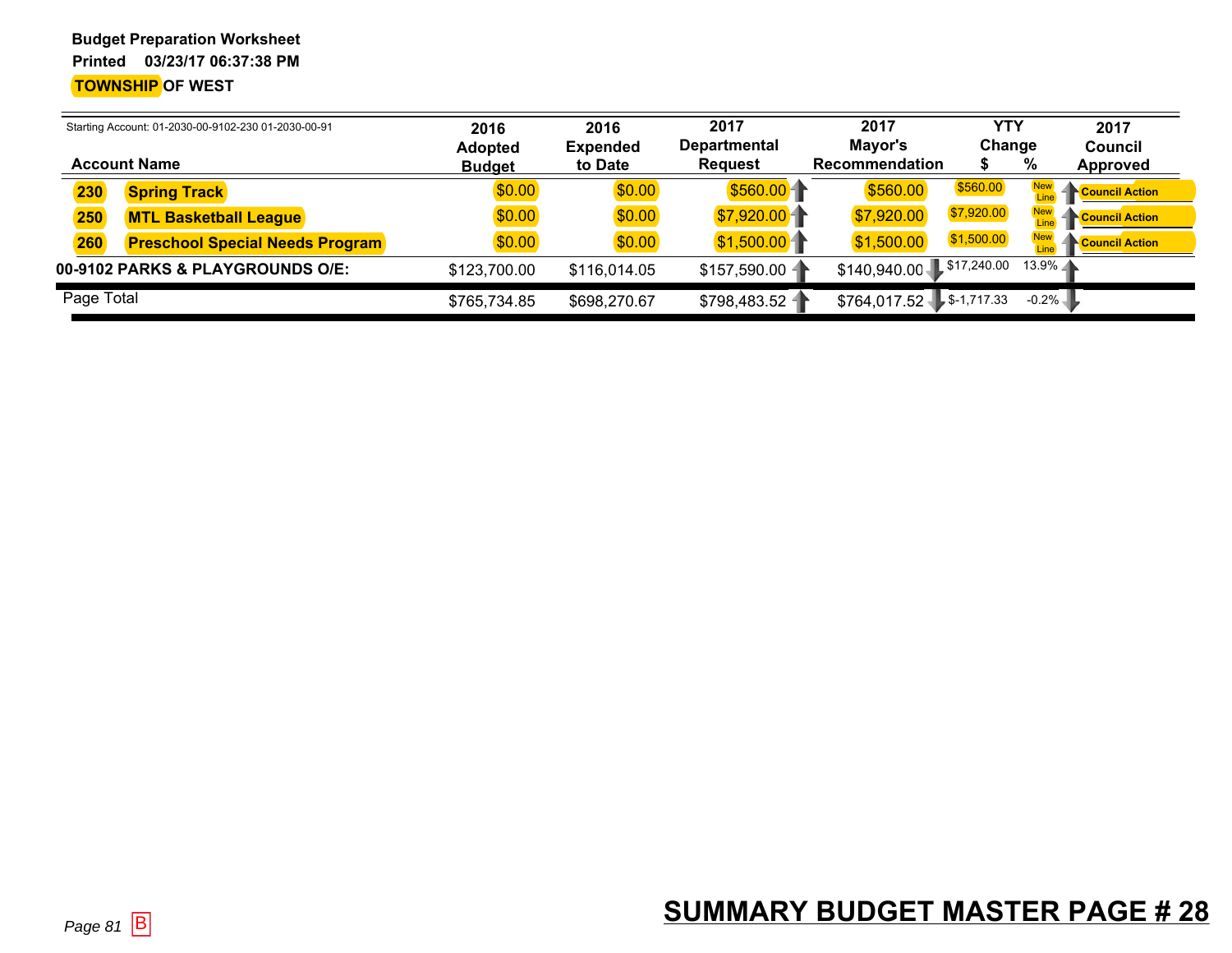| Starting Account: 01-2030-00-9610-150 01-2030-00-96<br><b>Account Name</b> | 2016<br><b>Adopted</b><br><b>Budget</b> | 2016<br><b>Expended</b><br>to Date | 2017<br><b>Departmental</b><br><b>Request</b> | 2016<br>Mayor's<br>Recommendatio | <b>YTY</b><br>Change<br>%<br>S         | 2017<br><b>Council</b><br><b>Approved</b> |
|----------------------------------------------------------------------------|-----------------------------------------|------------------------------------|-----------------------------------------------|----------------------------------|----------------------------------------|-------------------------------------------|
| 00-9610 CHALLENGE GRANT BUS SHUTTLE O/:                                    | \$175,000.00                            | \$192,421.24                       | $$220,000.00 -$                               | \$220,000.00                     | \$45,000.00 25.7%                      | 10ne new route                            |
| 00-9611 SALARY ADJUSTMENT S&W:                                             | \$5,000.00                              | $$605,000.00 -$                    | \$5,000.00                                    | \$5,000.00                       |                                        | <b>Expected/No Change</b>                 |
| 00-9612 NJSLOM:                                                            | \$3,696.00                              | \$3,243.00                         | \$3,696.00                                    | \$3,696.00                       |                                        | <b>Expected/No Change</b>                 |
| 00-9613 MEDICAL TRANSPORT BILLING SERV:                                    | \$190,000.00                            | $$381,151.81 -$                    | $$375,000.00 -$                               | \$375,000.00                     |                                        | \$185,000.00 97.3%   Actual Costs         |
| 00-9614 CONTINGENT O/E:                                                    | \$1,000.00                              | \$0.00                             | \$1,000.00                                    | \$1,000.00                       |                                        | <b>Expected/No Change</b>                 |
| 00-9619 PYB - SOUTH JERSEY ENERGY:                                         | \$0.00                                  | \$0.00                             | \$0.00                                        | \$0.00                           |                                        | <b>Expected/No Change</b>                 |
| <b>Department Total</b>                                                    | \$374,696.00                            | \$1,181,816.05                     | \$604,696.00                                  | \$604,696.00                     | $$230,000.00 61.3\%$                   |                                           |
| 00-9902 PERS O/E:                                                          | \$978,469.00                            | \$978,469.00                       | \$1,014,943.00                                | \$1,014,943.00                   | \$36,474.00                            | 3.7%   Actual Costs                       |
| 00-9903 FICA O/E:                                                          | \$1,027,979.00                          | \$1,036,791.784                    | \$1,027,979.00                                | \$1,027,979.00                   |                                        | <b>Expected/No Change</b>                 |
| 00-9905 P&F RET SYSTEM O/E:                                                | \$4,205,512.00                          | \$4,205,512.00                     | \$4,376,544.00-                               | \$4,376,544.00                   | \$171,032.00                           | 4.0% <b>Actual Costs</b>                  |
| 00-9907 DEFINED CONTRIBUTION RET. O/E:                                     | \$5,000.00                              | \$5,000.00                         | $$10,000.00 -$                                | \$10,000.00                      |                                        | \$5,000.00 100.0%   Actual Costs          |
| <b>Department Total</b>                                                    | \$6,216,960.00                          | \$6,225,772.78                     | \$6,429,466.00                                | \$6,429,466.00                   | \$212,506.00 3.4%                      |                                           |
| 02-1005 EMPLOYEES HOSP OUT OF CAP:                                         | \$0.00                                  | \$0.00                             | \$0.00                                        | \$0.00                           |                                        | <b>Expected/No Change</b>                 |
| 02-1006 JOINT OUTLET SEWER M O/E:                                          | \$2,927,643.14                          | \$2,925,528.14                     | \$2,876,295.00                                | \$2,876,295.00                   | \$-51,348.14<br>$-1.7\%$               | <b>Actual Costs</b>                       |
| 02-1007 MAINT.FREE PUBLIC LIBRARY O/E:                                     | \$1,988,181.00                          | \$1,988,181.00                     | \$2,156,196.84                                | \$2,017,654.00                   | \$29,473.00<br>1.4%                    | <b>Actual Costs</b>                       |
| 02-1008 TAX APPEALS PENDING O/E:                                           | \$350,000.00                            | \$350,000.00                       | \$350,000.00                                  | \$350,000.00                     |                                        | <b>Expected/No Change</b>                 |
| <b>Department Total</b>                                                    | \$5,265,824.14                          | \$5,263,709.14                     | \$5,382,491.84                                |                                  | $$5,243,949.00$ $$-21,875.14$ $-0.4\%$ |                                           |
|                                                                            |                                         |                                    |                                               |                                  |                                        |                                           |
| Page 11                                                                    |                                         |                                    |                                               |                                  | <b>SUMMARY BUDGET MASTER PAGE # 29</b> |                                           |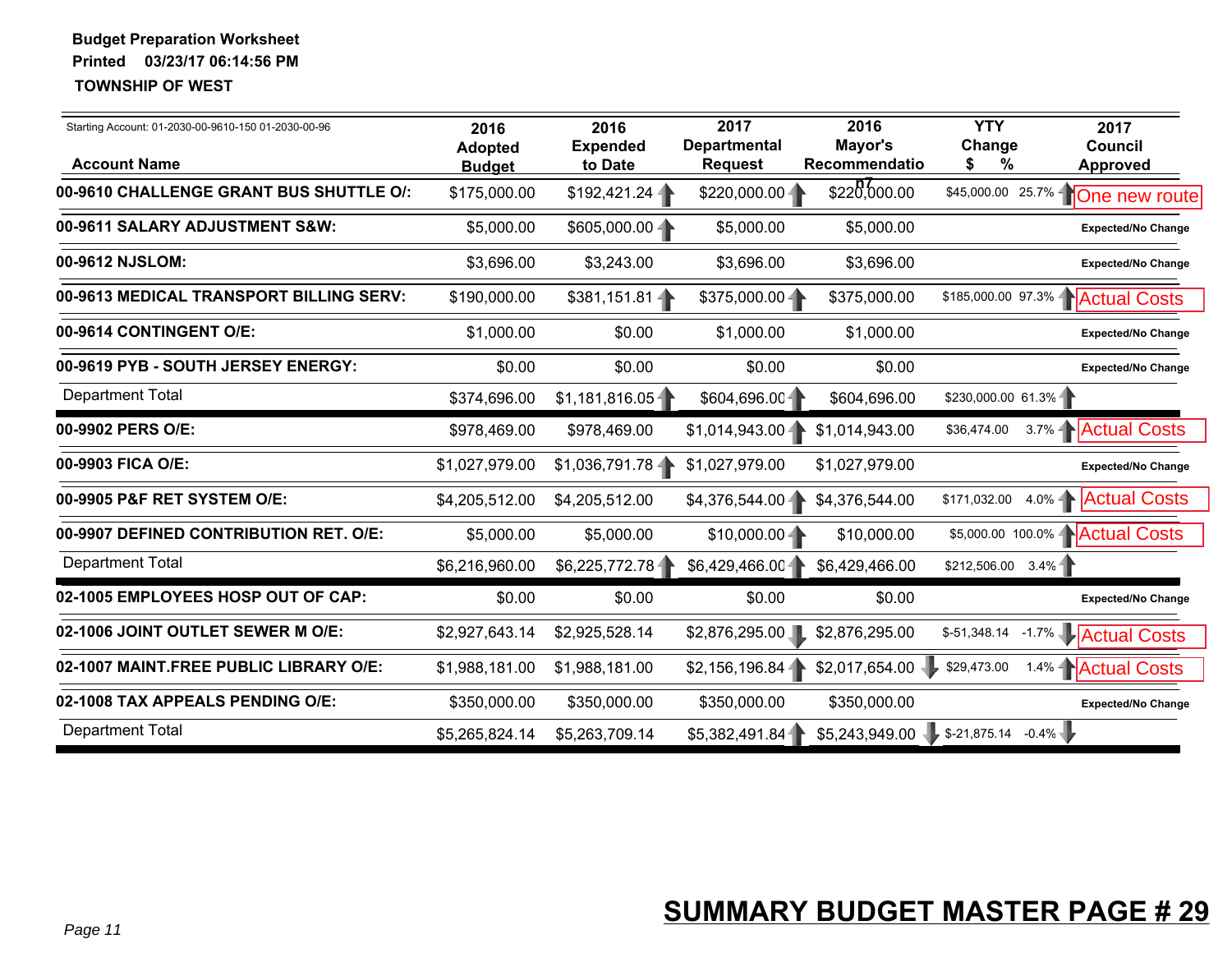| Starting Account: 01-2030-04-1004-010 01-2030-04-10<br><b>Account Name</b> | 2016<br><b>Adopted</b><br><b>Budget</b> | 2016<br><b>Expended</b><br>to Date | 2017<br><b>Departmental</b><br><b>Request</b> | 2017<br>Mayor's<br><b>Recommendation</b> | <b>YTY</b><br>Change<br>%<br>S | 2017<br>Council<br>Approved |
|----------------------------------------------------------------------------|-----------------------------------------|------------------------------------|-----------------------------------------------|------------------------------------------|--------------------------------|-----------------------------|
| 04-1004 ESSEX FELL HEALTH ILSA S&W:                                        | \$10,473.93                             | \$10,473.93                        | \$10,473.93                                   | \$10,473.93                              |                                | <b>Expected/No Change</b>   |
| 04-1005 ESSEX COUNTY CJIS NETWORK:                                         | \$5,018.53                              | \$0.00                             | \$5,018.53                                    | \$5,018.53                               |                                | <b>Expected/No Change</b>   |
| <b>Department Total</b>                                                    | \$15,492.46                             | \$10,473.93                        | \$15,492.46                                   | \$15,492.46                              |                                |                             |
| 05-1000 PUBLIC SAFETY OE GRANT<br><b>APPROPRIATION:</b>                    | \$10,411.49                             | \$10,411.49                        | \$10,411.49                                   | \$10,411.49                              |                                | <b>Expected/No Change</b>   |
| <b>Department Total</b>                                                    | \$10,411.49                             | \$10,411.49                        | \$10,411.49                                   | \$10,411.49                              |                                |                             |
| 05-1100 WALMART GRANT:                                                     | \$130,899.02                            | \$130,899.02                       | \$130,899.02                                  | \$130,899.02                             |                                | <b>Expected/No Change</b>   |
| <b>Department Total</b>                                                    | \$130,899.02                            | \$130,899.02                       | \$130,899.02                                  | \$130,899.02                             |                                |                             |
| 05-2000 DPW GRANT APPROPRIATION:                                           | \$139,219.54                            | \$139,219.54                       | \$139,219.54                                  | \$139,219.54                             |                                | <b>Expected/No Change</b>   |
| <b>Department Total</b>                                                    | \$139,219.54                            | \$139,219.54                       | \$139,219.54                                  | \$139,219.54                             |                                |                             |
| 05-3000 ENGINEERING GRANT<br><b>APPROPRIATION:</b>                         | \$221,000.09                            | \$221,000.09                       | \$221,000.09                                  | \$221,000.09                             |                                | <b>Expected/No Change</b>   |
| <b>Department Total</b>                                                    | \$221,000.09                            | \$221,000.09                       | \$221,000.09                                  | \$221,000.09                             |                                |                             |
| 05-4000 HEALTH GRANT APPROPRIATION:                                        | \$99,741.00                             | \$99,741.00                        | \$99,741.00                                   | \$99,741.00                              |                                | <b>Expected/No Change</b>   |
| <b>Department Total</b>                                                    | \$99,741.00                             | \$99,741.00                        | \$99,741.00                                   | \$99,741.00                              |                                |                             |
| 05-4020 ST. CLOUD HISTORIC PRESERVATION<br><b>SURBEY:</b>                  | \$0.00                                  | \$0.00                             | \$0.00                                        | \$0.00                                   |                                | <b>Expected/No Change</b>   |
| <b>Department Total</b>                                                    | \$0.00                                  | \$0.00                             | \$0.00                                        | \$0.00                                   |                                |                             |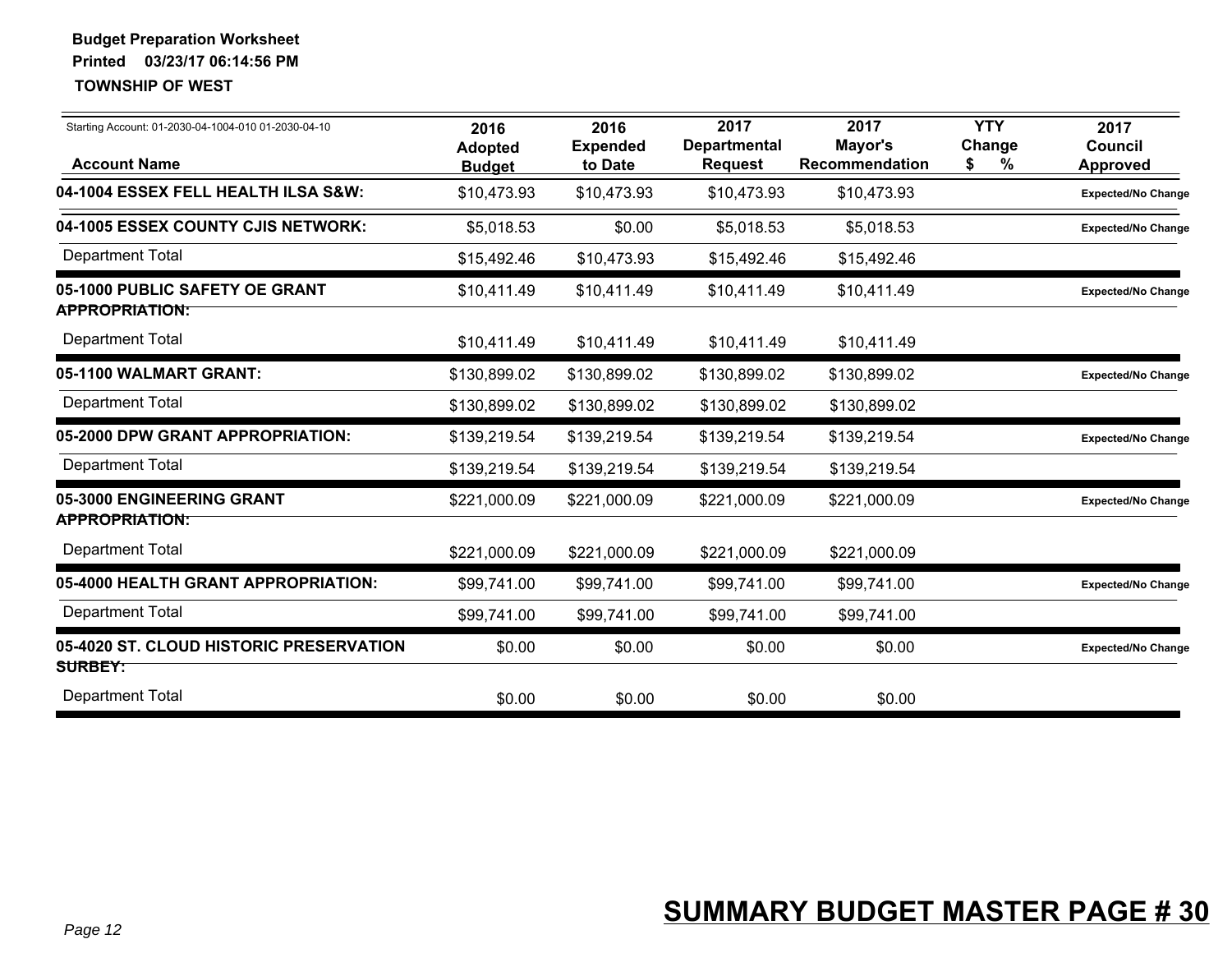| <b>Account Name</b>                                   | 2016<br><b>Adopted</b><br><b>Budget</b> | 2016<br><b>Expended</b><br>to Date | 2017<br><b>Departmental</b><br><b>Request</b> | 2017<br>Mayor's<br>Recommendation | <b>YTY</b><br>Change<br>\$<br>%   | 2017<br><b>Council</b><br><b>Approved</b> |
|-------------------------------------------------------|-----------------------------------------|------------------------------------|-----------------------------------------------|-----------------------------------|-----------------------------------|-------------------------------------------|
| 05-4030 COMMUNITY STEWARDSHIP                         | \$0.00                                  | \$0.00                             | \$0.00                                        | \$0.00                            |                                   | <b>Expected/No Change</b>                 |
| <b>INCENTIVE-FORRESTR:</b><br><b>Department Total</b> | \$0.00                                  | \$0.00                             | \$0.00                                        | \$0.00                            |                                   |                                           |
| 05-4040 ESSEX COUNTY OPEN SPACE GRANT:                | \$0.00                                  | \$0.00                             | \$0.00                                        | \$0.00                            |                                   | <b>Expected/No Change</b>                 |
| <b>Department Total</b>                               | \$0.00                                  | \$0.00                             | \$0.00                                        | \$0.00                            |                                   |                                           |
| 05-4050 ANJAC GRANT:                                  | \$1,500.00                              | \$1,500.00                         | \$1,500.00                                    | \$1,500.00                        |                                   | <b>Expected/No Change</b>                 |
| <b>Department Total</b>                               | \$1,500.00                              | \$1,500.00                         | \$1,500.00                                    | \$1,500.00                        |                                   |                                           |
| 06-1002 CAPITAL IMPROVEMENT FUND:                     | \$500,000.00                            | \$500,000.00                       | \$500,000.00                                  | \$500,000.00                      |                                   | <b>Expected/No Change</b>                 |
| <b>Department Total</b>                               | \$500,000.00                            | \$500,000.00                       | \$500,000.00                                  | \$500,000.00                      |                                   |                                           |
| 07-1002 DEBT SERVICE O/E -BOND PRINCIPAL:             | \$4,080,000.00                          | \$4,080,000.00                     | \$4,120,000.00                                | \$4,120,000.00                    | \$40,000.00                       | 0.9%   Actual Costs                       |
| 07-1003 DEBT SERVICE O/E - BAN PRINCIPAL:             | \$1,599,067.33                          | $$1,600,698.07$ -                  | \$1,599,068.00-                               | \$1,599,068.00                    | \$0.67                            | <b>Actual Costs</b>                       |
| 07-1004 DEBT SERVICE O/E -BOND INTEREST:              | \$765,113.77                            | \$705,732.51                       | $$1,026,150.19 -$                             | \$1,026,150.19                    |                                   | \$261,036.42 34.1%   Actual Costs         |
| 07-1005 DEBT SERVICE O/E -BAN INTEREST:               | \$419,227.15                            | \$409,943.30                       | \$360,019.41                                  | \$360,019.41                      | $$-59,207.74$ -14.1%              | <b>Actual Costs</b>                       |
| 07-1006 DEBT SERVICE O/E -NJEIT PRINCIPAL:            | \$247,850.96                            | \$232,955.79                       | $$308,544.51 -$                               | \$308,544.46                      | \$60,693.50 24.4% -               | <b>Actual Costs</b>                       |
| 07-1007 DEBT SERVICE O/E -NJEIT INTEREST:             | \$59,381.26                             | \$51,785.56                        | \$76,672.76                                   | \$76,672.76                       | \$17,291.50 29.1%                 | <b>Actual Costs</b>                       |
| <b>Department Total</b>                               | \$7,170,640.47                          | \$7,081,115.23                     | \$7,490,454.87                                | \$7,490,454.82                    | $$319,814.35$ 4.4%                | <b>Actual Costs</b>                       |
| 08-1004 DEFERRED CHARGES-OUT OF CAP:                  | \$2,127,973.00                          | \$2,127,973.00                     | \$651,693.00                                  | \$651,693.00                      | -1,476,280.00 -69.3% Actual Costs |                                           |
| <b>Department Total</b>                               | \$2,127,973.00                          | \$2,127,973.00                     | \$651,693.00                                  | \$651,693.00                      | $-1,476,280.00 -69.3\%$           |                                           |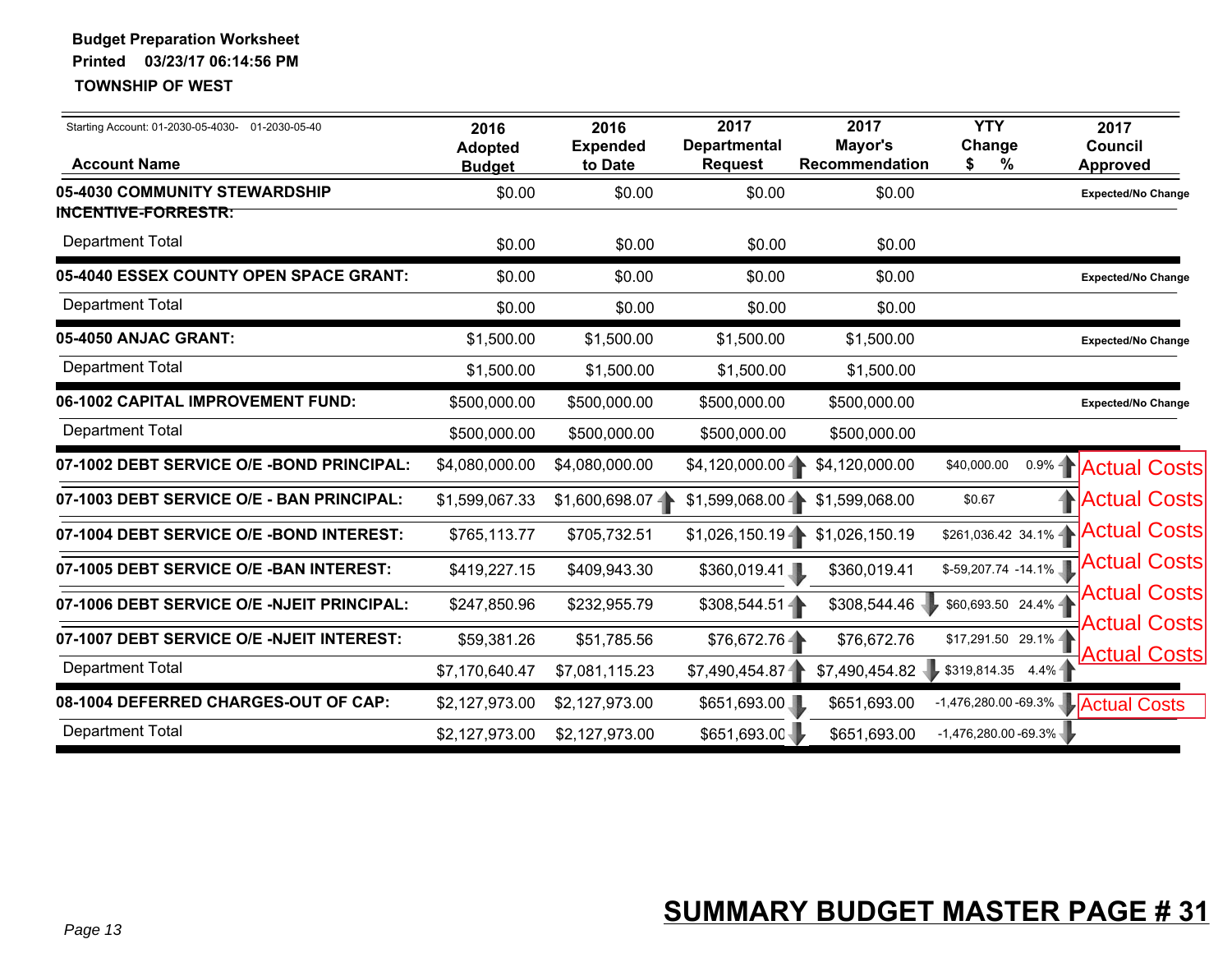| Starting Account: 01-2030-10-1002-030 01-2030-10-10<br><b>Account Name</b> | 2016<br><b>Adopted</b><br><b>Budget</b> | 2016<br><b>Expended</b><br>to Date | 2017<br><b>Departmental</b><br><b>Reguest</b> | 2017<br>Mayor's<br><b>Recommendation</b> | YTY<br>Change | % | 2017<br><b>Council</b><br>Approved |
|----------------------------------------------------------------------------|-----------------------------------------|------------------------------------|-----------------------------------------------|------------------------------------------|---------------|---|------------------------------------|
| <b>10-1002 RESERVE FOR UNCOLLECTED TAXES:</b>                              | \$2,887,057.99                          | \$2,887,057.99                     | \$2,887,057.99                                | \$2,887,057.99                           |               |   | <b>Expected/No Change</b>          |
| Department Total                                                           | \$2,887,057.99                          | \$2,887,057.99                     | \$2,887,057.99                                | \$2,887,057.99                           |               |   |                                    |
| 11-1000 PENDING RETRO non payroll:                                         | \$0.00                                  | \$0.00                             | \$0.00                                        | \$0.00                                   |               |   | <b>Expected/No Change</b>          |
| Department Total                                                           | \$0.00                                  | \$0.00                             | \$0.00                                        | \$0.00                                   |               |   |                                    |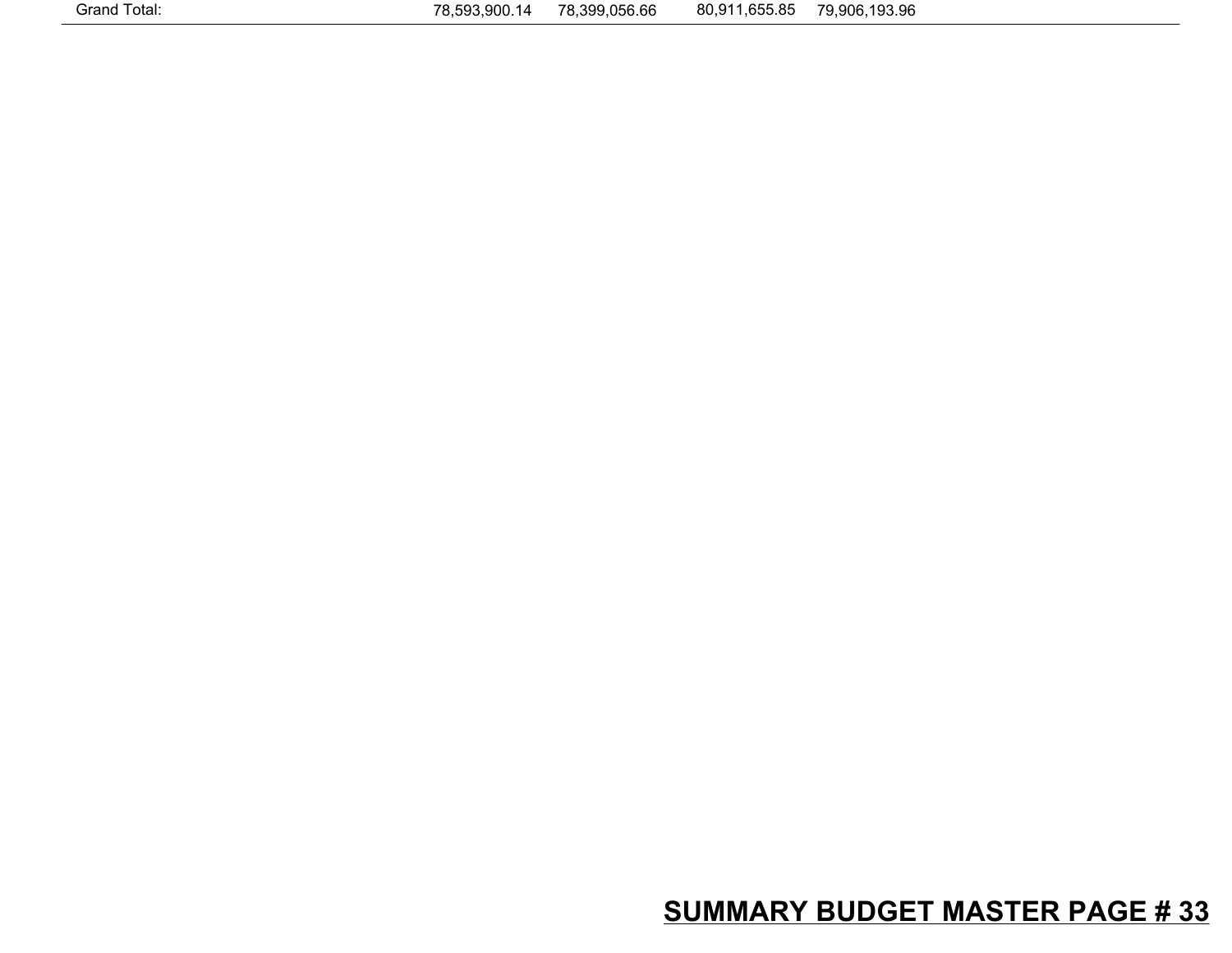| Starting Account: 08-2030- - - 08-2030- -<br><b>Account Name</b> | 2016<br><b>Adopted</b><br><b>Budget</b> | 2016<br><b>Expended</b><br>to Date | 2017<br><b>Departmental</b><br><b>Request</b> | 2017<br>Mayor's<br>Recommendation | <b>YTY</b><br>Change<br>\$<br>% | 2017<br>Council<br><b>Approved</b>     |
|------------------------------------------------------------------|-----------------------------------------|------------------------------------|-----------------------------------------------|-----------------------------------|---------------------------------|----------------------------------------|
| <b>EXPENDITURE CONTROL:</b>                                      | \$0.00                                  | \$0.00                             | \$0.00                                        | \$0.00                            |                                 | <b>Expected/No Change</b>              |
| <b>Department Total</b>                                          | \$0.00                                  | \$0.00                             | \$0.00                                        | \$0.00                            |                                 |                                        |
| 55-5011 POOL S/W:                                                | \$169,665.00                            | \$160,953.11                       | \$169,665.00                                  | \$169,665.00                      |                                 | <b>Expected/No Change</b>              |
| <b>Department Total</b>                                          | \$169,665.00                            | \$160,953.11                       | \$169,665.00                                  | \$169,665.00                      |                                 |                                        |
| 55-5022 POOL OTHER EXPENSES:                                     | \$110,505.00                            | \$105,153.30                       | $$118,325.00 -$                               | \$118,325.00                      | \$7,820.00                      | 7.0%   Actual Costs                    |
| <b>Department Total</b>                                          | \$110,505.00                            | \$105,153.30                       | \$118,325.00                                  | \$118,325.00                      | \$7,820.00                      | $7.0\%$                                |
| 55-5322 DEFICIT IN OPERATIONS:                                   | \$0.00                                  | \$0.00                             | \$0.00                                        | \$0.00                            |                                 | <b>Expected/No Change</b>              |
| <b>Department Total</b>                                          | \$0.00                                  | \$0.00                             | \$0.00                                        | \$0.00                            |                                 |                                        |
| 55-5412 FICA:                                                    | \$11,286.00                             | \$22,572.00                        | \$11,286.00                                   | \$11,286.00                       |                                 | <b>Expected/No Change</b>              |
| <b>Department Total</b>                                          | \$11,286.00                             | \$22,572.00                        | \$11,286.00                                   | \$11,286.00                       |                                 |                                        |
| 55-5422 NJ UMEMPLOYMENT INS:                                     | \$1.00                                  | $$2.00 -$                          | \$1.00                                        | \$1.00                            |                                 | <b>Expected/No Change</b>              |
| <b>Department Total</b>                                          | \$1.00                                  | $$2.00 -$                          | \$1.00                                        | \$1.00                            |                                 |                                        |
|                                                                  |                                         |                                    |                                               |                                   |                                 |                                        |
| Page 1 $ P $                                                     |                                         |                                    |                                               |                                   |                                 | <b>SUMMARY BUDGET MASTER PAGE # 34</b> |

#### **SUMMARY BUDGET MASTER PAGE # 34**Players are a series of the contract of the contract of the contract of the contract of the contract of the contract of the contract of the contract of the contract of the contract of the contract of the contract of the co